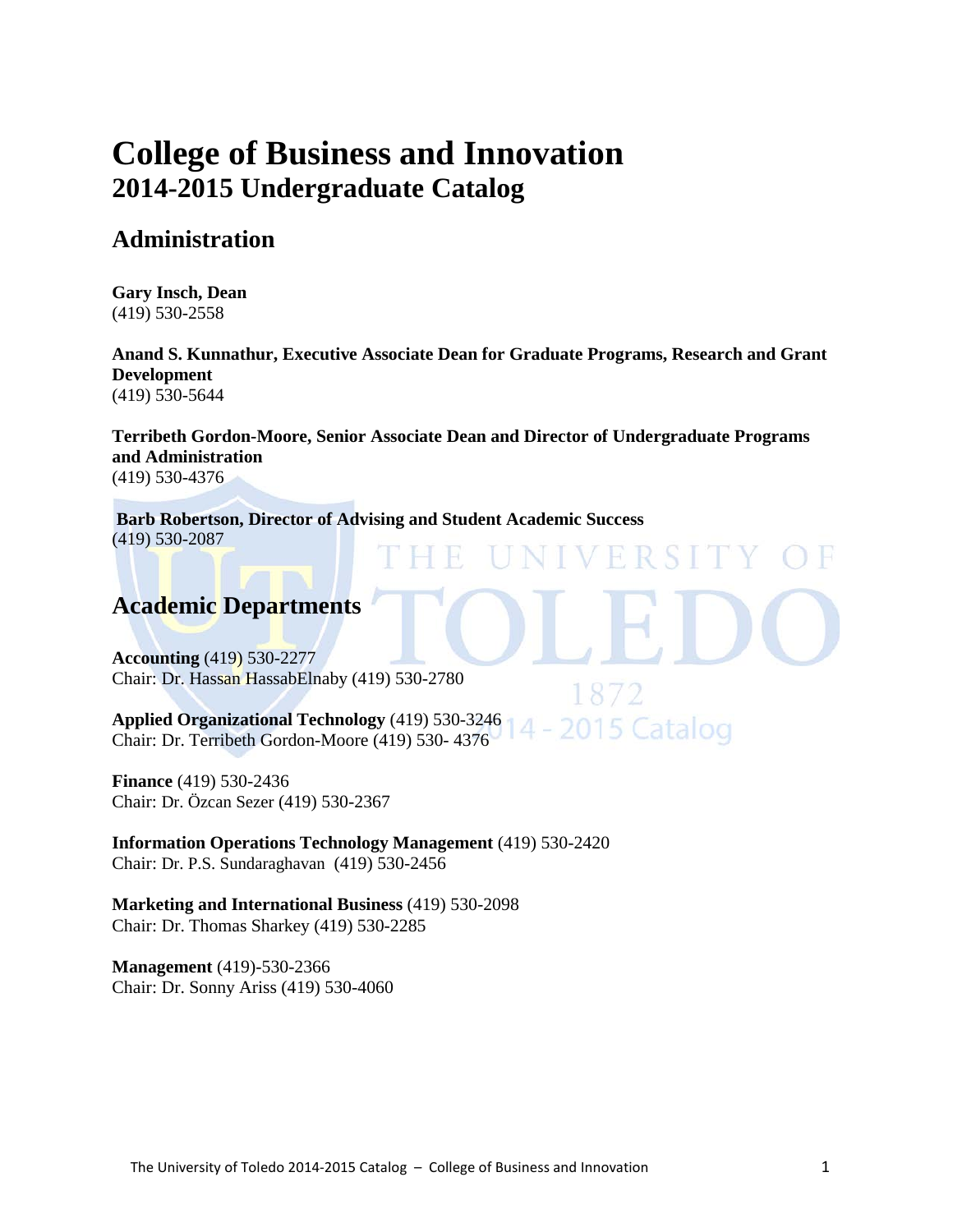## **Academic Support Services**

### **Office of Student Retention and Academic Success**

Savage & Associates Business Complex Room 3130 Phone: 419.530.2087 Fax: 419.530.5353 [COBIadvising@utoledo.edu](mailto:COBIadvising@utoledo.edu)

### **Barb Robertson, Director of Student Academic Success**

[barb.robertson@utoledo.edu](mailto:barb.robertson@utoledo.edu)

**Emily Creamer, Academic Services/DL/Associate Degree Specialist** [emily.creamer@utoledo.edu](mailto:emily.creamer@utoledo.edu)

**Pat Dymarkowski, Academic Services Adviser/Recruiter and MBA Specialist** [patrick.Dymarkowski@utoledo.edu](mailto:patrick.Dymarkowski@utoledo.edu)

**Deborah A. Jones, Transfer Student Specialist**  [deborah.jones2@utoledo.edu](mailto:deborah.jones2@utoledo.edu)

**Jennifer McDowell Tharpe, Academic Services and Honors Specialist**  [jennifer.mcdowell@utoledo.edu](mailto:jennifer.mcdowell@utoledo.edu) NIV ПU.

**Whitney Walker, Academic Services and General Specialist** [whitney.walker2@utoledo.edu](mailto:whitney.walker2@utoledo.edu)

**Darlene Stevens, Enrollment Management Specialist**  [darlene.stevens@utoledo.edu](mailto:darlene.stevens@utoledo.edu)

**Carole Sedlock, Student Services Coordinator 2** 2014 - 2015 Catalog [carole.sedlock@utoledo.edu](mailto:carole.sedlock@utoledo.edu)

### **Business Career Programs**

Savage & Associates Business Complex Room 4120 Phone: 419.530.5400 Fax: 419.530.7744

**Terribeth Gordon-Moore, Senior Associate Dean and Director of Undergraduate Programs and Administration**

[Terribeth.gordon@utoledo.edu](mailto:Terribeth.gordon@utoledo.edu)

**Carol Stamm, Employer Relations /Job Development Specialist - MBA, MSA, EMBA & Alumni** [carol.stamm@utoledo.edu](mailto:carol.stamm@utoledo.edu)

**Craig Turner, Career Recruiter/Advisor** [craig.turner@utoledo.edu](mailto:craig.turner@utoledo.edu)

**Alison Devolder, Secretary 2** [alison.devolder@utoledo.edu](mailto:alison.devolder@utoledo.edu)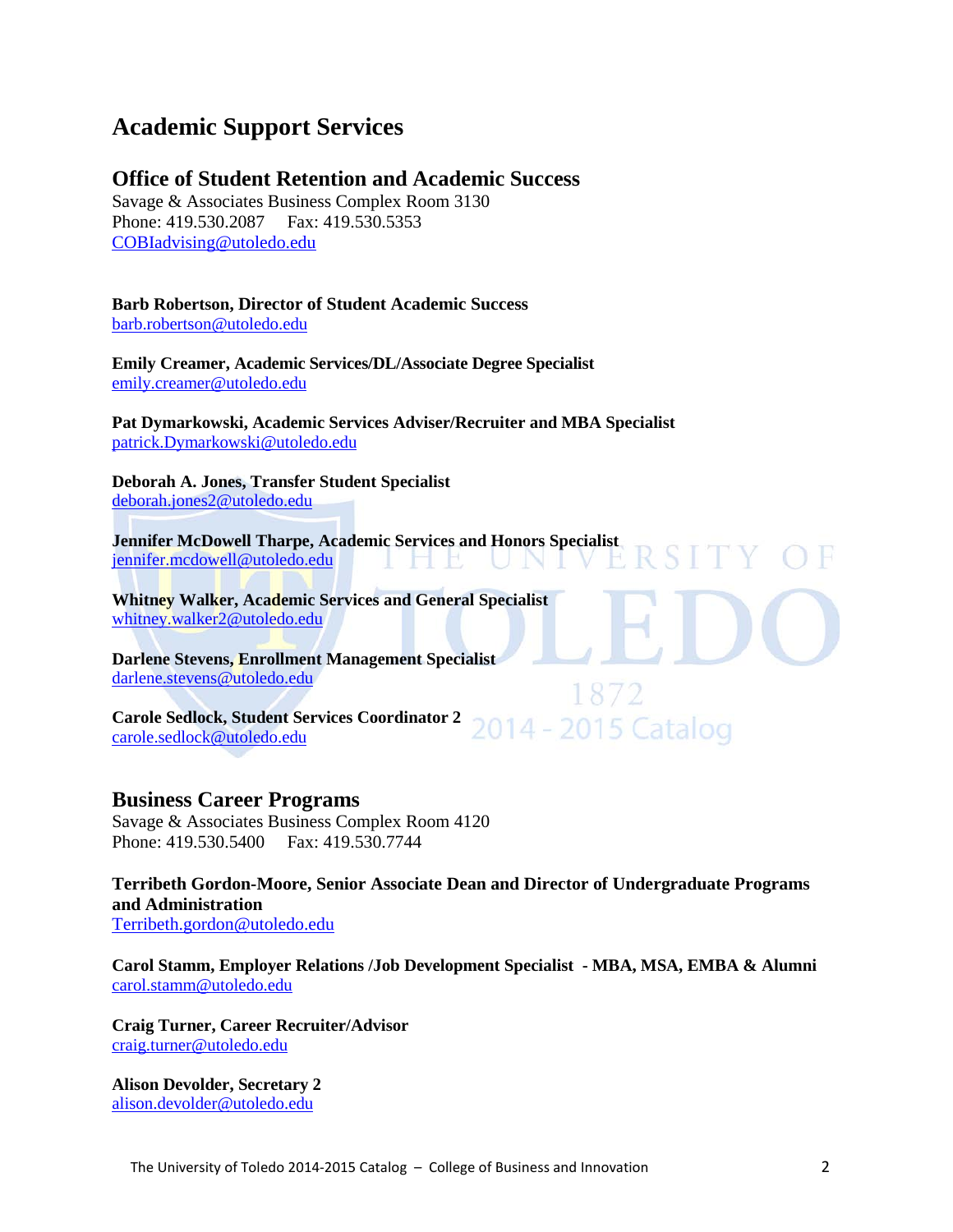### **Mission Statement** (adopted 10/02/07)

"Developing Lifelong Leaders for the World of Business.."

 $\Box$  Preparing a diverse body of students for life-long careers as leaders and contributing professionals

 $\Box$  Delivering influential research and publications

Enhancing the world of business practice and serving as a resource for regional economic development

# **Accreditation**

The University of Toledo College of Business and Innovation has two undergraduate programs fully accredited at the undergraduate level by [The Association to Advance Collegiate Schools of Business](http://www.aacsb.edu/) (AACSB International). These include the bachelor of business administration (BBA) and the bachelor of science in information technology (BSIT). In addition, the graduate programs are accredited by the AACSB.

# **[Degrees Offered](http://www.utoledo.edu/business/COBA/AcademicPrograms.html)**

### **[Bachelor of Business Administration](http://www.utoledo.edu/business/COBAProspectiveStudents/index.html) (BBA)**

The [Bachelor of Business Administration \(BBA\) undergraduate curriculum](http://www.utoledo.edu/business/FIBE/FIBEPSBBASample.html) includes a broad liberal arts background, a general core of business courses, and a specific area of specialization.

1872

2014 - 2015 Catalog

- **Accounting**
- Electronic Commerce
- Entrepreneurship, Family,  $&$  Small Business
- Finance
- [Financial Services](http://utoledo.edu/business/COBAProspectiveStudents/COBAPSDocs/Financial_Services.pdf)
- General Management
- Human Resource Management
- **Information Systems**
- **International Business**
- Marketing
- Operations Management [/ Supply Chain Management](http://utoledo.edu/business/COBAProspectiveStudents/COBAPSDocs/Operations_Management.pdf)
- [Organizational Leadership and Management](http://utoledo.edu/business/COBAProspectiveStudents/COBAPSDocs/Organizational_Leadership_and_.pdf)
- **Professional Sales**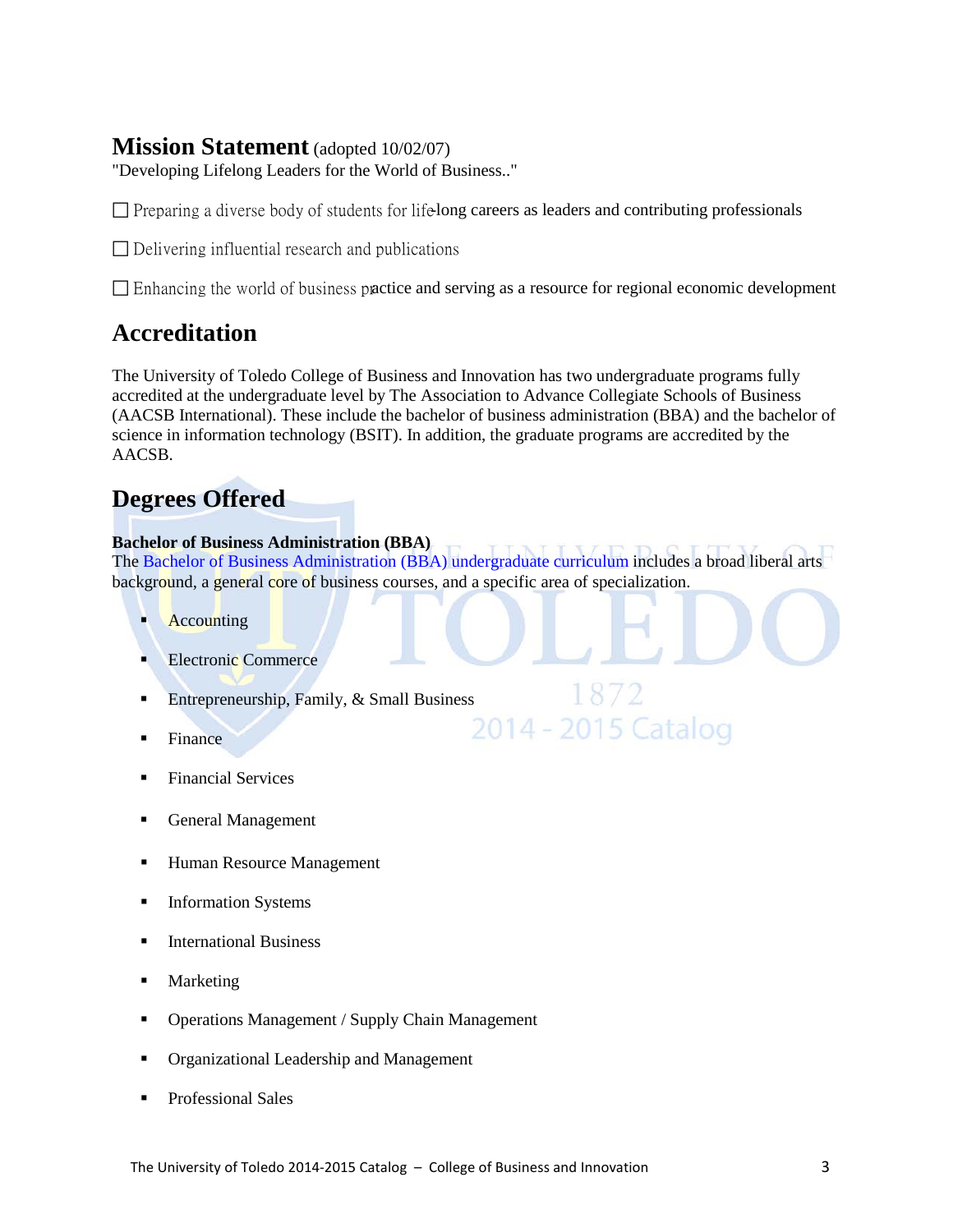#### **[Bachelor of Science in Information Technology \(BSIT\)](http://www.utoledo.edu/business/academic_programs/bsit.html)**

The Bachelor of Science in Information Technology (BSIT) program is offered jointly by the College of Engineering and the College of Business and innovation. The BSIT program features a hands-on education leading to careers in the management of the technology infrastructure of organizations of all types and sizes. The program specifically focuses on the technology side of information technology and emphasizes interfacing technologies and the management of technologies. The curriculum covers the operational support and administration of diverse computing systems and the integration of existing technologies, components and products The program will provide students with a breadth of skills in the core information technologies including programming, computer hardware and networking, databases and Web technologies in order to prepare students for positions as information technologists providing operational and infrastructure support for computer and information systems in business, manufacturing, and institutional organizations.

#### **[Bachelor of Applied Organizational Technology \(BAOT\)](http://www.utoledo.edu/business/academic_programs/applied_organization_technolog.html)**

All transfer students must have a minimum GPA of 2.25 and have completed a technical associate degree to be accepted into the College of Business and Innovation for the bachelor of applied organizational technology. Transfer students' admission will be determined by the higher education (HEd) grade point average. The HEd GPA is based on all letter grades attained at all institutions of higher learning and uses the point average scale of "A" equaling four points.

#### **[Associate Degree Program](http://www.utoledo.edu/business/aot/)**s

The Department of Applied Organizational Technology (DAOT) offers degrees in:

- **Accounting Technology**
- Business Management Technology
- Computer Network Administration
- Computer Software Specialist
- Graphic Design/Digital Imaging and Web Design (Technical Studies options)
- Information Services and Support
- **Intermodal Transportation Technology**
- Pre-Business  $(2+2 \text{ with } BBA)$
- **Programming and Software Development**
- **Technical Studies General**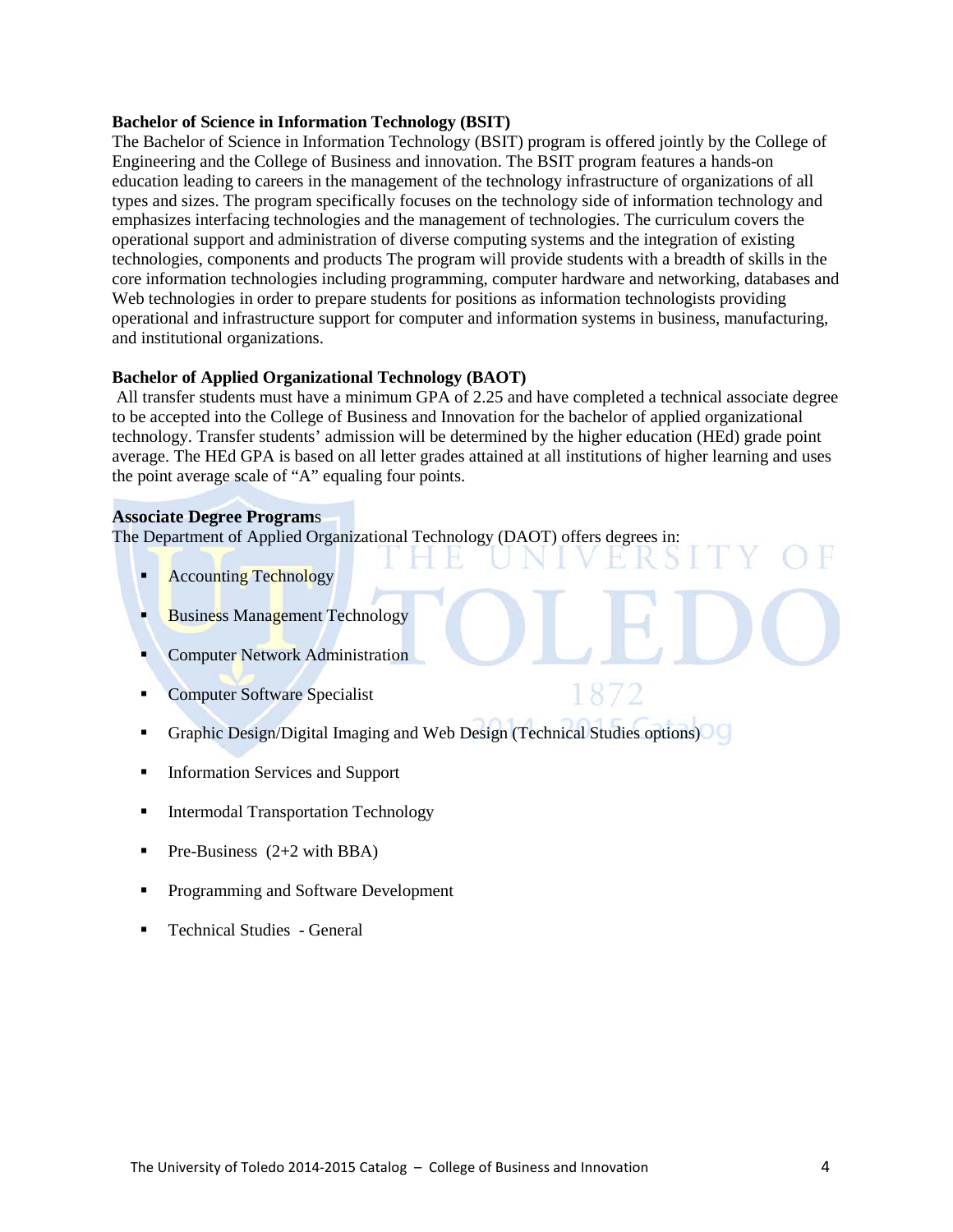# **Admission Policies**

### **General Requirements**

### **Bachelor of Business Administration (BBA)**

To be admitted to the bachelor of business administration program (BBA) at The University of Toledo, students need a minimum 2.80 cumulative high school grade point average (GPA) **or** a minimum 25 ACT composite /1150 SAT composite **or** a GED average score of 510 (2002 format)/710 (2014 format). Students who do not qualify for direct admission into the College of Business and Innovation BBA may be admitted to the associate of arts, AA, pre-business degree program. The AA PREB program is a  $2+2$ program with the bachelor of business administration degree, but students may move into the BBA program any time after they have earned a 2.4 UT GPA.

### **Bachelor of Science in Information Technology (BSIT)**

To be admitted to the bachelor of science in information technology program (BSIT) at The University of Toledo, students need a minimum 2.4 cumulative high school grade point average (GPA) **or** a GED average score of 480 (2002 format)/700 (2014 format) with a Mathematical Reasoning subscore of 180 **and** a minimum 21 ACT composite or 990 SAT.

### **Bachelor of Applied Organizational Technology (BAOT)**

Students must have an earned technical associate degree and a minimum GPA of 2.25 to be admitted to the bachelor of applied organizational technology at The University of Toledo. Transfer students' admission will be determined by the higher education (HEd) grade point average. The HEd GPA is based on all letter grades attained at all institutions of higher learning and uses the point average scale of "A" equaling four points.

### **Associate Degree Programs**

To be admitted to an associate degree program in the College of Business and Innovation at The University of Toledo, students need a minimum 2.00 cumulative high school grade point average (GPA) **or** a minimum 18 ACT composite /870 SAT composite **or** a passing GED average score of 450 (2002 format)/600 (2014 format). Students who do not qualify for admission to the College of Business and Innovation will be admitted to the University of Toledo Learning Collaborative and may transfer to the College of Business and Innovation when the minimum requirements are met.

### **Admission to Divisions - BBA**

The qualifications for admission to the undergraduate degree program and to the upper division, the prerequisites for courses, and all other requirements apply equally to full-time, part-time and transfer students. For purposes of internal admissions, the College of Business and Innovation has the following divisions:

**1. The Lower Division –** Students admitted to the BBA enter this division upon admission to the University and to the college. In the lower division, students complete the pre-professional business and University Core/General Education Classes.

**2. The Upper Division –** Undergraduate students in the BBA apply for admittance to the upper division also known as the professional division or sequence when their earned hours plus their registered hours total at least 60 hours. In additional to the 60 hours, a student must have earned a minimum GPA of 2.25 in the following courses: BUAD 1010, 1020, 2040, 2050, 2060, 2070 and 2080; as well as an overall minimum GPA of 2.25. A student not meeting the overall standards but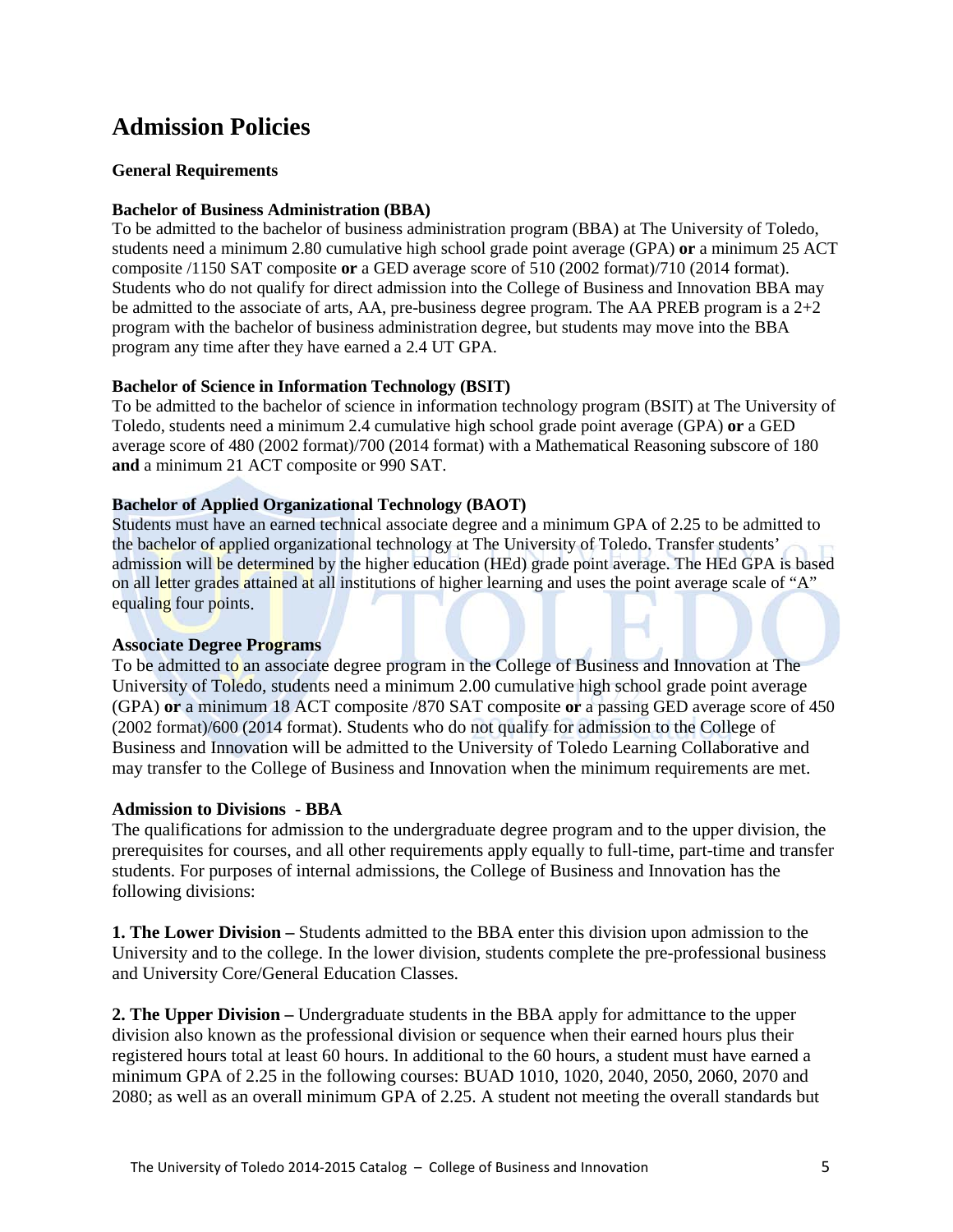with a cumulative GPA of 2.0 upon appeal, will be reviewed by the college admission committee for admission to the upper division on an individual basis. Students may officially declare their major or area of specialization when applying to the upper division.

Students wishing to major in accounting have additional requirements which must be met to enter this major/area of specialization. To be admitted to the accounting area of specialization and to register for ACCT 3110, students must earn a minimum GPA of 2.750 in the introductory-level college accounting courses, including a grade of C (2.0) or higher in both BUAD 2040 and 2050 or equivalent courses, and an overall higher education minimum GPA of 2.750 in all prior college level courses. Any appeals are reviewed by the Accounting Department.

### **Transfer /Change of College Admission Requirement**

All transfer students must have a minimum GPA of 2.40 to be accepted into the College of Business and Innovation to pursue a Bachelor of Business Administration (BBA) or a Bachelor of Science in Information Technology (BSIT), a minimum GPA of 2.25 to pursue a Bachelor of Applied Organizational Technology (BAOT) and a minimum 2.00 GPA to pursue any associate degree in the College of Business. Transfer students' admission will be determined by the higher education (HE) grade point average. The HE GPA is based on all letter grades attained at all institutions of higher learning and uses the point average scale of an equaling four points.

The admission of students wishing to change from another college within The University of Toledo to the College of Business and Innovation to pursue a Bachelor in Business Administration or a Bachelor of Science in Information Technology must have a minimum 2.40 GPA based on their current UT cumulative GPA. To pursue any associate degree in the College of Business, a student must have a minimum 2.00 GPA based on their current UT cumulative GPA.

### **Transfer /Change of College Degree Requirements**

All College of Business and Innovation degree requirements are the same for students whether or not they begin at UT or transfer into a program at some point.

Transfer courses will be evaluated by the College of Business and Innovation after the student has submitted official transcripts from all colleges/universities attended and has been accepted by the college. The student must complete the evaluation process before the end of the first term of attendance at UT.

For purposes of determining the UT GPA, grades from another institution do not transfer. The GPA will be based on the course work taken while enrolled in The University of Toledo. For students transferring into the College of Business and Innovation from another college within The University of Toledo, all undergraduate hours attempted and earned, as well as the GPA, will transfer. To qualify for the bachelor of business administration degree, students must fulfill all College of Business and Innovation course and grade requirements.

Transfer students should note The University of Toledo will include all course work taken at all institutions of higher education in the calculation to determine if a student will graduate with honors. All college course work taken is computed in determining eligibility for graduation with honors, although no student will be awarded a level of honors above that indicated by The University of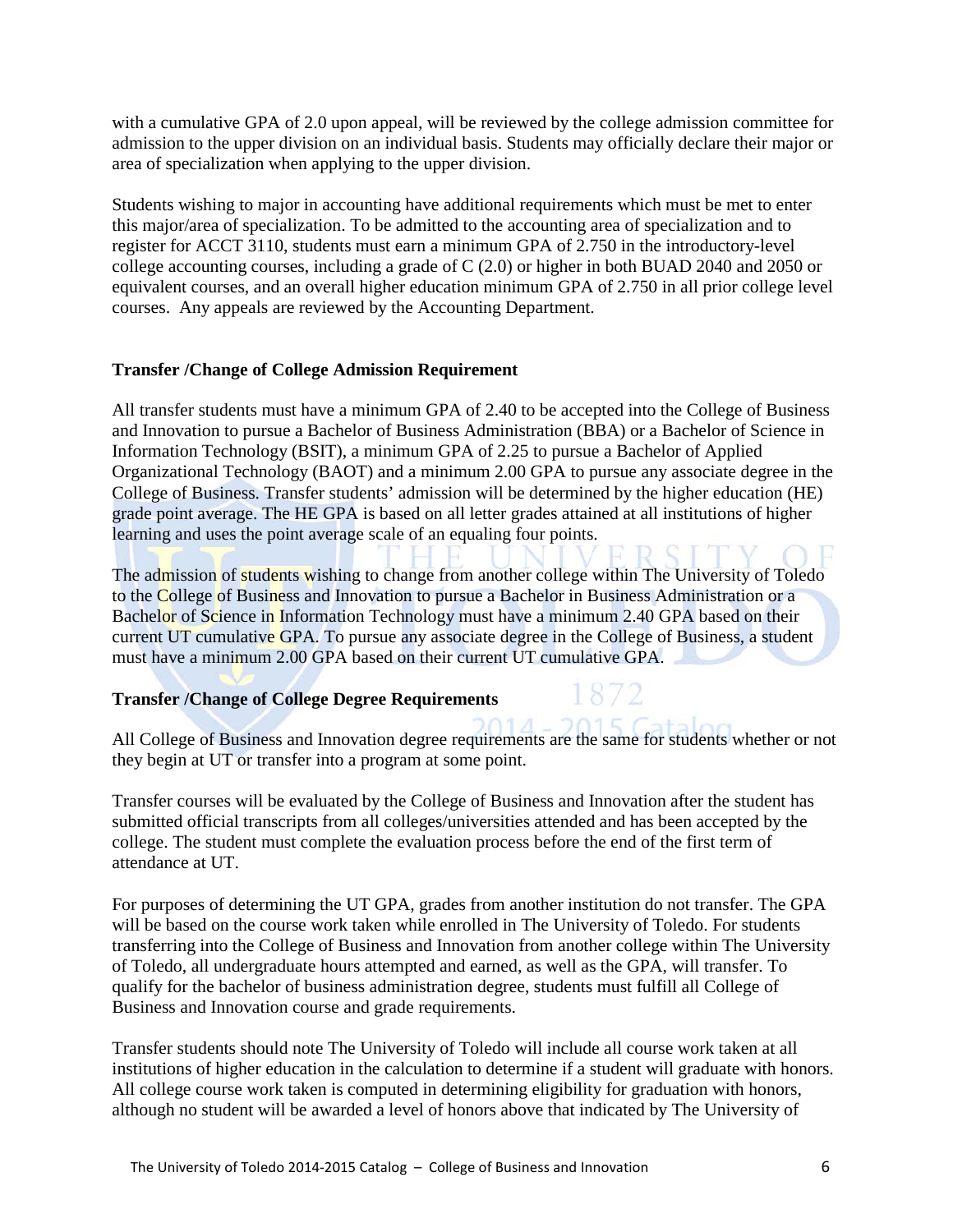Toledo cumulative GPA. The University of Toledo requires a minimum of 30 semester hours of standard letter-graded courses from UT in order to qualify for graduation with honors.

Students must complete at least 50% of all business courses, as well as 50% of major/area of specialization courses and 50% of business minor courses at the University of Toledo.

#### **Evaluation of Courses**

The College of Business and Innovation Office of Student Retention and Academic Success (OSRAS) will complete the evaluations based on course equivalencies determined by the appropriate academic unit. In many cases, courses from other universities/colleges have been pre-approved for equivalency and will transfer with confirmation. Equivalent courses from AACSB-accredited schools automatically transfer. When automatic transfer does not exist, it may be possible for a student to obtain course equivalency by petitioning to take a proficiency exam to validate the credit. Students should provide a course syllabus and/or any additional documentation with the petition. Students should contact the [OSRAS](http://www.utoledo.edu/business/StuServ/index.html) for additional information.

### **Testing for Credit**

In the College of Business and Innovation, there are two distinct areas of testing for credit related to COBI courses – (1) testing to validate transfer or native coursework that was not applied at the desired level of credit based on accreditation or other issues for credit and (2) testing based on knowledge earned outside the classroom as defined by the university policy on credit for prior learning.

Students who have transfer or native credit that was not initially accepted for course credit or course credit at the desired level, possibly based on accreditation issues, may pursue testing for credit based on departmental approval and test availability to hopefully validate their transfer credit to the desired level. In many departments, testing for credit is only allowed for COBI CORE courses designated by a "BUAD/Business Administration" prefix. A maximum of 50% of major or minor courses as well as 50% of all business courses may be taken as transfer credit. Some departments/majors have transfer agreements in place with other Universities that set additional conditions or procedures which supersede this general college policy.

Students who feel they have significant knowledge in a COBI CORE subject area may pursue a "testing for credit" option through university procedures\*. COBI CORE subject areas are limited to BUAD courses and are not major specific. Please see the Credit By Exam Form located on the Registrar's Office website for additional information:<http://www.utoledo.edu/offices/registrar/forms.html>

There are no fees associated with the validation of transfer course credit, but university fees do apply for other testing options. **All COBI testing procedures** are coordinated through the specific department chairs, the Office of Student Retention and Academic Success and the Dean's Office. Any test for a course may only be attempted once.

\*This policy is currently under review by the college to consider testing for credit in major/minor courses outside the COBI CORE /BUAD area. Courses in the AOT department are currently not subject to these limitations and are open to any testing procedures as approved by the university.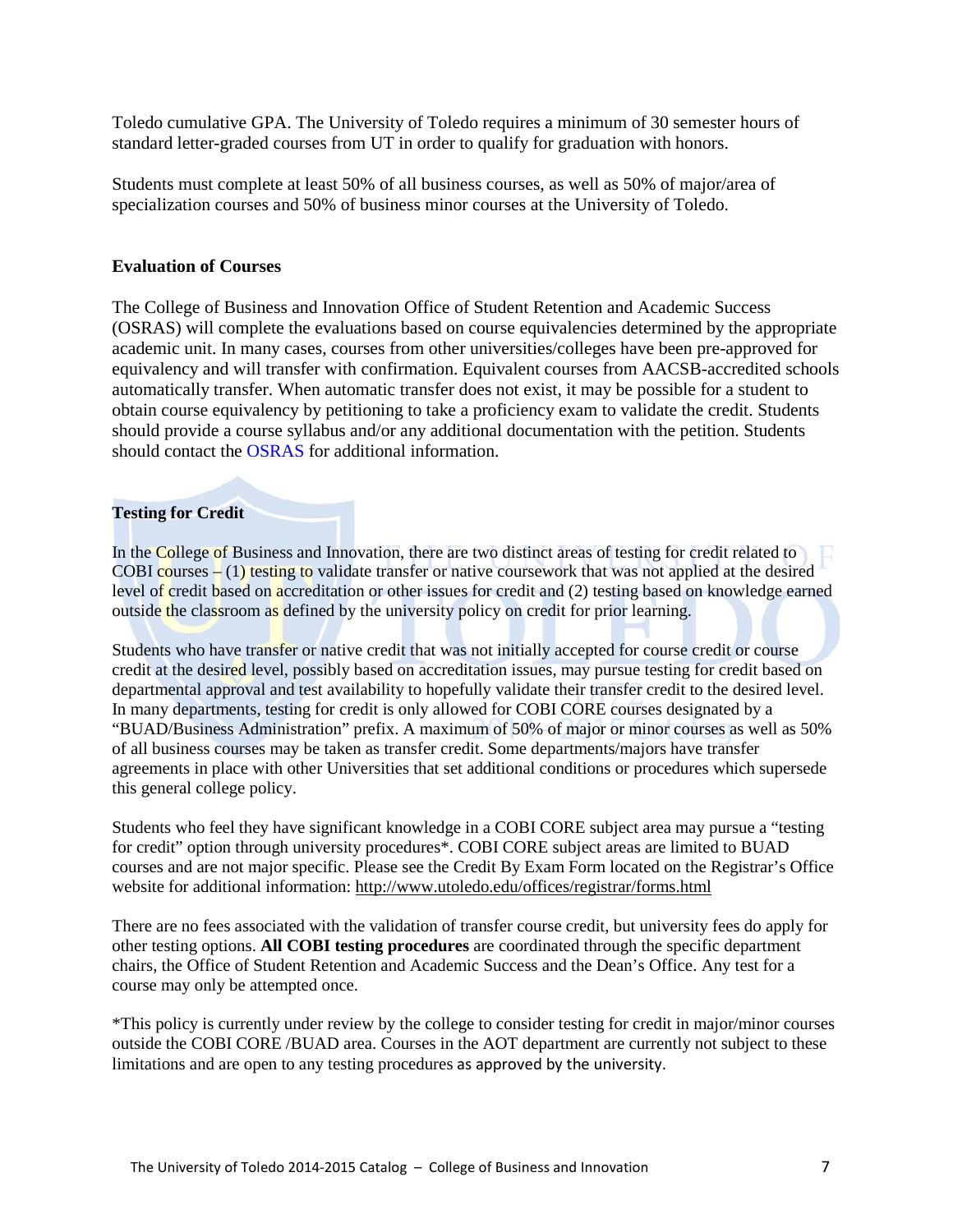# **College of Business and Innovation Honors Program**

### **Jesup Scott Honors College**

The Jesup Scott Honors College is an opportunity for students of high ability and achievement to enrich their regular program of college work. Admission is based on grades, scores on achievement tests and an essay. The College of Business and Innovation's Honors Program is offered as part of the Jesup Scott Honors College. Students take honors courses in the Honors College, as well as in the College of Business and Innovation. Enrollment in honors courses is limited. Up to 30 freshman students are admitted each fall to a program leading to receipt of the College of Business and Innovation honors citation upon graduation.

### **Departmental Honors**

Currently enrolled University of Toledo students and transfer students may apply during their last semester in the college's lower division for admission to the College of Business and Innovation departmental Honors Program if they have completed at least 45 semester hours of college work and have earned a minimum GPA of 3.3 (4.0 scale). Students are admitted to the departmental honors program on a space-available basis.

#### **Program Requirements**

#### **College of Business and Innovation College Honors Program**

To be eligible for the College of Business and Innovation Honors Program citation, a student must:

1. Fulfill all requirements for an approved degree program within the college with a minimum overall GPA of 3.3.

2. Complete a minimum of 33 hours of honors courses, which must include the courses listed below.

3. If a student already has non-Honors credit for a required course, another honors course will be substituted. 2014 - 2015 Catalog

### **Lower Division Courses:**

BUAD 1010 Introduction to Business BUAD 2040 Financial Accounting Information HON 1010 Readings Conference I HON 1020 Readings Conference II HON 2020 Multicultural Literatures: The North American Experience  **Or**  HON 2030 Multicultural Literatures: The Non-European World

### **Upper Division Courses:**

BUAD 3010 Principles of Marketing BUAD 3020 Principles of Manufacturing and Service Systems BUAD 3030 Managerial and Behavioral Processes in Organizations BUAD 3040 Principles of Financial Management BUAD 4020 Senior Business Policy Forum - Honors Thesis

Plus a minimum of three hours earned by successful completion of one upper-division interdisciplinary seminar offered through the University Honors College.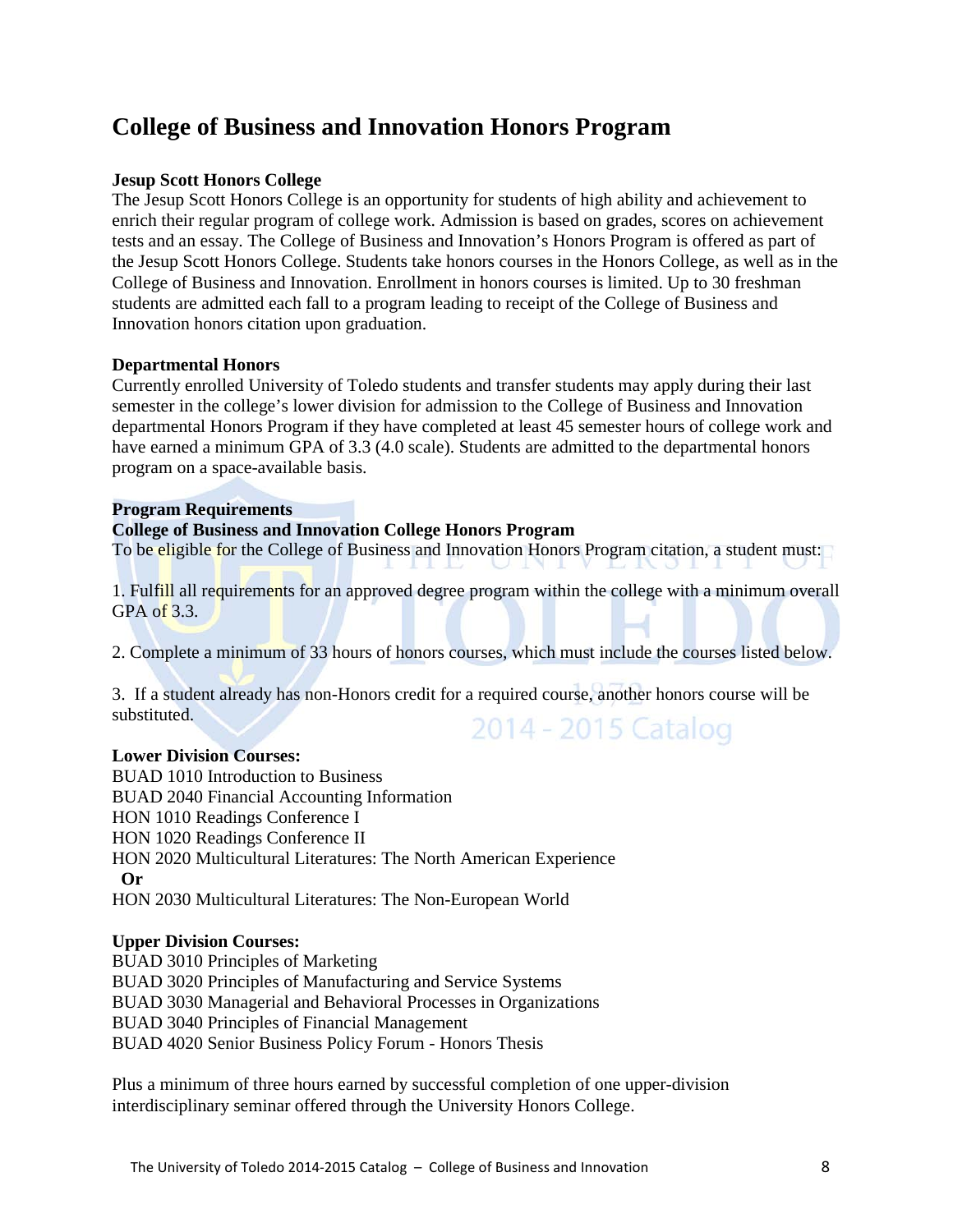### **College of Business and Innovation Departmental Honors Program**

To be eligible for the College of Business and Innovation departmental Honors Program citation, a student must:

1. Fulfill all requirements for an approved degree program within the college with a minimum overall GPA of 3.3.

2. Complete a minimum of 15 hours of honors courses that must include the following:

### **Upper Division Courses:**

BUAD 3010 Principles of Marketing BUAD 3020 Principles of Manufacturing and Service Systems BUAD 3030 Managerial and Behavioral Processes in Organizations BUAD 3040 Principles of Financial Management BUAD 4020 Senior Business Policy Forum-Honors Thesis

3. If a student already has non-Honors credit for a required course, another honors course will be substituted.

### **Honors Retention Standards**

To remain in good standing in the College of Business and Innovation Honors Program, a student must earn a minimum overall GPA of 3.0 by the end of the first year (typically at least 30 hours), 3.1 by the end of the second year (typically at least 60 hours), and 3.2 by the end of the third year (typically at least 90 hours), and make satisfactory progress toward fulfillment of the requirements for a degree "with honors" in the college.

1872

2014 - 2015 Catalog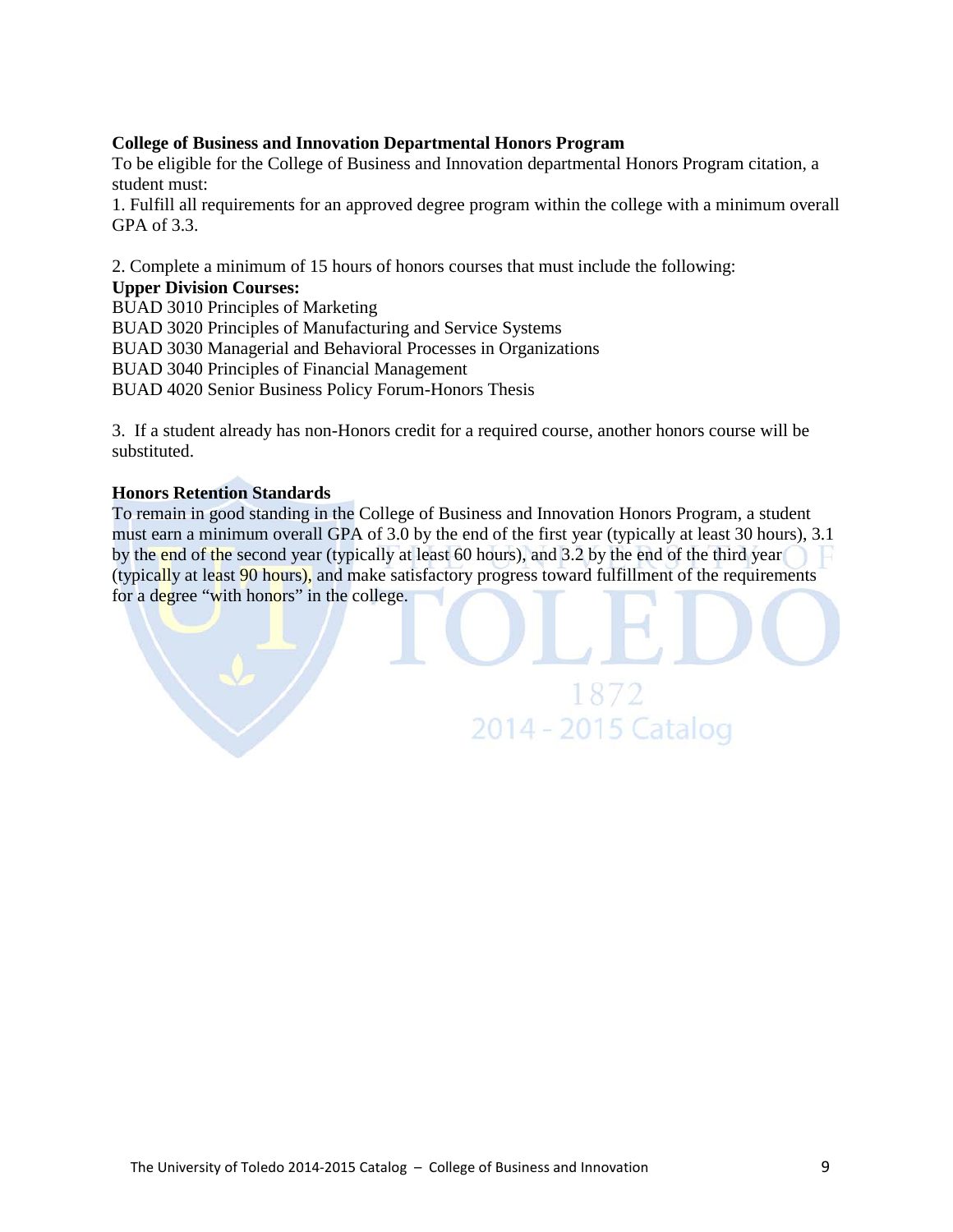# **Study Abroad Opportunities for Business Majors**

Participation in Study Abroad allows our students to gain hands-on, practical international experience for today's global marketplace. The University of Toledo has partnered with various consortia to include USAC (University Studies Abroad Consortium) ISA (International Studies Abroad) GlobaLinks Learning Abroad – AustraLearn / AsiaLearn / EuroLearn, and Semester at Sea. These partnerships allow UT students the opportunity to study at top-ranked, international universities throughout the world. Our most popular sites include: Torino Italy, Bilbao Spain, Gold Coast Australia, Shanghai China, Luneburg Germany, and Puntarenas Costa Rica.

All College of Business and Innovation students, regardless of their intended major(s), are strongly encouraged to study abroad throughout their undergraduate degree program. Study abroad programs assist students in the development of academic, intellectual, personal, professional, and cross-cultural skills. Students may choose to study abroad over a traditional fall or spring semester, over non-traditional, intensive summer sessions, or throughout the full academic year. Students typically enroll in a combination of upper-level business courses and core curricular courses (taught in English). Elementary, intermediate, and upper-level foreign language tracks are also available; multiple courses may be completed in only one semester (particular programs determine language requirements). Foreign language proficiency prepares students for international internship opportunities.

Additionally, the College of Business and Innovation offers 10-day, faculty-led, international intensive immersion trips to Eastern Europe, Western Europe, and Asia throughout the academic year (to include summer semester). Intensive immersion opportunities vary from year to year.

COBI students will meet with the COBI Study Abroad Specialist, Deborah Krohn, who works in conjunction with the Director of Student Academic Success and the COBI department chairs to identify which study abroad courses will transfer into their specific degree program.

Please note that current students are also eligible to receive a free travel grant from The University of Toledo's Center for International Studies and Programs Office. For more information on any of the aforementioned programs, please contact Deborah Krohn, the College of Business and Innovation Study Abroad Specialist, at [deborah.krohn@utoledo.edu](mailto:deborah.krohn@utoledo.edu) or the OSRAS at 419-530-2087 for a referral. Please note that early preparation (first-year planning) is imperative to successful study abroad opportunities!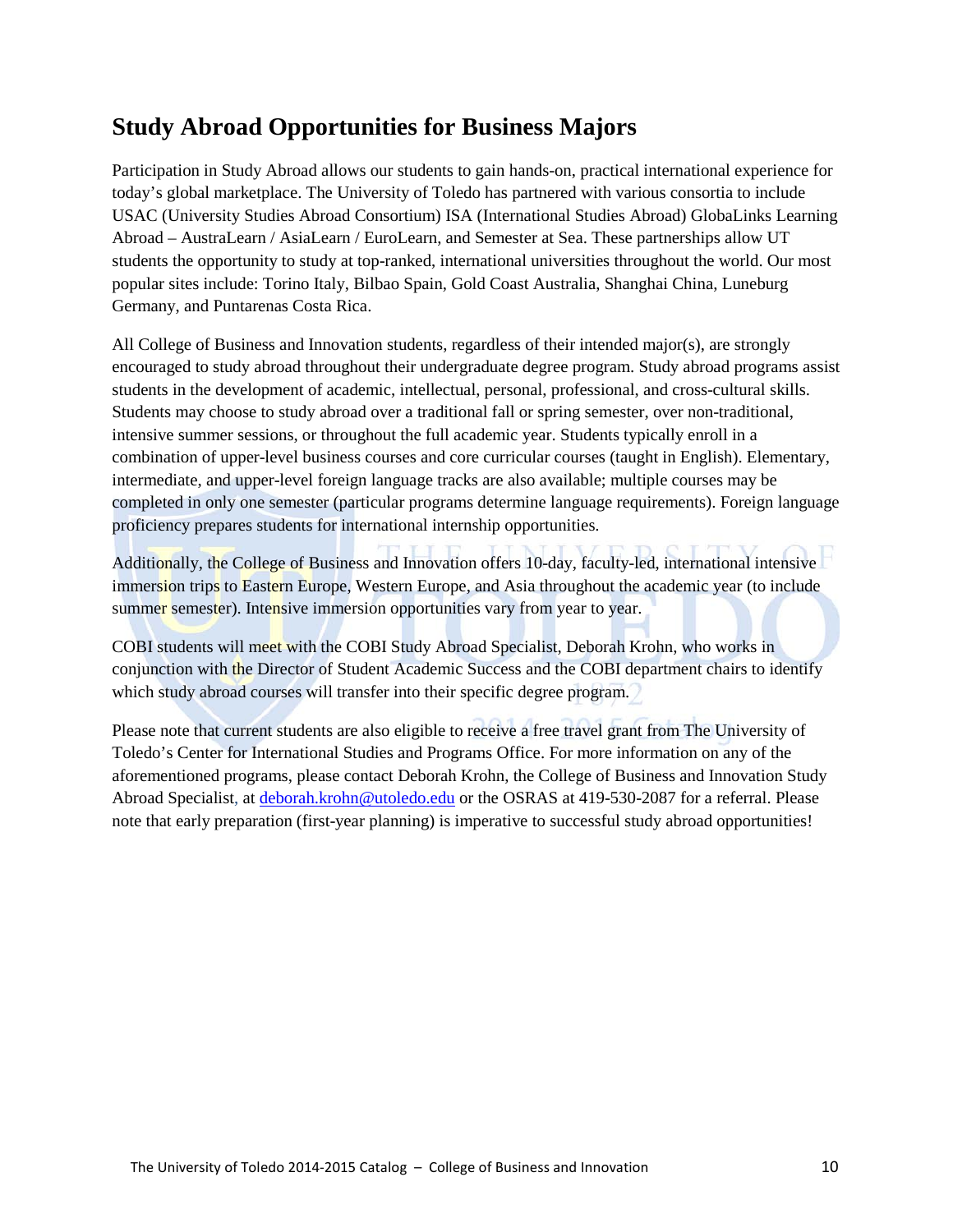# **Academic Policies**

### **Academic Advising**

Students receive advising concerning their academic program from the college professional advisers located in the Office of Student Retention and Academic Success in Savage Business Complex Room 3130. Students may self-select which of the COBI advisers to work with or the office will make recommendations based on need and adviser level of expertise. Advisers are cross-trained in a variety of areas so that someone is always available to answer specific questions. Appointments and walk-in hours are available throughout the year. Students may also email general questions to the staff through [COBIadvising@utoledo.edu.](mailto:COBIadvising@utoledo.edu) Degree audits (DARS) are available in the office and online through Student Self-Service through the myUT portal.

Although advisers assist students as needed, *the final responsibility for fulfilling all degree requirements rests with the student.* 

### **Declaring or Changing a Major and/or Minor**

Forms for declaring or changing a college major and/or minor are available in the Office of Student Retention and Academic Success or online at<http://www.utoledo.edu/business/StuServ/Forms.html>

### **GPA Recalculation for Repeated Courses**

Effective fall 2006, if a student repeats a UT course and receives a higher grade, a request to delete the original grade, as long as the original course grade was lower, can be made. Prior to fall 2006, if a student repeats a UT course and receives a grade of C (2.0) or higher, a request to delete the original grade, as long as the original course grade was a C- or lower, can be made. The request form is available in the Student Services Center. If the original grade was earned because of cheating or academic dishonesty, it will not be deleted. A maximum of 12 credit hours can be deleted by university policy.

### **Academic Probation**

When a student's cumulative GPA falls below 2.0, the student is automatically placed on probation. Students are recommended to reduce their enrolled hours and meet with an adviser to develop a plan of action to improve their GPA.

1872

### **Academic Suspension**

Academic suspension means a student is not eligible to enroll in courses from The University of Toledo or any other college/university for a minimum period of one semester. A student is subject to academic suspension if he/she falls below the minimum requirements or fails to make sufficient progress toward attainment of the degree. No course work taken at any other educational institution during the student's suspension shall be accepted as transfer credit. However, students may remove incompletes while under suspension.

University standards for required minimum GPA associated with attempted quality hours

- **Minimum 1.00 GPA, after attempting 10-19 semester hours**
- Minimum 1.50 GPA, after attempting 20-29 semester hours
- **Minimum 1.70 GPA, after attempting 30-39 semester hours**
- Minimum 1.80 GPA, after attempting 40-49 semester hours
- Minimum 1.90 GPA, after attempting 50-59 semester hours
- **Minimum 2.00 GPA, after attempting 60 semester hours**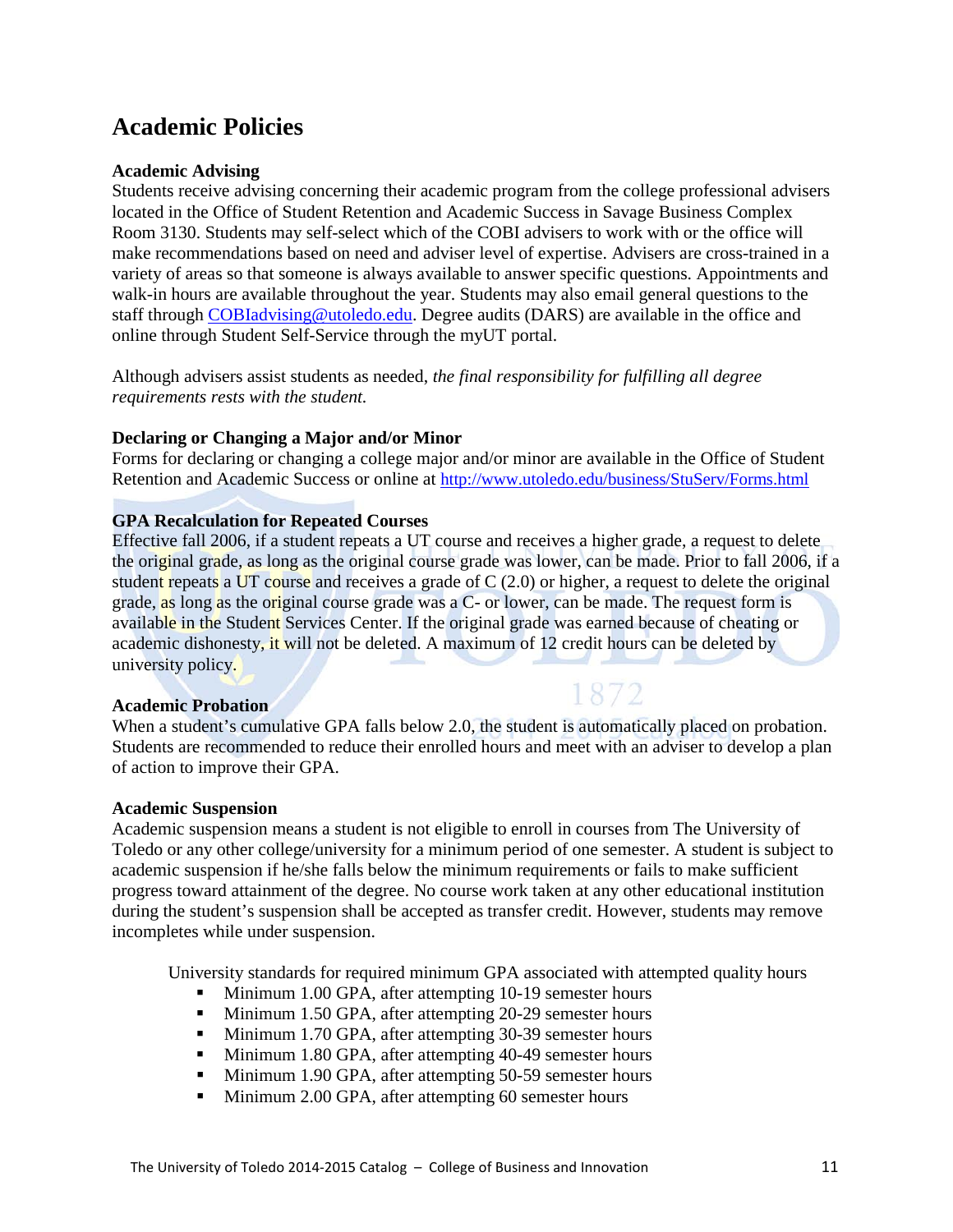### **Readmission**

Suspended students cannot enroll at UT for at least one semester. A suspended student must submit an appeal in writing for readmission to the College of Business and Innovation Academic Standards Committee at [COBIadvising@utoledo.edu](mailto:COBIadvising@utoledo.edu) . Students suspended for a second time cannot enroll at UT for at least one year. Appeals must be received at least one month prior to the beginning of the academic term.

### **Code of Student Academic Conduct and Student Academic Grievance Procedure**

Issues related to charges of student academic misconduct or disputes as to final course grades, and the procedures for resolving such issues are set forth by the specific language of the Code of Student Academic Conduct and the procedures for resolution of such issues in the Student Academic Grievance Procedure. Procedural guidelines may be located on the college's Web site at <http://www.utoledo.edu/business/COBI/COBICCD/COBIStudentResources.asp>

### **Degree Audit Requirement (DARS)**

The Degree Audit Reporting System is an automated record that contains all of a student's graduation requirements and tracks that student's progress toward meeting those requirements. Degree audits are available to students upon request from the Office of Student Retention and Academic Success and online through the myUT portal Student Self-Service. Students are encouraged to keep current degree audits for their personal use and to discuss their degree audits with their academic advisers.

# **Degree Requirements for the Bachelor of Business Administration (B.B.A.)**

### **Grade and Hour Requirements**

In order to earn a B.B.A. degree, students must complete a minimum of 126 semester hours of course work, with a minimum cumulative 2.0 GPA on a 4.0 scale. All General Education/University Core, lower division and upper division requirements must be satisfied. Students must earn a minimum of a C (2.0) grade in each course in the major/area of specialization, in the Communication requirement, and in each course in a business minor (if one is completed). The departmental chair has the prerogative of substituting an additional course in the area of specialization or minor, rather than requiring the student to repeat the course in which a grade below C was received. The student must earn a C or higher in the substituted course for it to satisfy the requirements of the specialization or minor.

### **Lower Division Curricular Requirements**

Students earning bachelor degrees in all colleges and programs are required to complete 36 credit hours of courses that comprise the General Education/University Core Curriculum. The courses are distributed in the areas of English composition, humanities/fine arts, social sciences, natural sciences, mathematics and multicultural studies.

Lower Division courses that each student is required to take in the College of Business and Innovation, regardless of area of specialization, are identified below. Students must earn a minimum 2.25 GPA in the subset courses (\*) to meet graduation requirements.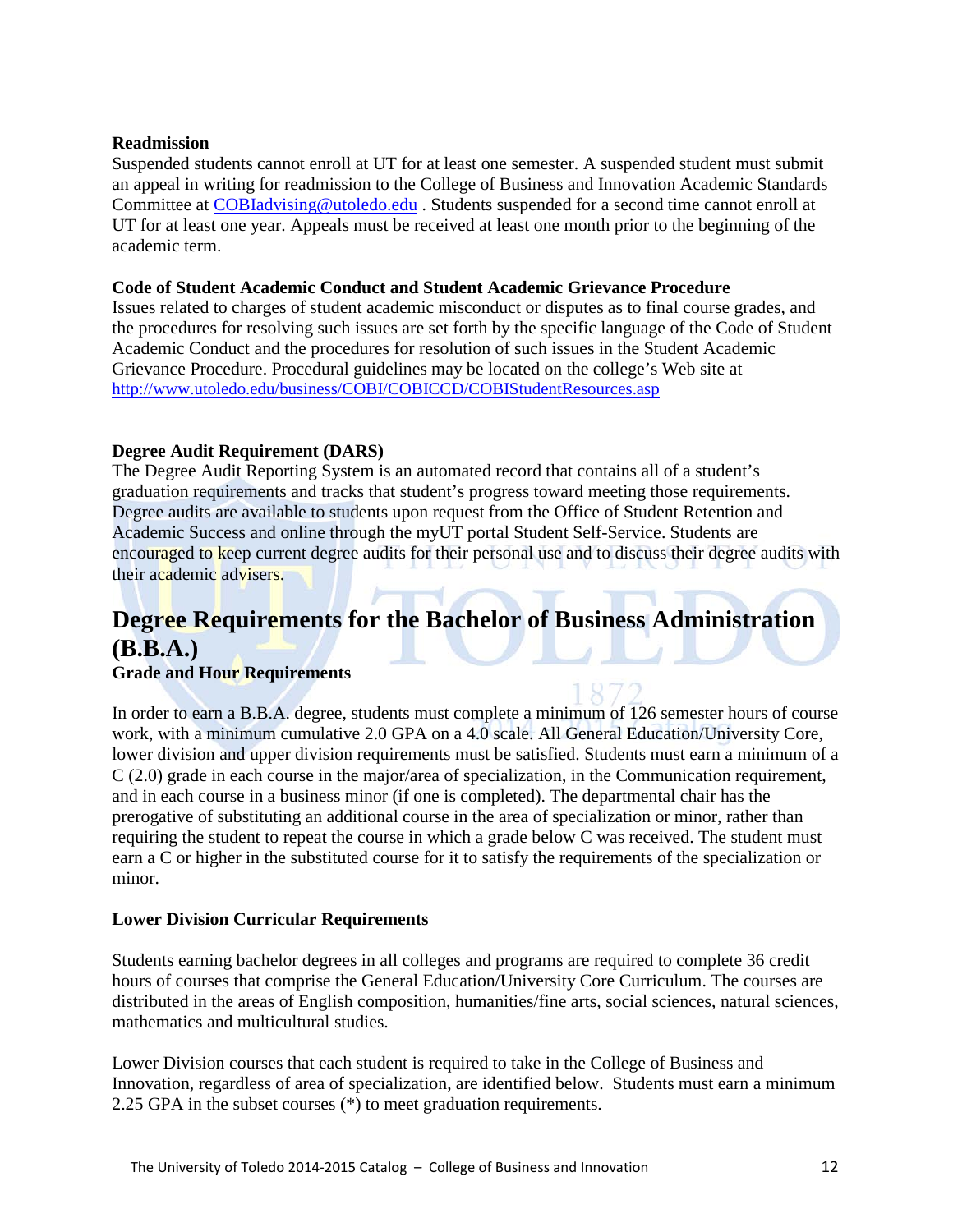- BUAD 1000 Orientation for Business Students
- BUAD 1010 Introduction to Business (\*) (or course equivalent)
- BUAD 1020 Microcomputer Applications (\*) (or course equivalent)
- BUAD 2000 Career Development I<br>BUAD 2040 Financial Accounting I
- Financial Accounting Information  $(*)$  (or course equivalent)
- BUAD 2050 Accounting for Business Decision Making (\*) (or course equivalent)
- BUAD 2060 Data Analysis for Business (\*) (or course equivalent)
- BUAD 2070 Application of Statistics in Business Decision Making (\*)
- BUAD 2080 Global Environment of Business (\*) (or course equivalent)

### **Upper Division Curricular Requirements**

All students must make formal application for admission to the upper division one semester before the semester in which they earn 60 hours.

The core junior and senior years of the curriculum consist of the following upper division business requirements, an area of specialization, and a minor or business elective courses and the

Communication requirement. Students must earn a minimum 2.25 GPA in the subset courses (\*) to meet graduation requirements. Students must also earn a grade of "C" (2.00) or higher in all major and minor courses as well as the Communication requirement.

V F

- BUAD 3000 Career Development II
- BUAD 3010 Principles of Marketing (\*)
- BUAD 3020 Principles of Manufacturing and Service Systems (\*)
- BUAD 3030 Managerial and Behavioral Processes in Organizations (\*)
- BUAD 3040 Principles of Financial Management (\*)
- BUAD 3050 Information Technology Management (\*)
- BUAD 3470 Legal and Ethical Environment of Business (\*)
- BUAD 4020 Senior Business Policy Forum (\*)
- COMM 3880 Professional Business Communication, or
- BUAD 2030 Executive Communication Essentials (or course equivalent)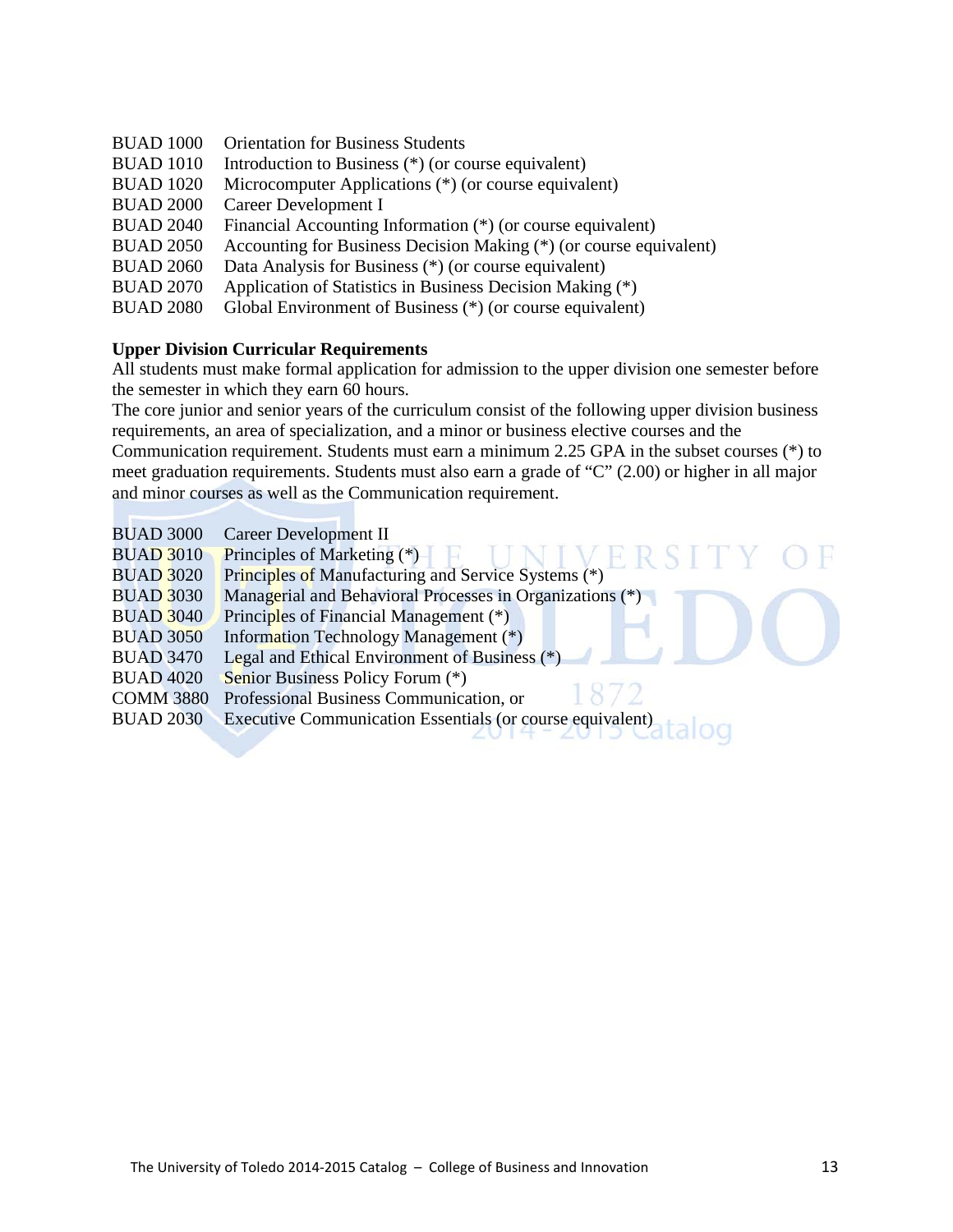#### **The University of Toledo College of Business and Innovation**

Generic BBA Degree Requirements Beginning With MATH 1730

|           |      | <b>Fall Semester</b> |        |                                     |                | <b>Spring Semester</b> |      |                                       |    |
|-----------|------|----------------------|--------|-------------------------------------|----------------|------------------------|------|---------------------------------------|----|
|           |      | <b>BUAD</b>          | 1000   | Orientation                         | 1              | <b>BUAD</b>            | 1020 | <b>Micro-Computer Applications</b>    | 3  |
|           |      | <b>BUAD</b>          | 1010   | Intro. To Business                  | 3              | <b>ENGL</b>            | 2960 | <b>Organizational Report Writing</b>  | 3  |
|           |      | ENGL                 | 1110   | <b>College Composition 1</b>        | 3              | <b>ECON</b>            | 1200 | Intro to Micro Economics              | 3  |
| Freshman  | Year | Math                 | 1730   | Calculus w/ Apps to Bus. And Fin.   | 5              |                        |      | Natural Science Lecture               | 3  |
|           |      | <b>ECON</b>          | 1150   | Intro to Macro Economics            | 3              |                        |      | Natural Science Lab                   | 1  |
|           |      |                      |        |                                     |                |                        |      | <b>Humanities</b>                     | 3  |
|           |      |                      |        | <b>Total Hours</b>                  | 15             |                        |      | <b>Total Hours</b>                    | 16 |
|           |      | <b>BUAD</b>          | 2060   | Data Analysis for Business          | 3              | <b>BUAD</b>            | 2030 | <b>Executive Comm Essentials</b>      | 3  |
|           |      | <b>BUAD</b>          | 2040   | <b>Financial Accounting Info</b>    | 3              | <b>BUAD</b>            | 2050 | <b>Accounting for Decision Making</b> | 3  |
|           |      | <b>BUAD</b>          | 2000   | Career Development I                | 1              | <b>BUAD</b>            | 2070 | <b>Applications of Statistics</b>     | 3  |
| Sophomore | Year |                      | $\ast$ | Social Science                      | 3              | <b>BUAD</b>            | 2080 | <b>Global Environment of Business</b> | 3  |
|           |      |                      | $\ast$ | Natural Science Lecture             | 3              |                        |      | Multicultural U.S. Diversity          | 3  |
|           |      |                      |        | <b>Humanities</b>                   | 3              |                        |      | Elective                              | 1  |
|           |      |                      |        | <b>Total Hours</b>                  | 16             |                        |      | <b>Total Hours</b>                    | 16 |
|           | Year | <b>BUAD</b>          | 3010   | <b>Principles of Marketing</b>      | $\overline{3}$ | <b>BUAD</b>            | 3470 | <b>Legal Environment of Business</b>  | 3  |
|           |      | <b>BUAD</b>          | 3020   | Principles of Manuf-Service Systems | 3              |                        |      | Major /Area of Specialization         | 3  |
|           |      | <b>BUAD</b>          | 3030   | Managerial and Behav. Processes     | 3              |                        |      | Major / Area of Specialization        | 3  |
| Junior    |      | <b>BUAD</b>          | 3040   | Principles of Financial Mgmt.       | 3              |                        |      | Minor/ Business Elective              | 3  |
|           |      | <b>BUAD</b>          | 3050   | Information Technology Mgmt.        | 3              |                        |      | <b>General Education/Elective</b>     | 3  |
|           |      | <b>BUAD</b>          | 3000   | <b>Career Development II</b>        | 1              |                        |      | Elective                              | 1  |
|           |      |                      |        | <b>Total Hours</b>                  | 16             |                        |      | <b>Total Hours</b>                    | 16 |
|           | Year |                      |        | Major /Area of Specialization       | $\overline{3}$ |                        |      | Major /Area of Specialization         | 3  |
| Senior    |      |                      |        | Major /Area of Specialization       | 3              |                        |      | Major /Area of Specialization         | 3  |
|           |      |                      |        | Major /Area of Specialization       | 3              |                        |      | Minor/ Business Elective              | 3  |
|           |      |                      |        | Minor/ Business Elective            | 3              | <b>BUAD</b>            | 4020 | Senior Business Policy                | 3  |
|           |      |                      |        | Multicultural Non Western           | 3              |                        |      | Elective                              | 3  |
|           |      |                      |        | Elective                            | 1              |                        |      |                                       |    |
|           |      |                      |        | <b>Total Hours</b>                  | 16             |                        |      | <b>Total Hours</b>                    | 15 |

*Sample Full-Time Plan of Study*

Notes: \* Select from approved General Education/University Core course work, see Degree Audit for course selections.

Sample plans beginning with Math 1200 or Math 1320, possible prerequisites to Math 1730 based on placement, may be found on the COBI homepage. These plans may still be completed within the minimum 126 credit hours required for the BBA.

Requirements for areas of specialization and minors are identified by functional area in the following pages. Students in the College of Business and Innovation wishing to pursue a second area of specialization can count up to two relevant courses (6 hours) taken in their first specialization toward a second specialization. Relevance of the courses is at the discretion of the two departments. Such a program may require taking more than the minimum of 126 hours for the B.B.A. degree.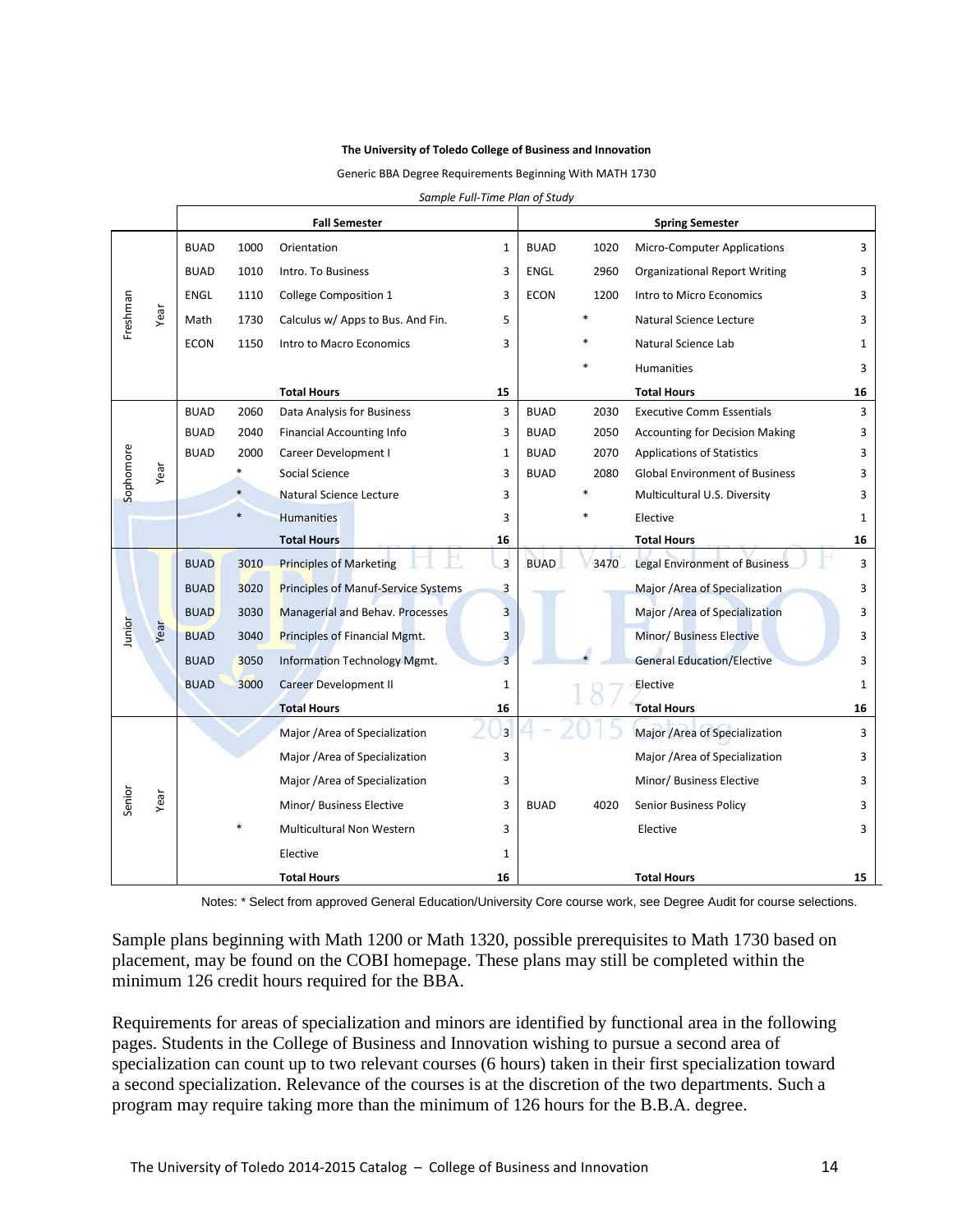#### **Residency Requirement**

To earn a degree from the College of Business and Innovation, a student must complete at least 50 percent of business credits from the college as well as 50 percent of their major and minor course work. The senior year (final 30 semester hours) in the baccalaureate program must be taken in residence at UT by all business students. Under certain circumstances, appeals to the senior residency rule are approved for up to 15 semester hours.

#### **Additional Degrees / Course work**

While students may return to complete additional course work or degrees after an initial bachelor degree is awarded, a second BBA will not be awarded if the initial degree was also a BBA or an equivalent degree in Business.

#### **Class Ranks**

In the College of Business and Innovation, class rank is determined as follows:

| Rank      | <b>Hours Earned</b> |
|-----------|---------------------|
| Freshman  | $0-29.99$           |
| Sophomore | 30-59.99            |
| Junior    | 60-89.99            |
| Senior    | $90+$               |

# **Programs of Study - BBAT HE UNIVERSITY OF**

### **Areas of Specialization / Majors**

Students must take a minimum of 10 courses between their area of specialization/major and either a business minor, second specialization or other 3000/4000 level business electives. Courses in the area of specialization may consist of required and or elective courses and an internship opportunity. Students should consult their degree audit for specific degree and major requirements.

### **Accounting**

# 2014 - 2015 Catalog

### *Dr. Hassan HassabElnaby, departmental mentor*

The department of accounting offers courses in the areas of financial accounting, management accounting, auditing, accounting systems and taxation. Completion of an accounting area of specialization leads to professional careers in public accounting, business and government and begins the preparation for the Certified Public Accountant (CPA), Certified Management Accountant (CMA) and Certified Internal Auditor (CIA) examinations.

The specialization in accounting is designed to enable students to advance more rapidly to positions of responsibility and leadership in their chosen fields. In the state of Ohio, all candidates taking the CPA exam must have completed 150 credit hours. Accounting career fields other than public accounting have not adopted the 150-hour requirement. Students should discuss additional CPA requirements with their Accounting faculty members.

The department of accounting offers a graduate degree, the MS in Accounting, that can be pursued after completion of the bachelor's degree.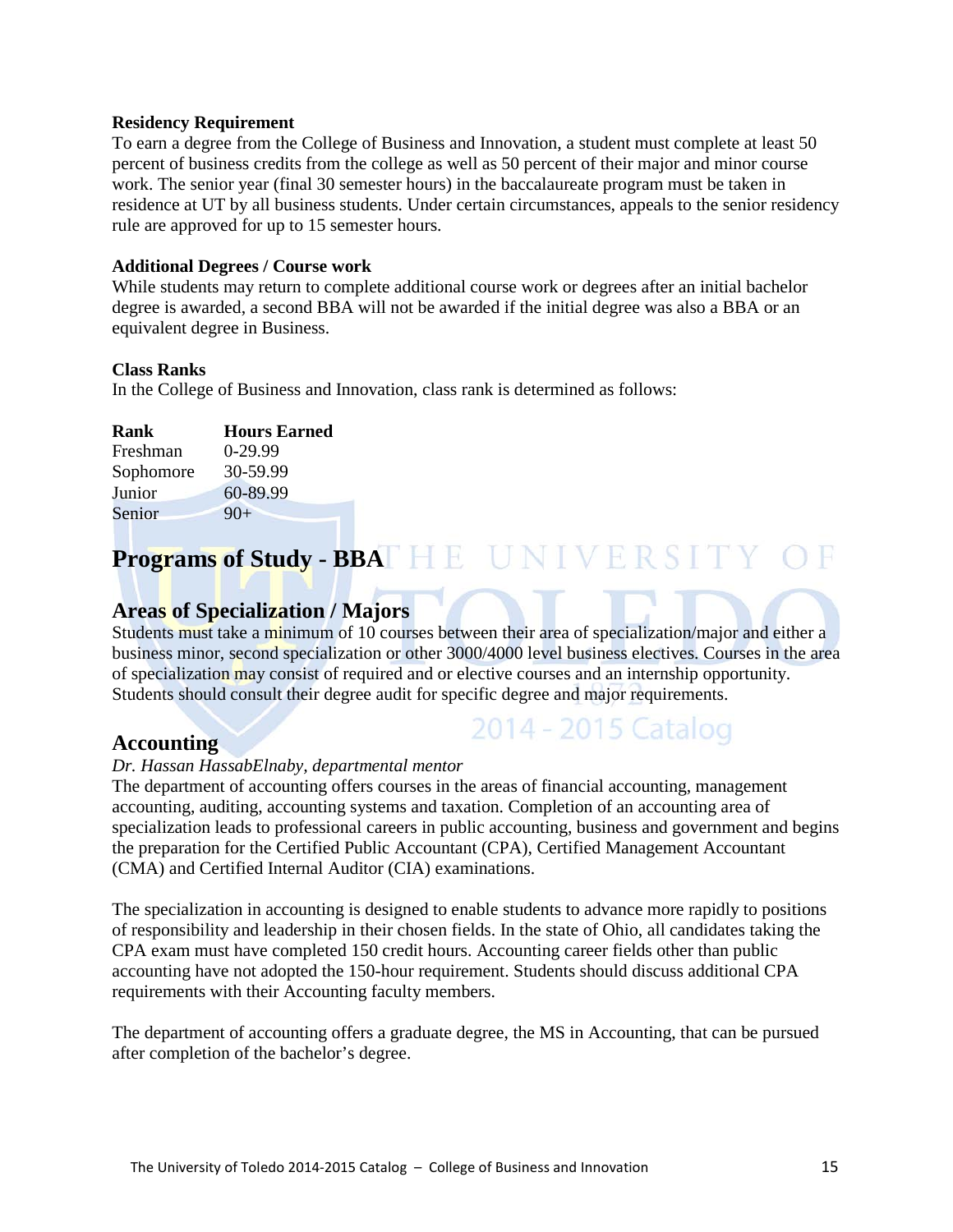### **Program Requirements**

No junior-level accounting courses may be attempted until a student is admitted to the upper division and the Accounting major by the College of Business and Innovation Accounting Department.

### **Required Courses: 19 hours**

- ACCT 3110 External Financial Reporting I (4 hrs)
- ACCT 3120 External Financial Reporting II (formerly ACCT 4120)
- ACCT 3210 Individual Taxation
- ACCT 3310 Accounting Information Systems and Controls
- ACCT 3320 Internal Reporting (formerly ACCT 4310)
- ACCT 4420 Auditing

### **Elective: Choose one of the following - 3 hours:**

- ACCT 4130 External Financial Reporting III
- ACCT 4250 Taxation of Business Entities

ACCT 4410 Governmental and Not-For-Profit Accounting

Students wishing to register for ACCT 3110 must meet the following prerequisites: a GPA of 2.750 or better in all introductory level college accounting courses, including a grade of C (2.0) or higher in BUAD 2040 and 2050 or equivalent courses, and an overall higher education GPA of 2.750 or higher in all prior college-level courses. A permit must be entered to allow a student to register for ACCT 3110.

### **Electronic Commerce**

### *Thuong Le, departmental mentor*

The electronic commerce (e-commerce) specialization provides students with the managerial and technical skills for successful careers in the Internet economy. E-commerce competencies are essential for business professionals in fields such as marketing, financial services, international business, purchasing, information systems, operations management and professional sales.

2014 - 2015 Catalog

### **Program Requirements**

### **Required Courses: 12 hours**

| <b>EBUS 3090</b> | E-Commerce and the Networked Economy            |
|------------------|-------------------------------------------------|
| EBUS 3180        | Web Design for Business Communication           |
| EBUS 4040        | E-Commerce Intelligence Management              |
| EBUS 4150        | E-Commerce Business Models & Project Management |
|                  |                                                 |

### **Electives – Choose one of the following career tracks: 6 hours Information Technology for Electronic Commerce**

Any 2 - 3000-4000 level INFS electives

**Or** 

### **Electronic Commerce Business Applications**

MKTG 3280 Internet Marketing

(required in this career track)

and either

MKTG 3260 Global Framework for E-commerce

or

FINA 4090 Financial Markets and Institution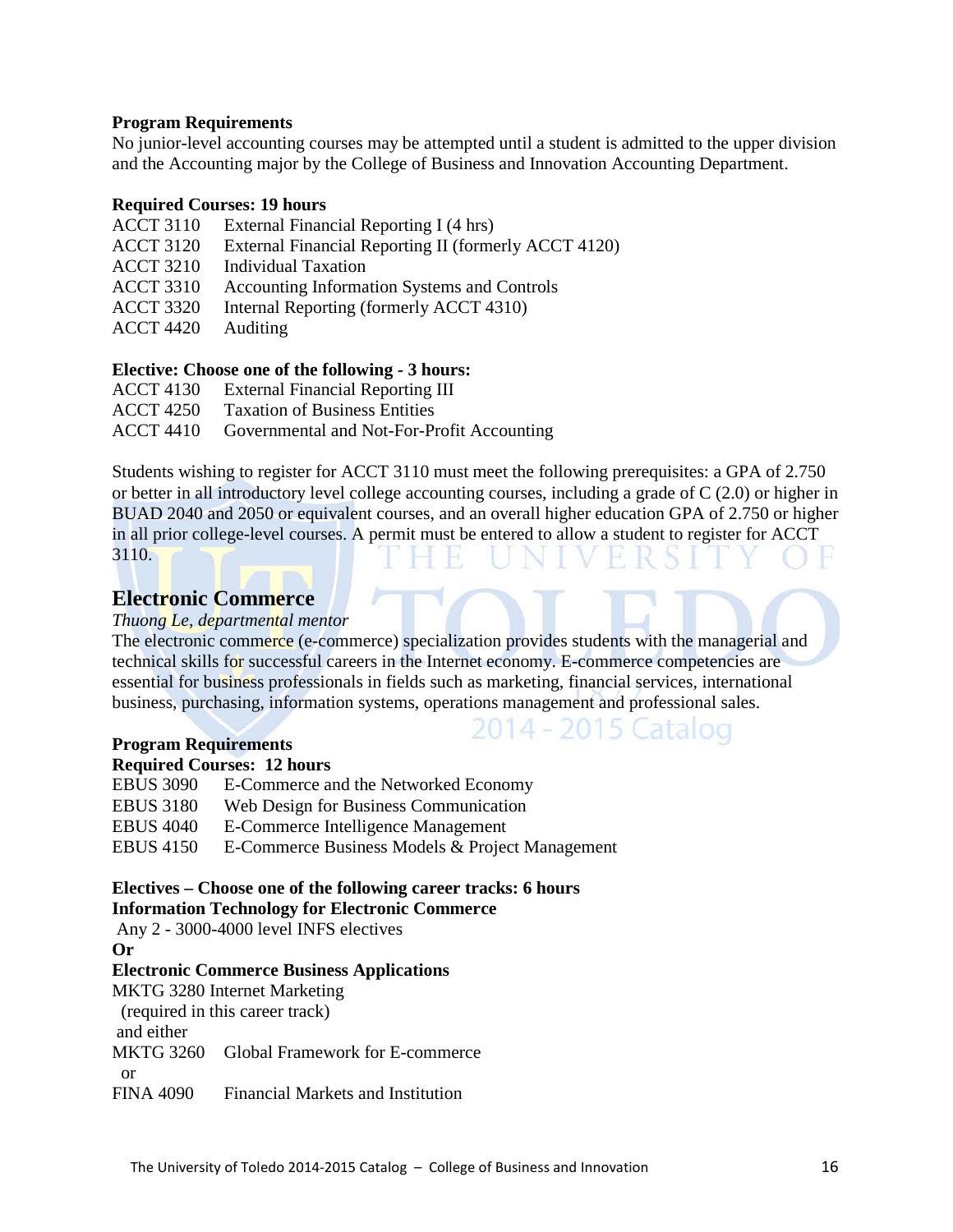And for both career tracks:

MKTG 4940, Internship, or 3000/4000 level business elective as the  $7<sup>th</sup>$  course in the major requirement.

### **Entrepreneurship, Family, & Small Business**

*Sonny Ariss, departmental mentor*

The major in entrepreneurship educates and prepares students to succeed in their own business, or to achieve enhanced success in an existing business.

The Entrepreneurship major pursues several key disciplines, including finance, management, communications, human resources, ethics and critical thinking.

### **Program Requirements**

**Required Courses: 18 hours** 

| <b>EFSB 3480</b> | <b>Entrepreneurial Finance</b>                        |
|------------------|-------------------------------------------------------|
| <b>EFSB 3590</b> | <b>Entrepreneurship and Small Business Management</b> |
| <b>EFSB 4010</b> | Growing Family and Entrepreneurial Businesses         |
| <b>EFSB 4690</b> | Innovation and Technology Commercialization           |
| <b>EFSB 4790</b> | Franchising                                           |
| <b>BLAW 3570</b> | Laws of Structuring and Operating a Business          |
|                  |                                                       |

Additionally, EFSB 4940 - Internship, or a 3000/40000 level business elective is the  $7<sup>th</sup>$  course in the major requirement.

### **Finance**

### *Özcan Sezer, departmental mentor*

For this area of specialization, students must earn a grade of C (2.0) or higher in BUAD 3040 and complete a total of 21 hours. The Finance Department offers two majors in Corporate Finance and Financial Services leading to challenging careers in the business, government, and the non-profit sectors. Within the majors, students will select a career track with specialized coursework. The majors consist of four –six required courses beyond BUAD 3040, and additional finance electives to equal the 21 hours.

### **Program Requirements**

### **Finance major - Investments and Financial Analysis Track**

### **Required Courses: 4 courses/ 12 hours**

FINA 3480 Investments

- FINA 4080 Intermediate Corporate Finance
- FINA 4090 Financial Markets and Institutions
- FINA 4100 Security Analysis & Portfolio Management

### **Elective Courses: 3 courses/9 hours**

- FINA 3080 Management Economics (formerly BANS 3060)
- FINA 3500 International Business Finance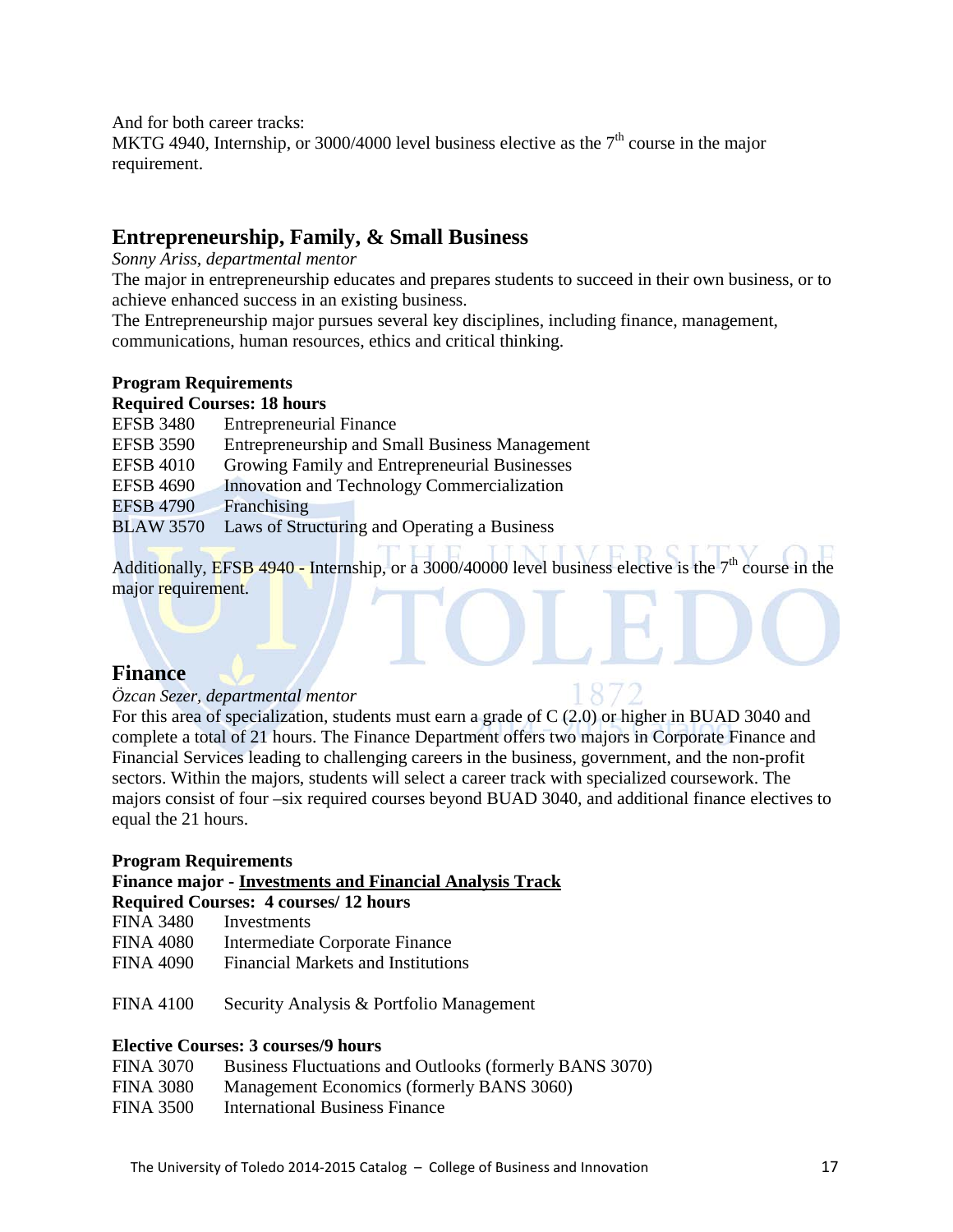### FINA 3600 Risk Management

- FINA 4480 Student Managed Portfolio with departmental approval<br>FINA 4940 Finance Internship with departmental approval
- Finance Internship with departmental approval
- FINA 4840 Small Business Fin Policies & Practice

#### **Program Requirements**

### **Finance major – Corporate Finance Track Required Courses: 5 courses/ 15 hours**

- FINA 3480 Investments
- FINA 4080 Intermediate Corporate Finance FINA 4090 Financial Markets and Institutions
- FINA 3500 International Business Finance
- FINA 4670 Advanced Corporate Finance

### **Elective Courses: 2 courses/6 hours**

| <b>FINA 3070</b> | Business Fluctuations and Outlooks (formerly BANS 3070) |
|------------------|---------------------------------------------------------|
| <b>FINA 3080</b> | Management Economics (formerly BANS 3060)               |
| <b>FINA 4840</b> | Small Business Fin Policies & Practice                  |
| <b>FINA 4940</b> | Finance Internship – with departmental approval         |
| <b>FINA 4480</b> | Student Managed Portfolio – with departmental approval  |
| <b>ACCT 3010</b> | <b>Cost Accounting for Non Acct Majors</b>              |
| <b>OPMT 4450</b> | Forecasting                                             |
|                  |                                                         |

### **Financial Services**

### *Özcan Sezer, departmental mentor*

Within the major, students will select one of three career tracks with specialized coursework. The majors consist of six required courses beyond BUAD 3040, and an additional finance elective to equal the 21 hours. 2014 - 2015 Catalog

#### **Program Requirements**

#### **Financial Services major – Banking Management Track**

### **Required Courses: 6 courses/ 18 hours**

- FINA 3480 Investments
- FINA 4090 Financial Markets and Institutions
- PSLS 3440 Professional Sales
- FINA 4840 Small Business Finance
- FINA 4860 Bank Management
- FINA 4080 Intermediate Corp Finance

### **Elective Course: 1 course/3 hours**

- FINA 4480 Student Managed Portfolio with departmental approval
- FINA 4670 Advance Corporate Finance
- FINA 3500 International Finance
- FINA 4940 Finance Internship with departmental approval
- FINA 4100 Security Analysis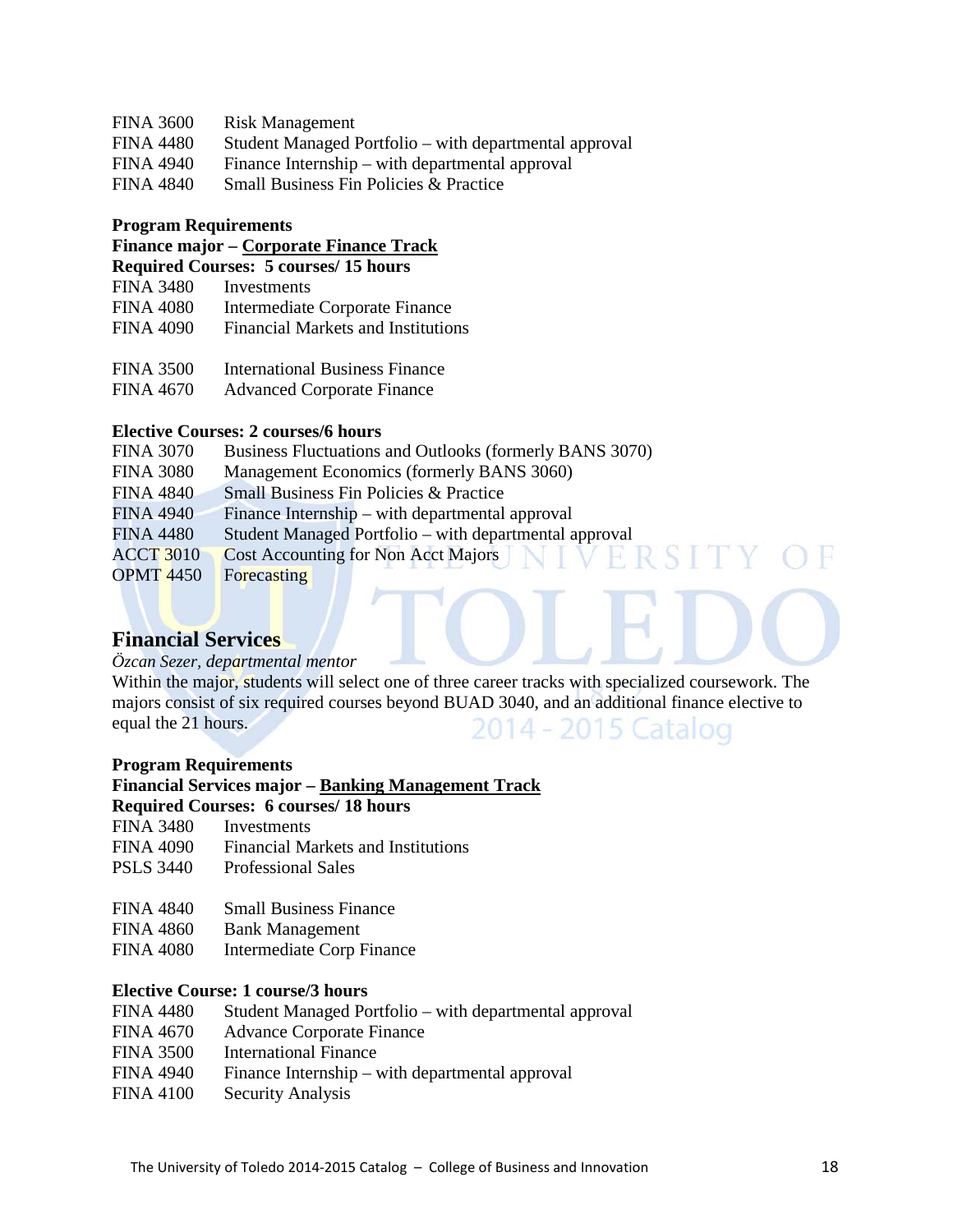### **Program Requirements**

### **Financial Services major – Financial Planning Track**

**Required Courses: 6 courses/ 18 hours** 

- FINA 3480 Investments
- FINA 4090 Financial Markets and Institutions
- PSLS 3440 Professional Sales
- FINA 3600 Risk Management
- FINA 3610 Life and Health Insurance
- FINA 4890 Estate Planning

### **Elective Course: 1 course/3 hours**

| <b>FINA 4480</b> | Student Managed Portfolio – with departmental approval |
|------------------|--------------------------------------------------------|
| <b>FINA 4940</b> | Finance Internship – with departmental approval        |

- FINA 4100 Security Analysis
- FINA 4840 Small Business Fin Policies & Practice

### **Program Requirements**

#### **Financial Services major – Real Estate Track Required Courses: 6 courses/ 18 hours**

| Required Courses: 0 courses/ to hours |                                           |  |  |  |
|---------------------------------------|-------------------------------------------|--|--|--|
| <b>FINA 3480</b>                      | Investments                               |  |  |  |
| <b>FINA 4090</b>                      | <b>Financial Markets and Institutions</b> |  |  |  |
| <b>PSLS 3440</b>                      | <b>Professional Sales</b>                 |  |  |  |
|                                       |                                           |  |  |  |

| <b>FINA 3660</b> | <b>Real Estate Principles</b>     |
|------------------|-----------------------------------|
| <b>FINA 3670</b> | <b>Real Estate Valuation</b>      |
| <b>FINA 3680</b> | Real Estate Law Insurance & Taxes |

### **Elective Course: 1 course/3 hours**

Any FINA course EXCEPT: FINA 2000 & 3060

### **General Management**

### *Sonny Ariss, departmental mentor*

This area is designed to be more of a General Business option for students possibly interested in completing their degree. Students seeking the complete array of course work in an intense Management curriculum should select the Organizational Leadership and Management area of specialization/major listed later in this section.

IVERSIT

1872

2014 - 2015 Catalog

### **Program Requirements**

#### **Required Departmental Courses: 12 hours**

#### **Select four courses from with a maximum two courses from each alpha code:**

- BLAW 3550 Legal and Safety Compliance
- BLAW 3570 The Laws of Structuring and Operating a Business
- BLAW 3670 International Business Law
- BLAW 4570 Legal and Ethical Aspects of Managing Innovation and Technology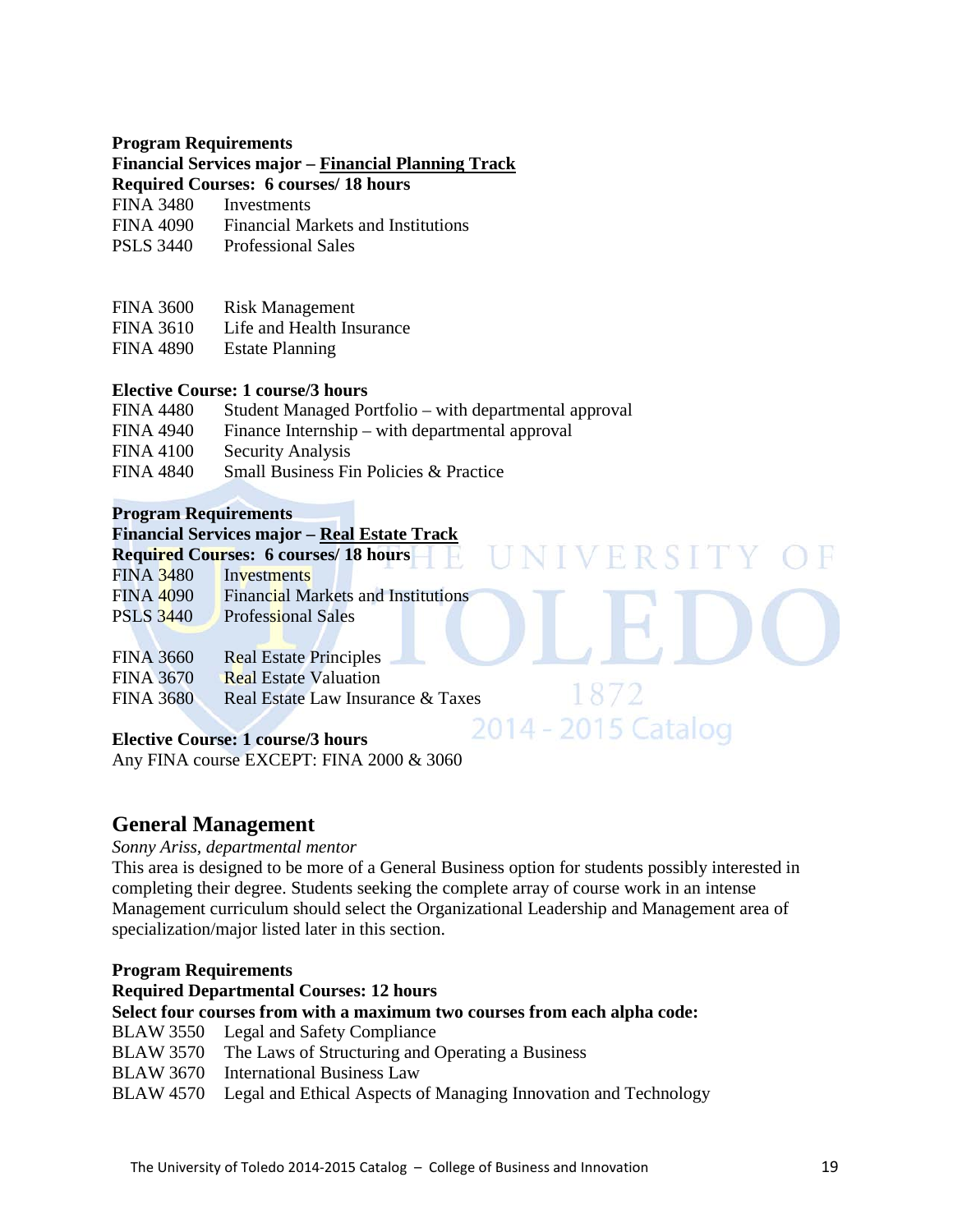- BLAW 4580 Detection and Prevention of Deceptive Business Practices
- EFSB 3590 Entrepreneurship and Small Business Management<br>EFSB 4010 Growing Family and Entrepreneurial Businesses
- Growing Family and Entrepreneurial Businesses
- EFSB 3480 Entrepreneurial Finance
- EFSB 4690 Innovation and Technology Commercialization
- EFSB 4790 Franchising
- HURM 3220 Human Resource Management
- MGMT 3630 Conflict Management: Mediation and Negotiations (formerly HURM 3630)
- HURM 4640 Benefits, Health and Wellness
- HURM 4650 Compensation
- HURM 4660 Planning, Selection & Recruitment
- HURM 4710 Training and Evaluation
- MGMT 3770 Ethics in Leadership and Management
- MGMT 4210 Leading and Managing Organizational Improvement
- HURM 4250 Performance Management for Individuals and Teams (formerly MGMT 4250)
- MGMT 4880 Sports Leadership (previously offered under 4900)
- MGMT 4330 Organizational Leadership and Management Practicum
- MGMT 4780 Leadership & Managerial Competencies
- MGMT 4940 Management Internship

#### **Electives: choose three additional courses from the following – 9 hours**

Any 3000/4000 Business level courses not used in a minor from:

| <b>ACCT</b> | <b>BANS</b> | <b>EBUS</b> | <b>FINA</b> |             |
|-------------|-------------|-------------|-------------|-------------|
| <b>IBUS</b> | <b>INFS</b> | <b>MKTG</b> | <b>OPMT</b> | <b>PSLS</b> |

### **Human Resource Management**

#### *Sonny Ariss, departmental mentor*

Human resource management is designed to prepare candidates to assume positions as human resource practitioners in domestic and international business organizations, hospitals, nonprofit organizations, and local, state and federal government agencies.

#### **Program Requirements**

#### **Required Courses: 21 hours**

- BLAW 3550 Legal and Safety Compliance
- HURM 3220 Human Resource Management
- HURM 4250 Performance Management for Individuals and Teams (formerly MGMT 4250)
- HURM 4640 Benefits, Health and Wellness
- HURM 4650 Compensation
- HURM 4660 Planning, Selection & Recruitment
- HURM 4710 Training and Evaluation

### **Information Systems**

### *INFS Departmental mentor-*

Information systems provides the student with the managerial and technical skills required to enter the challenging and dynamic field of computers and information systems. The student acquires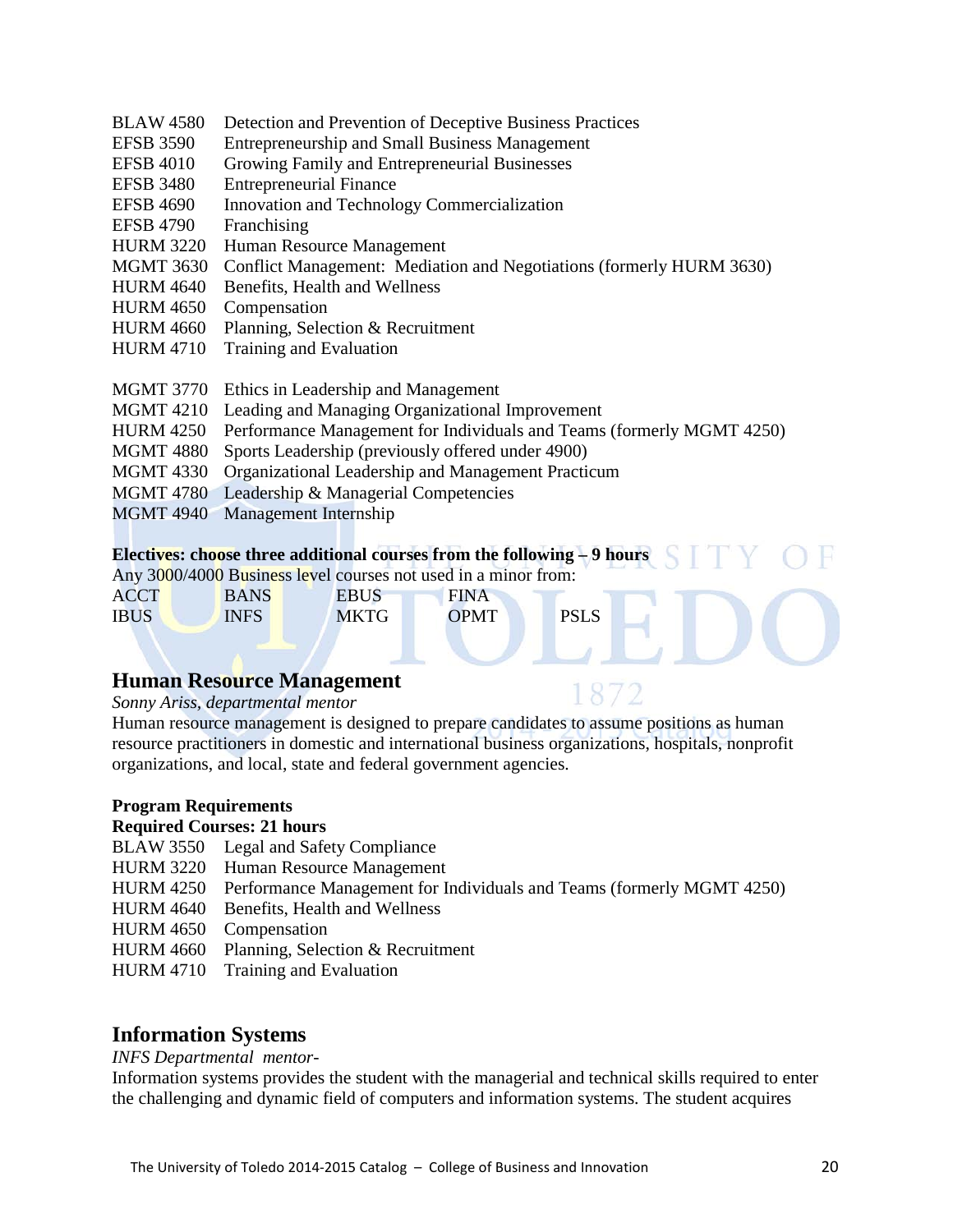knowledge involving a variety of topics, including widely used business programming languages, the design and implementation of management information systems, networking and communications, the managerial aspects of system development and the latest technological developments in database management, computer software and information technology. COBI students wishing to add INF as a second major within the College of Business may be eligible to double count two courses from their current COBI major. A COBI adviser will evaluate a student's eligibility to double count course work.

#### **Program Requirements**

| <b>Required Courses: 9 hours</b> |  |  |
|----------------------------------|--|--|
|----------------------------------|--|--|

| <b>INFS 3380</b> | Web Application Development I |
|------------------|-------------------------------|
| <b>INFS 3770</b> | Data Base Management Systems  |
| <b>INFS 4510</b> | Systems Analysis & Design     |

| Electives: choose four from the following $-12$ hours $*$ |                  |                  |                  |                  |                  |
|-----------------------------------------------------------|------------------|------------------|------------------|------------------|------------------|
| <b>INFS</b> 3150                                          | <b>INFS</b> 3160 | INFS 3240        | <b>INFS 3250</b> | <b>INFS 3370</b> | <b>INFS 3780</b> |
| <b>INFS 3980</b>                                          | <b>INFS 4300</b> | <b>INFS 4320</b> | <b>INFS 4620</b> | INFS 4810        | <b>INFS 4940</b> |

\*Students wishing to have a secondary dual major in INF should consult an adviser in the Office of Student Retention and Academic Success for course options.

FRST

### **International Business**

### *Thomas Sharkey and Sam Okoroafo, departmental mentors*

The international business area of specialization plays a key role in preparing future business managers for today's dynamic global marketplace. The program provides training for careers in small, mid-sized and large companies and government and international agencies with a global orientation, particularly multinational corporations, export-import firms, banks, transportation and logistics firms, and government and international agencies involved in international trade, finance and economic development.

#### **Program Requirements**

### **Required Courses: 12 hours**

- FINA 3500 International Finance
- IBUS 3600 International Management
- IBUS 4360 Global Business Strategies
- MKTG 3140 International Marketing

### **Electives: Select any two – 6 hours**

| <b>BLAW 3670</b> | <b>International Business Law</b>                              |
|------------------|----------------------------------------------------------------|
| <b>IBUS 4490</b> | <b>Global Management Systems</b>                               |
| <b>IBUS 3150</b> | Understanding Cultural Differences for Business                |
| <b>IBUS</b> 4180 | <b>North American Business Practice</b>                        |
| <b>MKTG 3260</b> | Global Framework for E-Commerce                                |
|                  | MKTG 4220 International Sourcing, Logistics and Transportation |
|                  |                                                                |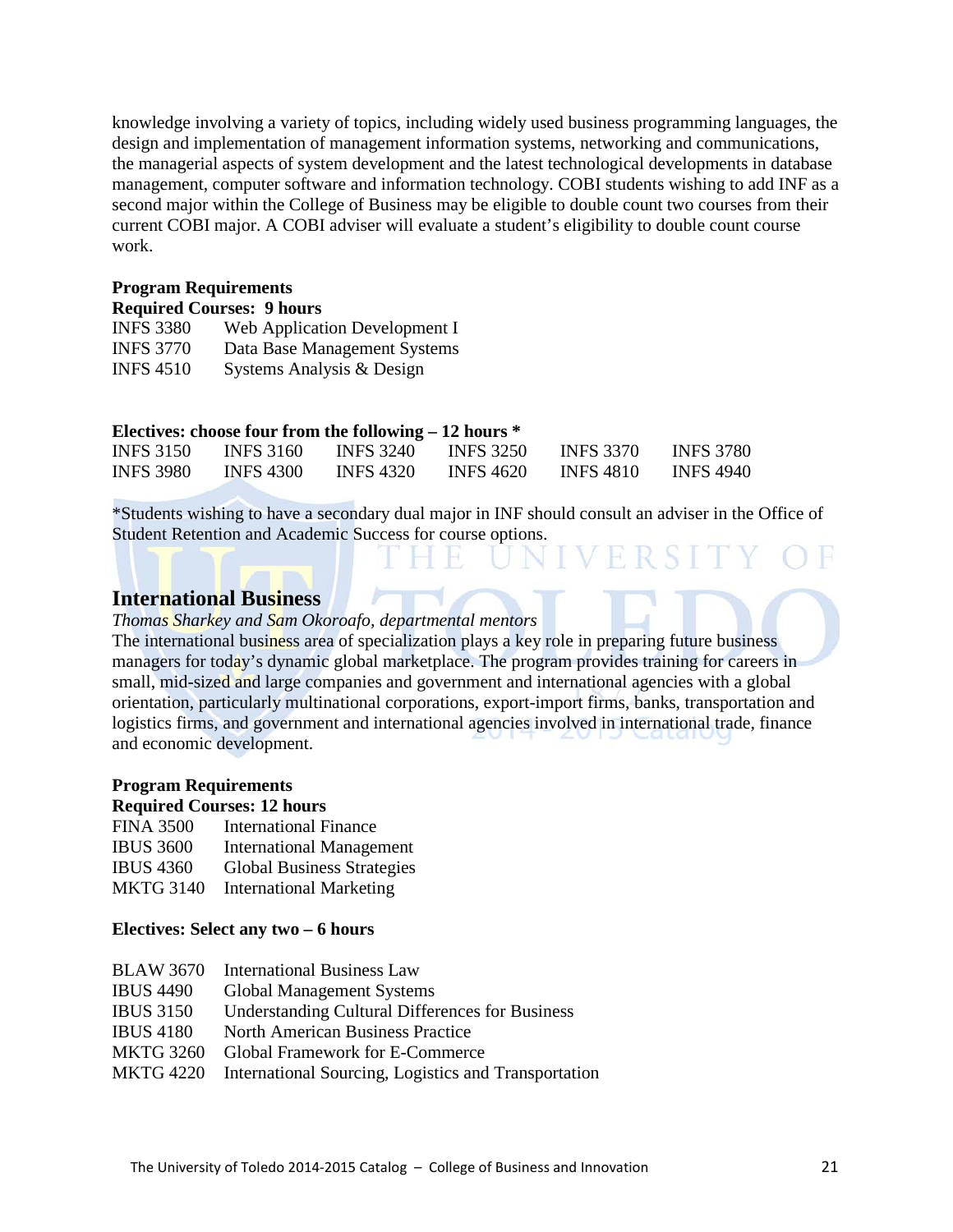Other courses subject to approval as electives, including study abroad courses and IBUS 4100.

Plus IBUS 4940 or 3000/4000 level business elective as the  $7<sup>th</sup>$  course in the major requirement.

### **Foreign Language Requirements for International Business Area of Specialization**

Students with an area of specialization in international business must demonstrate foreign language proficiency by satisfying one of the following requirements:

a) Completing four years of one foreign language in high school with a grade of B or higher in each course; or

b) Completing a university-level fourth semester (2150 or Intermediate II) foreign language course; or

c) Have a proficiency in a native language other than English.

### **Marketing**

*MKTG Departmental mentor - pending*

The marketing specialization provides the student with the skills to make decisions about product design and quality, pricing, channels of distribution, advertising and personal selling in ways that enhance consumer satisfaction and further the goals of the organization. The student learns to approach problems with a clear understanding of the relationship between marketing and other business functions.

#### **Program Requirements Required Courses: 9 hours (3 courses)**

MKTG 3850 Buyer Behavior and Relationship Marketing MKTG 3880 Marketing Research & Data-Based Management MKTG 4130 Marketing Analysis & Decision Making

### **Electives: Select 6 hours (2 courses) from module I and and an additional 6 hours (2 courses) from either module 1 or module II to equal 12 hours (4 courses)**

*Module I:* 

- MKTG 3140 International Marketing
- MKTG 3280 Internet Marketing
- MKTG 3690 Principles of Marketing Communication
- MKTG 4540 Business Marketing
- MKTG 4940 Internship
- PSLS 3440 Professional Sales
- *Module II:*
- MKTG 3130 Supply Chain Management
- MKTG 3260 Global Framework for E-Commerce
- MKTG 3870 Advertising Strategy
- MKTG 3910 Direct Marketing
- MKTG 4110 Sports Marketing
- MKTG 4120 Marketing Channels Management
- MKTG 4220 International Sourcing, Logistics & Transportation
- MKTG 4520 Advanced Market Analysis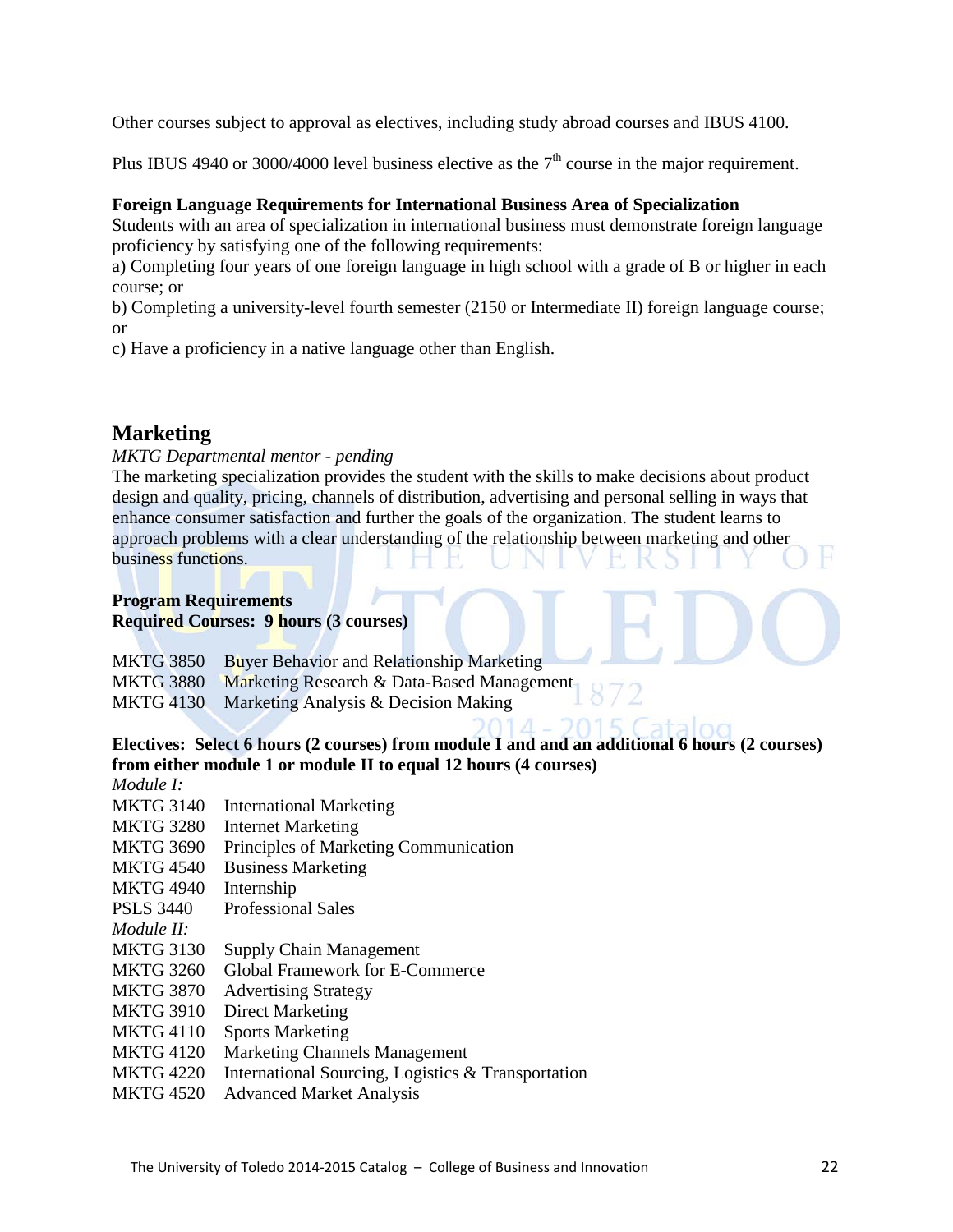| <b>MKTG 4570</b> | Product & Pricing Management            |
|------------------|-----------------------------------------|
| <b>MKTG 4980</b> | <b>Special Topics</b>                   |
| <b>MKTG 4990</b> | <b>Independent Study</b>                |
| <b>PSLS 3080</b> | Purchasing & Business Relationship Mgmt |
| <b>PSLS 4710</b> | Sales Force Leadership                  |

### **Operations / Supply Chain Management**

### *Paul Hong, departmental mentor*

Operations & Supply Chain Management is designed for students who are interested in the revitalization and enhancing the competitiveness of America's industrial base or who want to pursue careers in the rapidly expanding service sector. Students select either the Operations or Supply Chain track. In operations management, students acquire the knowledge and skills to manage people and resources. Students are given a broad overview of operations from product design, process selection, TQM, production planning and scheduling In supply chain management, the emphasis will lie in sourcing, industrial marketing, logistics, transportation, quality, information systems, emerging practices in supply chain management and e-commerce. A student cannot have areas of specializations in operations management and supply chain management.

NIVERSIT

- 2015 Catalog

### **Program Requirements**

### **Operations Mgmt Required Courses: 18 hours**

- OPMT 3340 Quality Management
- OPMT 3610 Production Planning and Control
- OPMT 3660 Materials Management and Purchasing
- MKTG 4220 International Sourcing, Logistics, and Transportation
- **OPMT** 4420 Service Operations Management
- OPMT 4760 Simulation Modeling and Analysis of Manufacturing/Service Systems

Plus OPMT 4940 or 3000/4000 level business elective as the  $7<sup>th</sup>$  course in the major requirement.

### **Supply Chain Mgmt Required Courses: 18 hours**

- OPMT 3340 Quality Management
- OPMT 3610 Production Planning and Control
- OPMT 3660 Materials Management and Purchasing
- MKTG 4220 International Sourcing, Logistics, and Transportation
- MKTG 3130 Supply Chain Management
- EBUS 3090 E-Commerce and the Networked Economy

Plus OPMT 4940 or 3000/4000 level business elective as the  $7<sup>th</sup>$  course in the major requirement.

### **Organizational Leadership and Management**

### *Sonny Ariss, departmental mentor*

The area of specialization in organizational leadership and management prepares students to enter a variety of organizations, both for profit and not-for-profit. Graduates of this program receive assessment and training in a number of areas that are crucial to a manager's success – planning, ethical decision-making, interpersonal skills, team-building, performance development and evaluation, conflict management, motivation and leading change.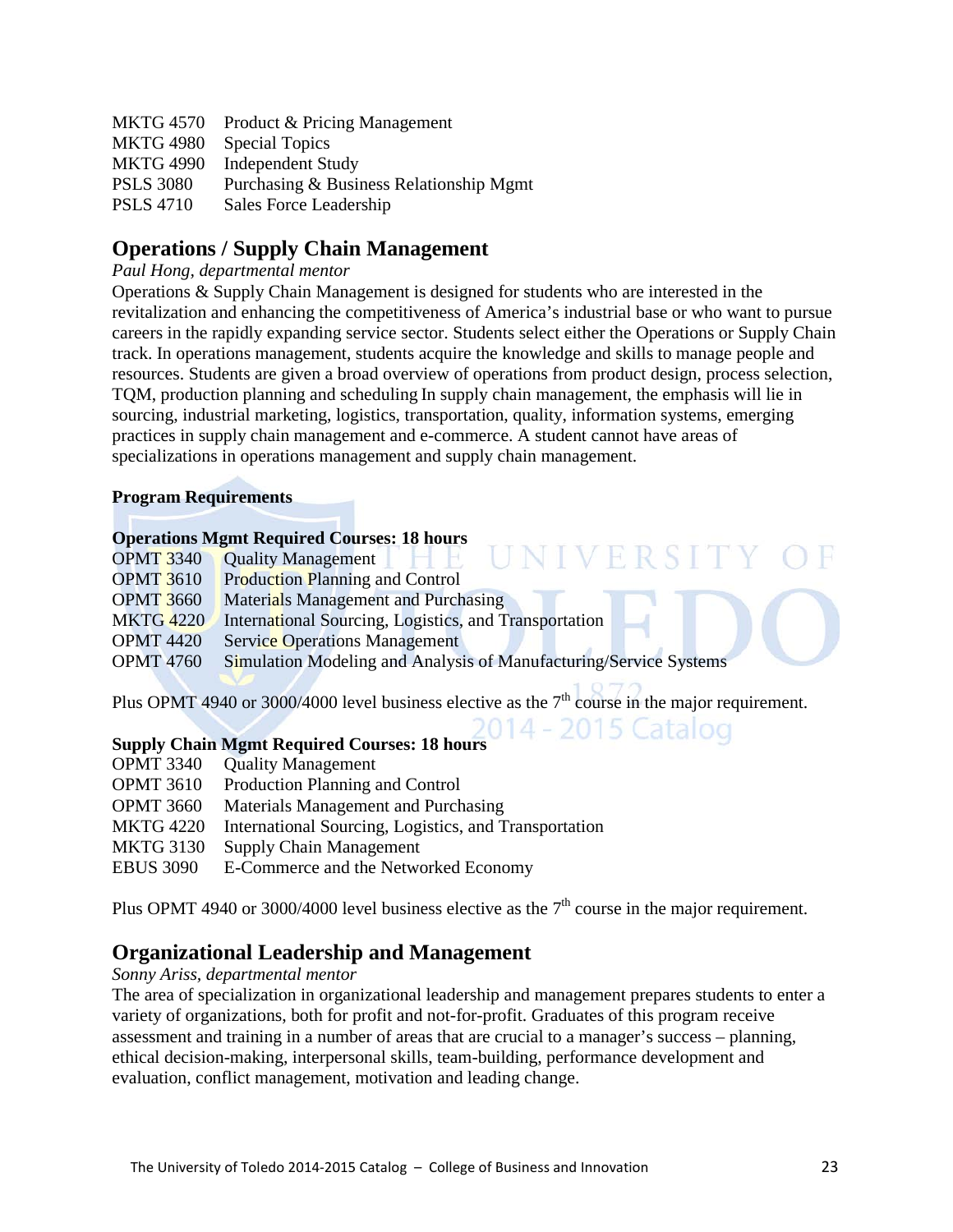### **Program Requirements**

### **Complete the following courses: 21 hours**

- HURM 3220 Human Resource Management
- HURM 4250 Performance Management for Individuals and Teams (formerly MGMT 4250)
- MGMT 3630 Conflict Management: Mediation and Negotiations (formerly HURM 3630)
- MGMT 3770 Ethics in Leadership and Management
- MGMT 4210 Leading and Managing Organizational Improvement
- MGMT 4330 Organizational Leadership and Management Practicum
- MGMT 4780 Leadership & Managerial Competencies

### **Professional Sales**

*Ellen Pullins, departmental mentor*

The professional sales area of specialization prepares students for distinguished careers in businessto-business selling.

### **Program Requirements**

### **Required professional sales and business courses: 21 hours**

| <b>MKTG 4540</b> | <b>Business Marketing</b>                               |
|------------------|---------------------------------------------------------|
| <b>PSLS 3080</b> | Purchasing & Business Relationship Management           |
| <b>PSLS 3440</b> | <b>Professional Sales</b>                               |
| <b>PSLS 3450</b> | UNIVERSI 1<br><b>Account &amp; Territory Management</b> |
| <b>PSLS 4710</b> | Sales Force Leadership                                  |
| <b>PSLS 4740</b> | <b>Advanced Sales</b>                                   |
| <b>PSLS 4940</b> | Sales Internship                                        |
|                  |                                                         |

### **Recommended courses to fulfill General Education/University Core requirements:**

872

2014 - 2015 Catalog

COMM 1010 Communication Principles and Practices

- PHIL 1020 Critical Thinking
- PSY 1010 Introduction to Psychology
- SOC 1010 Introduction to Sociology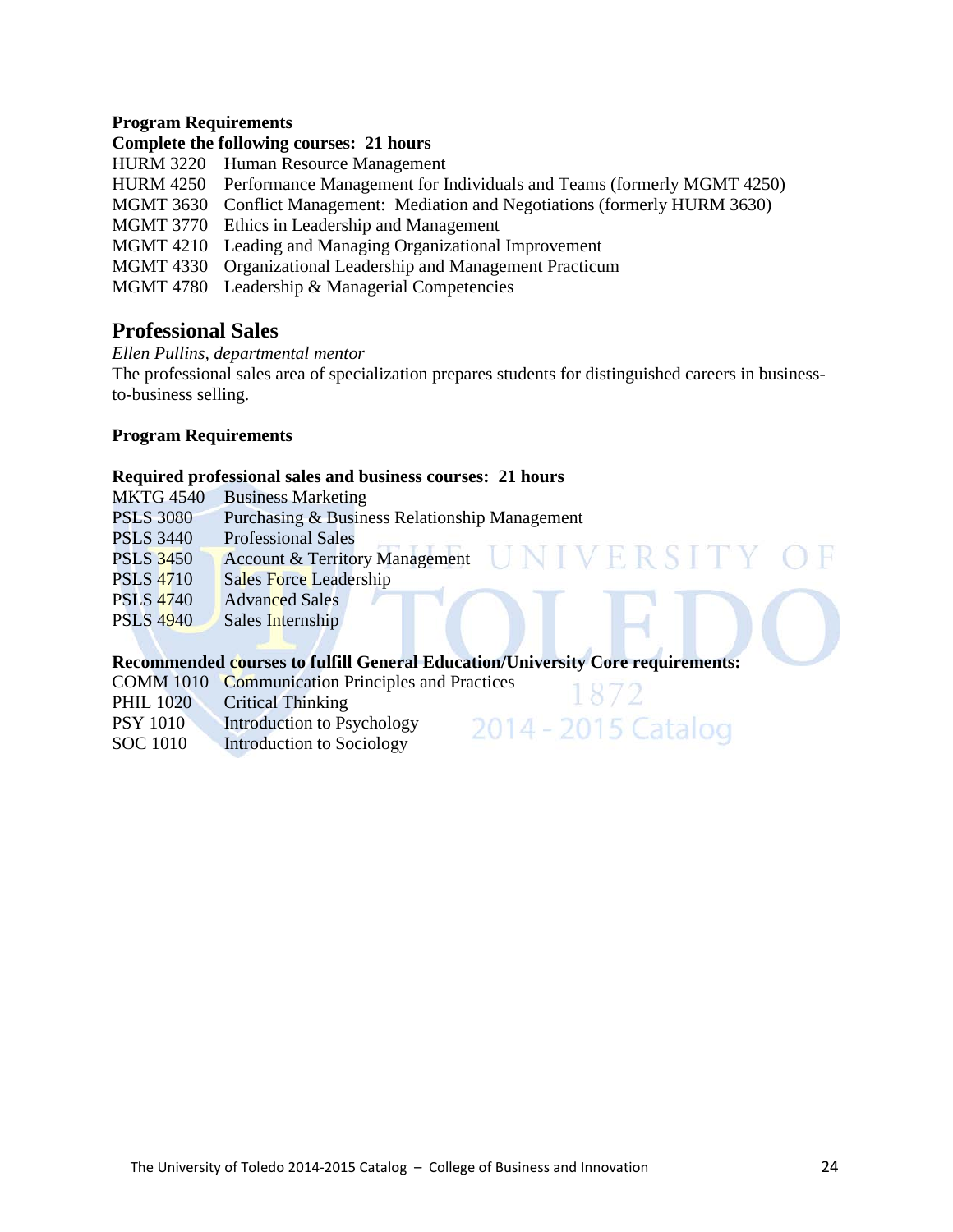# **Minors**

### **Business Minor or Business Electives for Business Students – 9 hours**

Students complete 3 junior/senior level Business electives or a 3 courses toward an approved Business minor as part of their degree requirements.

The following minors are **ONLY** available for College of Business and Innovation students. Students cannot duplicate credit in their minor, area of specialization and upper division core. The minor consists of three courses (9 hours), unless otherwise noted. Business minors for non-business majors are listed later in this section.

### **Accounting**

Non-Accounting major Accounting courses are currently not being offered. Students who meet the eligibility requirements to enroll in Accounting major courses (minimum 2.75 higher ed GPA and 2.75 in BUAD 2040 + 2050 or equivalent courses), may select any 3 ACCT major courses to meet the requirements of an ACCT minor.

### **Business Analysis**

| <b>FINA 3070</b>          | Business Fluctuations and Outlooks (BANS 3070) |
|---------------------------|------------------------------------------------|
| Or                        |                                                |
| <b>FINA 3080</b>          | Managerial Economics (BANS 3060) JNIVERSITY OF |
|                           |                                                |
| <b>INFS 3250</b>          | Software Applications in Business              |
| <b>OPMT 4450</b>          | Forecasting                                    |
|                           |                                                |
| <b>Business Economics</b> |                                                |

### **Business Economics**

| <b>FINA 3070</b>             | <b>Business Fluctuations &amp; Economic Outlook (BANS 3070)</b> |                     |
|------------------------------|-----------------------------------------------------------------|---------------------|
| <b>FINA 3080</b>             | Managerial Economics (BANS 3060)                                | 10/2                |
| <b>OPMT</b> 4450 Forecasting |                                                                 |                     |
| $\Omega$ r                   |                                                                 | 2014 - 2015 Cataloc |
| <b>FINA 3500</b>             | <b>International Finance</b>                                    |                     |

### **Business Law**

### **Complete any three of the following:**

- BLAW 3550 Legal & Safety Compliance Issues in Human Resource Management
- BLAW 3570 The Laws of Structuring and Operating a Business
- BLAW 3670 International Business Law
- BLAW 4570 Legal and Ethical Aspects of Managing Innovation and Technology
- BLAW 4580 Detection and Prevention of Deceptive Business Practices
- MGMT 3770 Ethics in Leadership and Management

### **Commercial Real Estate**

- FINA 3660 Real Estate Principles, Practices and Finance
- FINA 3670 Real Estate Valuation
- FINA 3680 Real Estate Law, Insurance and Taxes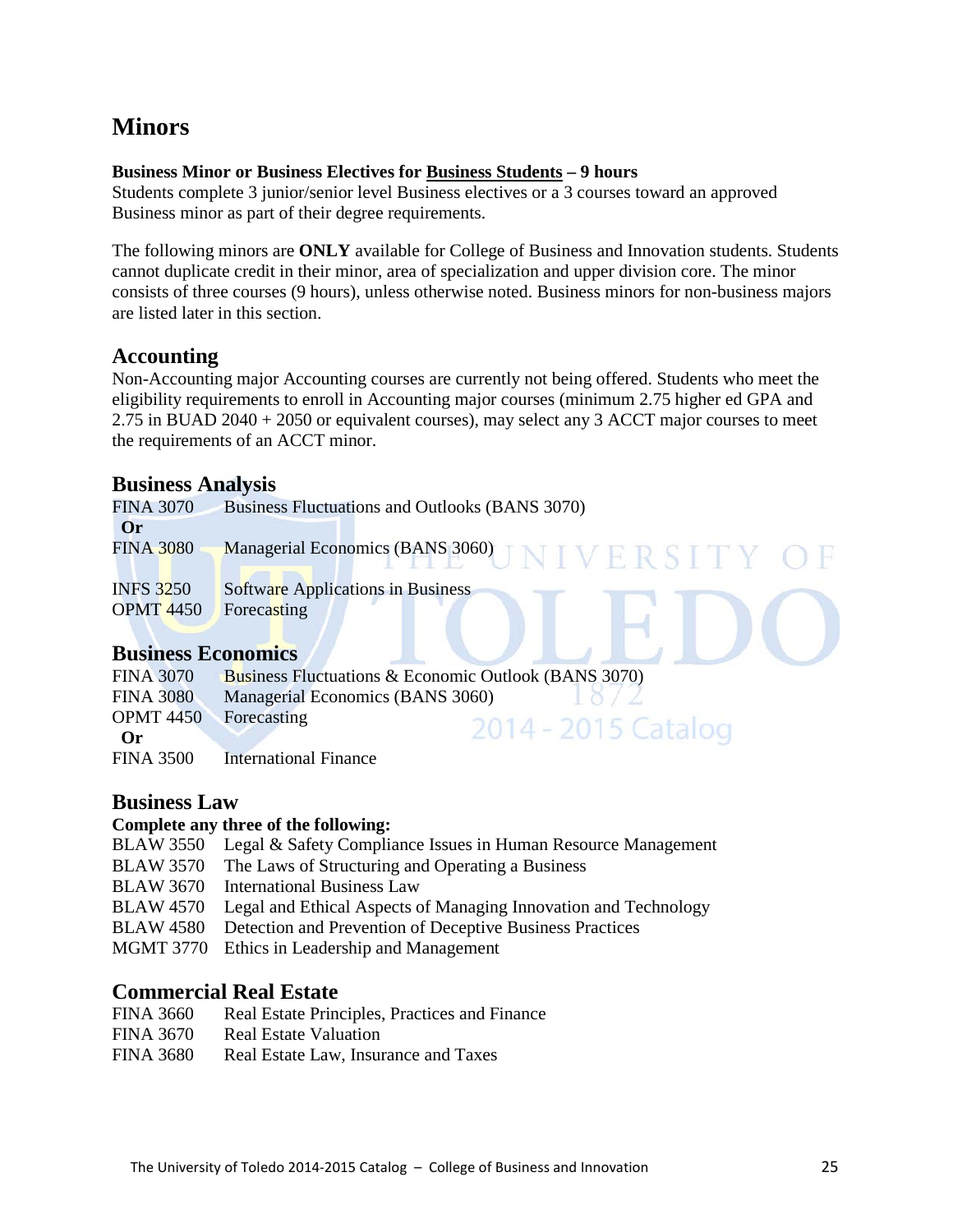### **Decision Sciences:**

**Complete any three of the following courses:**  OPMT 3310 OPMT 3760 OPMT 3750 OPMT 4450 OPMT 4760 OPMT 4750 MKTG 3880

### **Electronic Commerce**

### **Required Courses:**

| <b>EBUS 3090</b> | E-Commerce & the Networked Economy     |
|------------------|----------------------------------------|
| <b>EBUS 3180</b> | Web Design for Business Communications |

### **Elective: Choose one of the following**

| <b>EBUS 4040</b> | E-Commerce Intelligence Management                                   |
|------------------|----------------------------------------------------------------------|
| <b>EBUS 4150</b> | E-Commerce Business Models & Project Management (with dept approval) |
| <b>INFS 3150</b> | Principles of Structural Computer Programming & Problem Solving      |
| MKTG 3280        | Internet Marketing                                                   |
|                  |                                                                      |

### **Entrepreneurship, Family, & Small Business**

Ħ

**Required Courses:** 

| <b>EFSB 4590</b> | <b>Entrepreneurship and Small Business Management</b>      |
|------------------|------------------------------------------------------------|
| <b>EFSB 4010</b> | Growing Family and Entrepreneurial Businesses<br>ERSITY OF |
| EFSB 3480        |                                                            |
| OR               |                                                            |
| <b>FINA 4840</b> | <b>Small Business Financial Policies and Practices</b>     |

With departmental approval, EFSB 4690 or 4790 may be used as a substitution in the minor – consult an adviser EFSB 4690 Innovation and Technology Commercialization 1872

2014 - 2015 Catalog

EFSB 4790 Franchising

### **Finance Required Courses:**

| <b>FINA 3480</b> | Investments                               |
|------------------|-------------------------------------------|
| FINA 4080        | Intermediate Corporate Finance            |
| <b>FINA 4090</b> | <b>Financial Institutions and Markets</b> |

### **Financial Services**

### **Complete three of the following:**

| FINA 3480        | FINA 3660 | FINA 4090                      | FINA 3600 |
|------------------|-----------|--------------------------------|-----------|
| FINA 3670        | FINA 4870 | <b>FINA 3610</b>               | FINA 4100 |
| <b>FINA 4890</b> |           | (PSLS 3440 with dept approval) |           |

### **Information Systems**

| <b>Required:</b> |                                   |
|------------------|-----------------------------------|
| <b>INFS 3250</b> | Software Applications in Business |
| $\Omega$ r       |                                   |
| <b>INFS 3770</b> | Database Management Systems       |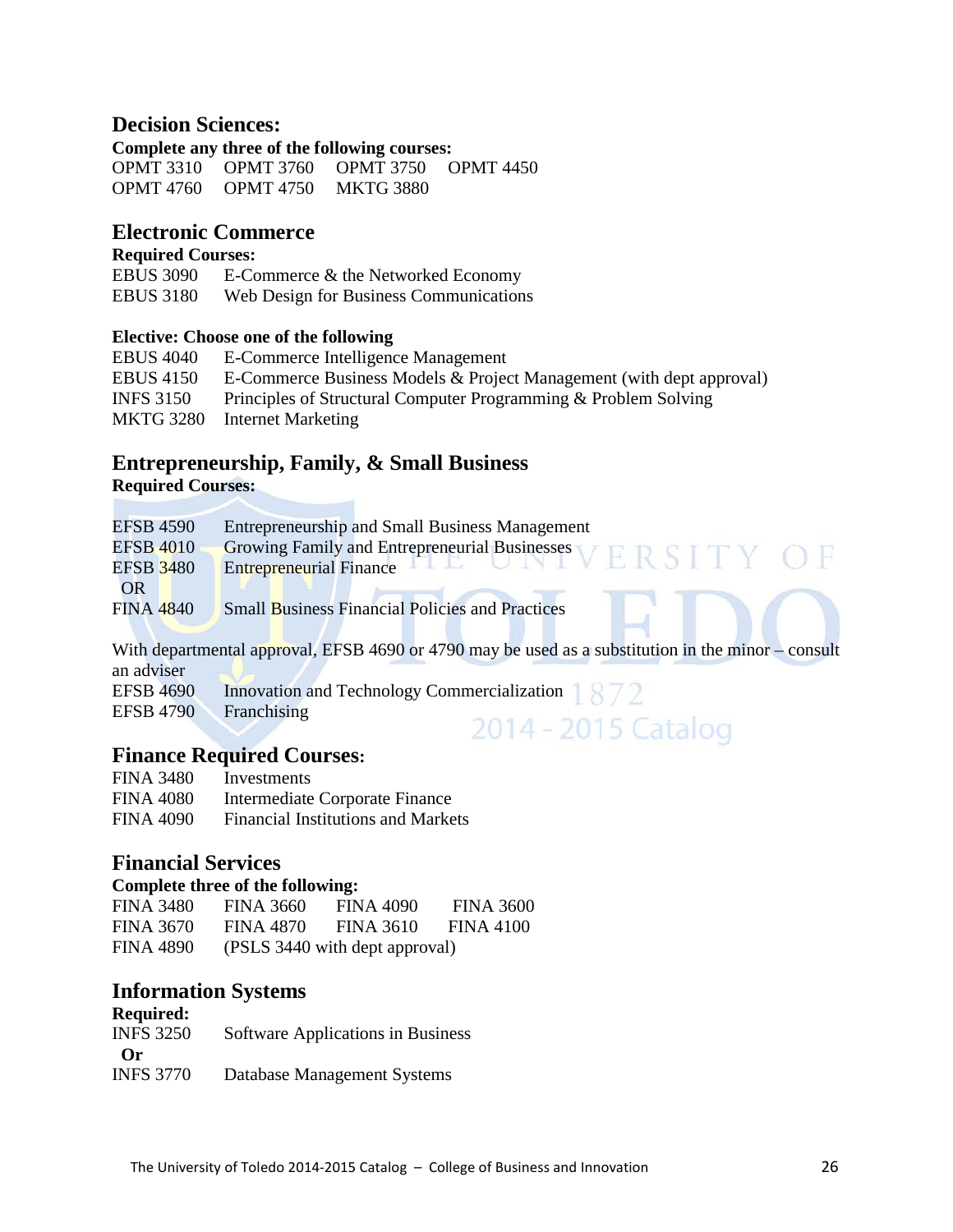#### **Any two additional electives:**

| <b>INFS</b> 3150 | <b>INFS</b> 3160 | <b>INFS 3240</b> | <b>INFS 3250</b> |
|------------------|------------------|------------------|------------------|
| <b>INFS 3370</b> | <b>INES 3770</b> | <b>INES 3980</b> | <b>INFS 4300</b> |
| <b>INFS 4320</b> | <b>INFS 4620</b> | <b>INFS 4810</b> |                  |

### **Insurance and Risk Management**:

| <b>FINA 3600</b> | <b>Risk Management</b>        |
|------------------|-------------------------------|
| <b>FINA 3610</b> | Life and Health Insurance     |
| <b>FINA 4890</b> | Financial and Estate Planning |

### **International Business:**

Select three courses, taking into consideration any prerequisites BLAW 3670 International Business Law FINA 3500 International Finance IBUS 3600 International Management IBUS 4360 Global Business Strategies IBUS 4490 Global Management Systems IBUS 3150 Understanding Cultural Differences for Business IBUS 4180 North American Business Practice

- 
- MKTG 3140 International Marketing<br>MKTG 3260 Global Framework for E-Commerce MKTG 3260 Global Framework for E-Commerce
- MKTG 4220 International Sourcing, Logistics and Transportation

### **Management**

#### **Complete three of the following:**

- HURM 3220 Human Resource Management
- HURM 4250 Performance Management for Individuals and Teams (formerly MGMT 4250)
- MGMT 3630 Conflict Management: Mediation and Negotiations (formerly HURM 3630)
- MGMT 3770 Ethics in Leadership and Management
- MGMT 4210 Leading and Managing Organizational Improvement 5 Catalog
- MGMT 4780 Leadership and Managerial Competencies

### **Marketing:**

### **Required:**

|           | MKTG 3850 Buyer Behavior and Relationship Management |
|-----------|------------------------------------------------------|
| or        |                                                      |
| MKTG 3880 | Marketing Research and Data-Based Management         |

### **Electives:**

Select two courses (6 hours)

- MKTG 3140 International Marketing
- MKTG 3280 Internet Marketing
- MKTG 3690 Principles of Marketing Communication
- MKTG 4540 Business Marketing
- MKTG 3130 Supply Chain Management
- MKTG 3260 Global Framework for E-Commerce
- MKTG 3870 Advertising Strategy
- MKTG 3910 Direct Marketing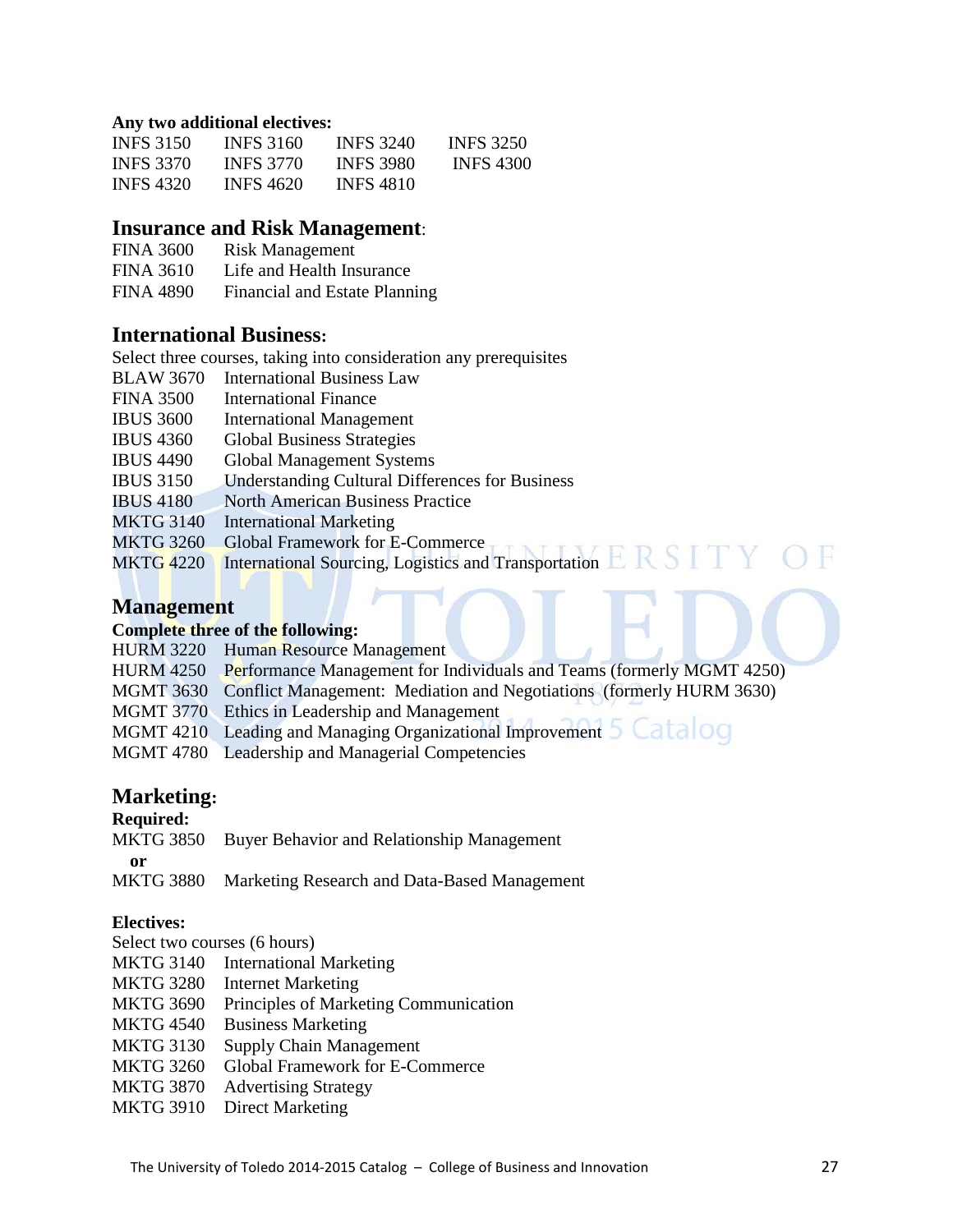- MKTG 4110 Sports Marketing
- MKTG 4120 Marketing Channels Management
- MKTG 4220 International Sourcing, Logistics & Transportation
- MKTG 4520 Advanced Market Analysis
- MKTG 4570 Product & Pricing Management
- MKTG 4980 Special Topics
- MKTG 4990 Independent Study
- PSLS 3080 Purchasing & Business Relationship Mgmt
- PSLS 3440 Professional Sales
- PSLS 4710 Sales Force Leadership

### **Operations Management**

### **Select three courses:**

- OPMT 3340 Quality Management
- OPMT 4760 Simulation Modeling
- OPMT 3610 Production Planning and Scheduling
- OPMT 3660 Materials Management and Purchasing

### **Professional Sales**:

#### **Required:**

PSLS 3440 Professional Sales

### **Electives: Select two from the following**

| <b>PSLS 3080</b> | <b>Purchasing and Business Relationship Management</b> |  |
|------------------|--------------------------------------------------------|--|
| <b>PSLS 3450</b> | <b>Account and Territory Management</b>                |  |
| <b>PSLS 4710</b> | Sales Force Leadership                                 |  |
| <b>PSLS 4740</b> | <b>Advanced Sales</b>                                  |  |
| <b>MKTG 4540</b> | <b>Business Marketing</b>                              |  |

THE UNIVERSITY

2014 - 2015 Catalog

### **Small Business Financial Management**

#### **Required Courses: 6 hours**

FINA 4080 Intermediate Corporate Finance FINA 4840 Small Business Financial Policies and Practices

#### **Electiv**e**: Choose one of the following – 3 hours**

FINA 3670 EFSB 3590 EFSB 4010 FINA 4090

### **Supply Chain Management:**

**Required:** 

MKTG 3130 Intro to Supply Chain Management

### **Electives: Select two from the following**

- OPMT 3340 Quality Management
- OPMT 3660 Materials Management & Purchasing

MKTG 4220 International Sourcing, Logistics, Transportation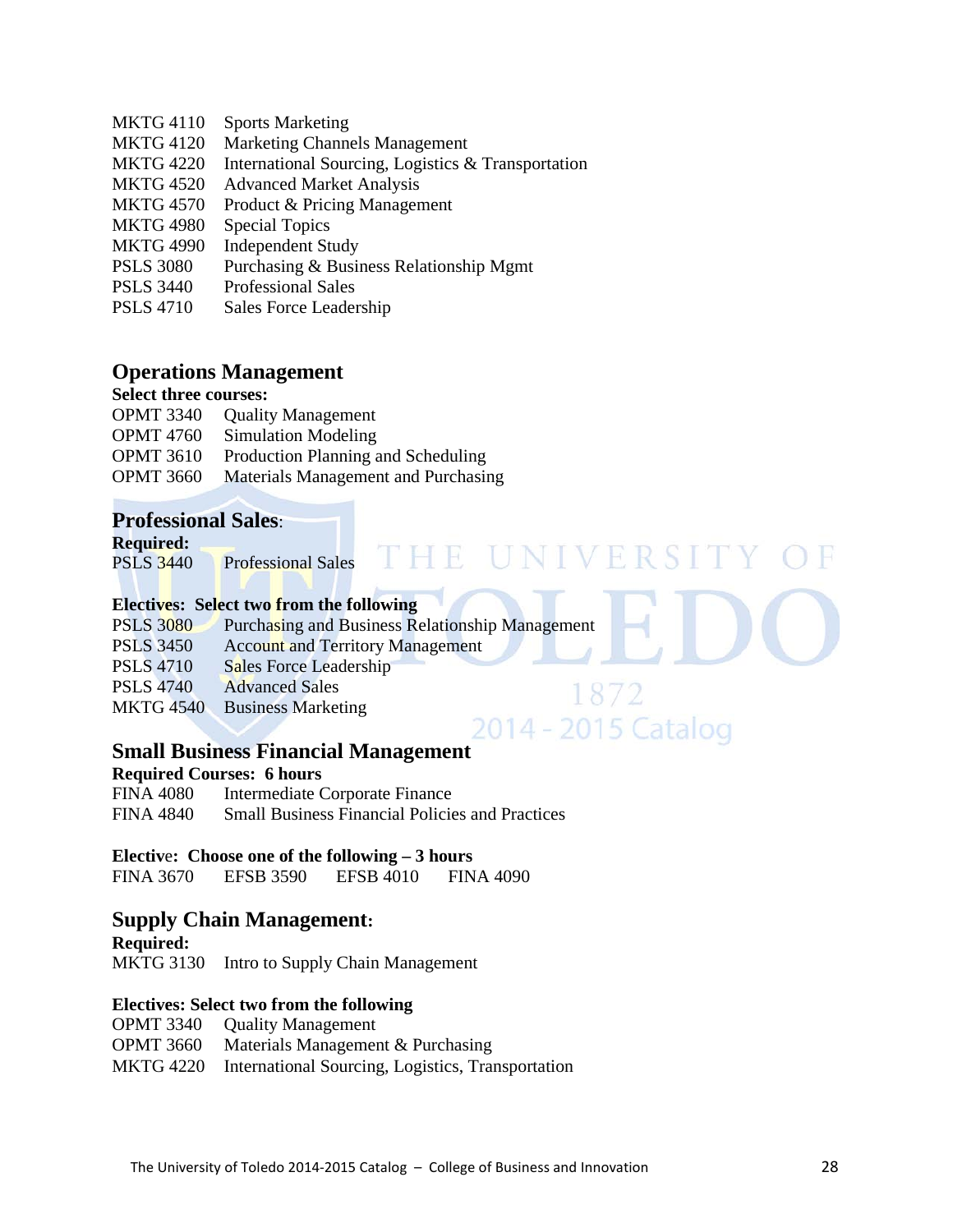# **Degree Requirements for the [Bachelor of Science in Information](http://www.utoledo.edu/business/academic_programs/bsit.html)  [Technology \(BSIT\)](http://www.utoledo.edu/business/academic_programs/bsit.html)**

**Grade and Hour Requirements** 

In order to earn the B.S. degree, students must complete a minimum of 128 hours of course work, with a minimum cumulative 2.0 GPA on a 4.0 scale. All General Education/University Core requirements must also be satisfied. Since many of the courses offered though the College of Engineering are term specific, it is very important to do courses in sequence to avoid delaying graduation.

#### *Sample Full-Time Plan of Study* **Fall Semester Spring Semester** BUAD 1000 Orientation 1 | ENGL 2960 Organizational Report Writing 3 ENGL 1110 College Composition I 3 MATH 1730 Calculus w/Appl. to Business 5 Humanities **3** CSET 1200 Object Oriented Programming 3 Freshman Freshman Year CSET 1100 Intro to CSET 3 ECON 1200 Intro to Micro Economics 3 ECON 1150 Intro to Macro Economics 3 \* Natural Science Lecture 3 **Social Science Elective 3** 3 **Total Hours 16 Total Hours 17** ENGT  $3050$  Fundamentals of Electricity  $4 \mid BUAD$  2050 Accounting for Decision Making 3 BUAD 2040 Financial Accounting Info 3 ENGT 2500 Tech Project Mgmt 3 Sophomore sophomore ITEC 2100 Small Computer Systems  $4 \mid \text{CSET}$  2200 PC & Industrial Networks  $4 \mid \text{CSET}$  2200 PC & Industrial Networks Year \* Multicultural U.S. Diversity 3 \* Natural Science Lecture 3 **Communication Elective 3** 3 **3 1 Natural Science Lab** 1 **Total Hours 17 Total Hours 14** ENGT 3010 Appl Statistics and DOE 4 CSET 3250 Client Side Scripting 3 3 CSET 3100 Adv Website Design 3 3 CSET 3300 Database Driven Websites 4 Junior CSET 3200 Client Server Computing 3 3 CSET 3400 Unix System Administration 3 3 Year INFS 3770 Database Mgmt Systems 3 | INFS 4300 Dist. Sys & Web Design 3 3 BUAD 3050 Information Technology Mgmt. 3 3 \* Humanities/MC Non-Western 3 3 **Total Hours 16 Total Hours 16** CSET 4100 CGI Prog w/ Perl & Java 3 3 | INFS 4510 Systems Analysis & Design 3 3 CSET 4150 Web Server Administration 3 | CSET 4250 Applied Program Languages 3 3 Senior CSET 4750 Computer Network & Data Comm 4 BUAD 3030 Managerial & Behavioral Processes 3 Year BUAD 3020 Manufacturing and Service Systems 3 | BUAD 3470 Legal & Ethical Environments of Bus. 3 BUAD 3010 Principles of Marketing 3 | CSET 4850 Computer Network Security 4 **Total Hours 16 Total Hours 16**

**The University of Toledo College of Business and Innovation**

BS in Information Technology Degree Requirements 2013-2014

Notes: \* Select from approved University Core/General Education, see Degree Audit for course selections.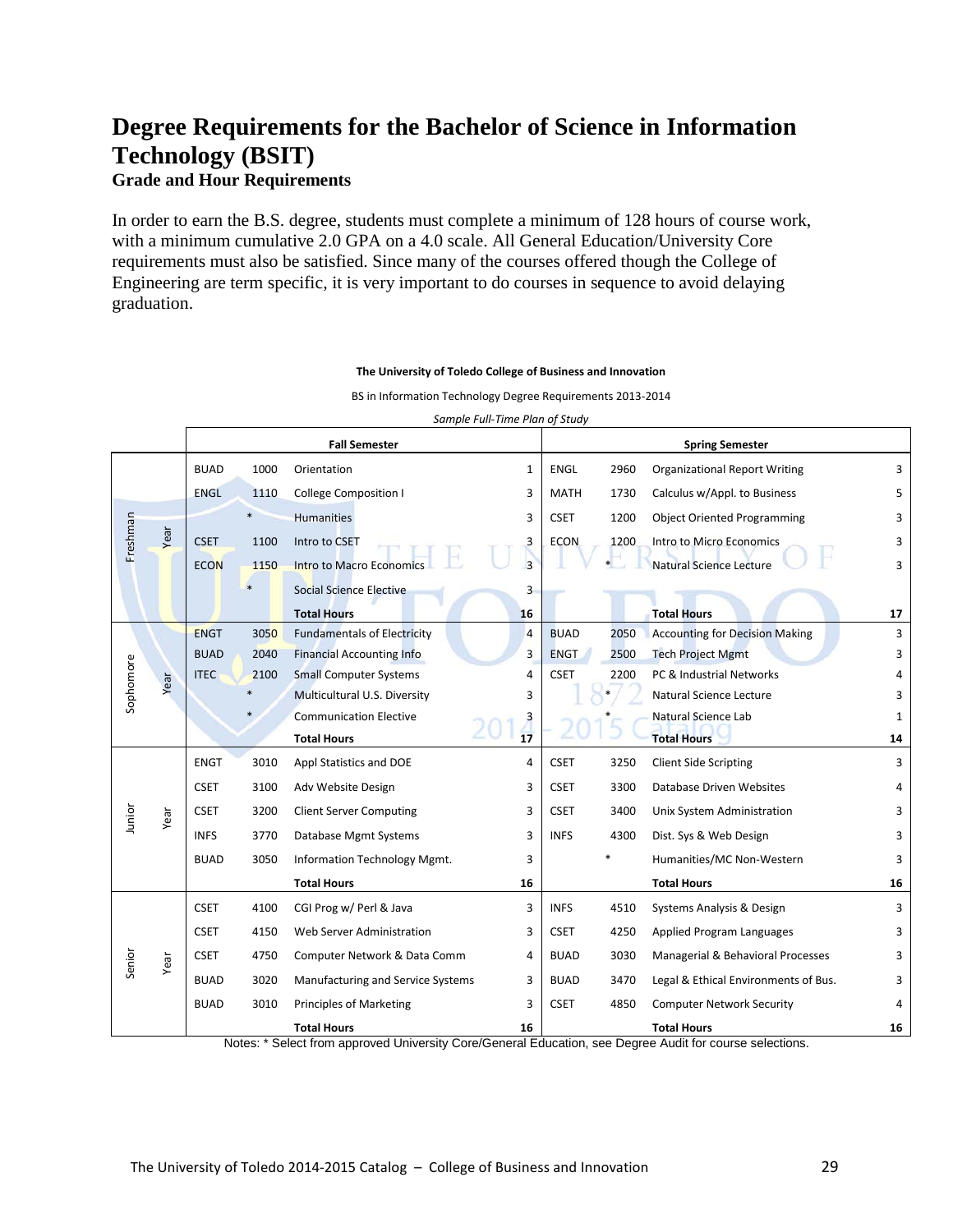# **Bachelor of Applied Organizational Technology (BAOT)**

### **Grade and Hour Requirements**

In order to earn the B.A.T. degree, students must complete a minimum of 126 hours of course work, with a minimum cumulative 2.0 GPA on a 4.0 scale. The total hours include transfer hours as well as hours completed at The University of Toledo. Requirement categories are listed below. Students must complete a minimum of 30 hours at the University of Toledo to meet senior residency requirements. Additional grade requirements are listed below. All General Education /University Core requirements must also be satisfied.

#### **Degree requirements**

Because each Associate Degree may contain courses that transfer in to a variety of requirements in the program, degree requirements are evaluated on an individual basis. Because of this, it is impossible to list a plan of study for the remaining requirements. Below is a listing of the overall degree requirements prior to transfer evaluations.



#### **2. General Business Concentration**

| A minimum cumulative GPA of 2.25 is required in the following prerequisite courses or their equivalents. |
|----------------------------------------------------------------------------------------------------------|
| $3-6$ hrs                                                                                                |
| $-3-5$ hrs                                                                                               |
| 3 hrs                                                                                                    |
| 3 hrs                                                                                                    |
|                                                                                                          |

Eighteen (18) hours are required beyond the prerequisite courses above. A grade of  $C(2.0)$  or better is required in each of the following courses (maximum of 2 courses may transfer towards minor)

|                             | B. Required Foundation Course:                                                                        |       |
|-----------------------------|-------------------------------------------------------------------------------------------------------|-------|
|                             | BUAD 2040 <sup>**</sup> Financial Accounting Information                                              | 3 hrs |
|                             |                                                                                                       |       |
| C. Additional Requirements: |                                                                                                       |       |
|                             | Select three (3) courses from the following (one must be 3000 level to avoid additional course work): |       |
|                             | BUAD 1010 Introduction to Business                                                                    | 3 hrs |
| <b>BUAD 2030</b>            | <b>Executive Communication Essentials</b>                                                             | 3 hrs |
|                             | BUAD 2050 <sup>**</sup> Accounting for Business Decision Making                                       | 3 hrs |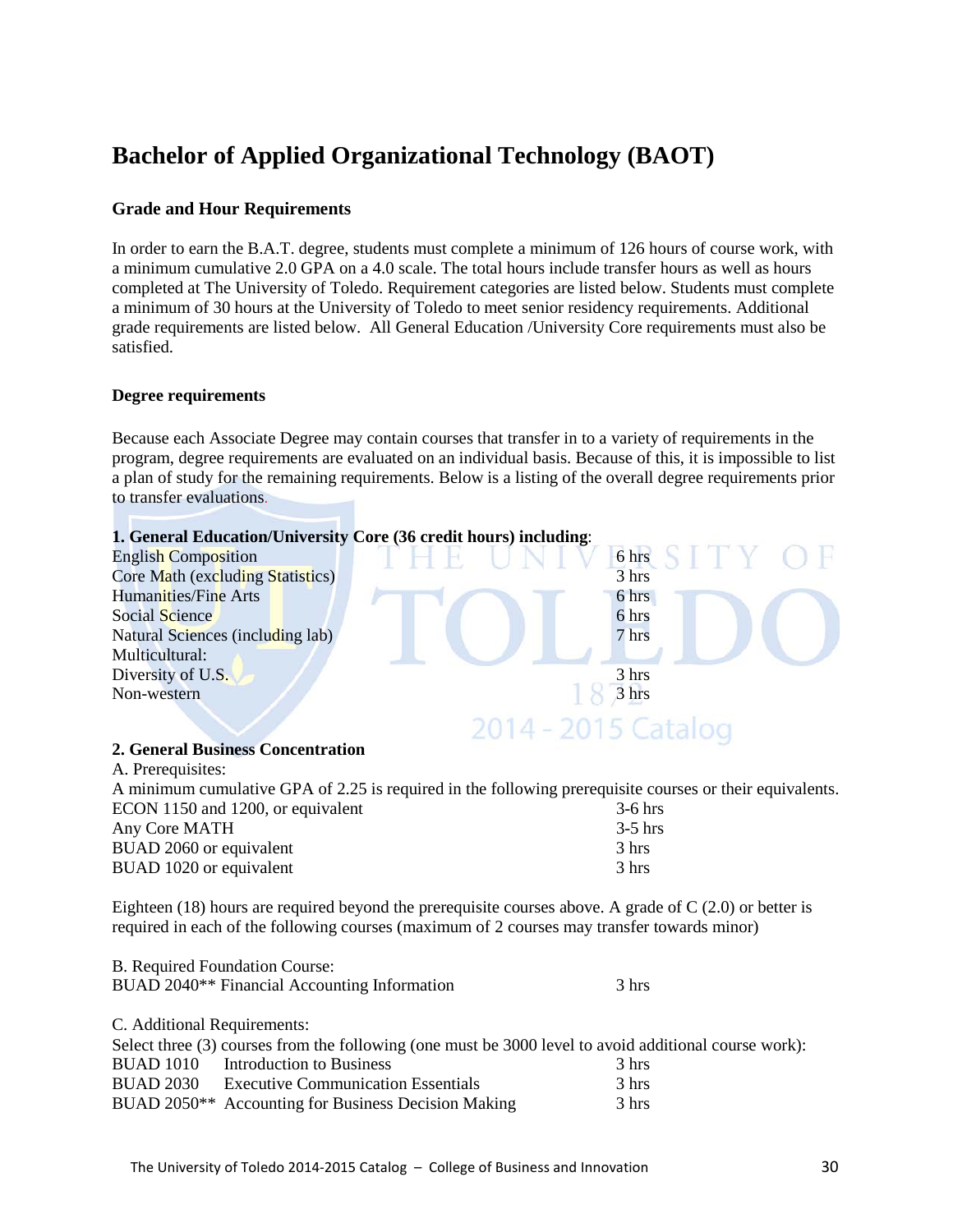| <b>BUAD 2070</b> | Application of Statistics in Bus Decision Making                        | 3 hrs |
|------------------|-------------------------------------------------------------------------|-------|
| <b>BUAD 2080</b> | Global Environment of Business                                          | 3 hrs |
|                  | BUAD 3010** Principles of Marketing                                     | 3 hrs |
|                  | BUAD 3020 <sup>**</sup> Principles of Manufacturing and Service Systems | 3 hrs |
|                  | BUAD 3030 Managerial and Behavioral Processes in Organization           | 3 hrs |
|                  | BUAD 3040** Principles of Financial Management                          | 3 hrs |
| <b>BUAD 3050</b> | <b>Information Technology Management</b>                                | 3 hrs |
| <b>BUAD 3470</b> | Legal & Ethical Environment of Business                                 | 3 hrs |

Select two (2) additional courses from the eight listed above or select two courses at the 3000- or 4000 level from ACCT, FINA, INFS, MGMT, EFSB, IBUS, EBUS, OPMT, HURM, PSLS, BANS, BLAW, or MKTG to complete the additional requirements. (Prerequisites for selected courses must be fulfilled.) Prerequisites for an MBA can also be fulfilled by completing any of the indicated (\*\*) courses with a minimum grade of C  $(2.0)$ .

#### **3. Upper Level Courses**

30 hours must be taken as upper division courses (numbered 3000-4000) from a college outside the College of Business and Innovation at UT. All prerequisites must be met.

• 15 hours of the 30 upper level hours **must** be from the Colleges of Languages, Literature and Social Sciences; Natural Sciences and Mathematics; and Visual and Performing Arts.

• An additional 15 hours of upper level hours must come from any college **except** the College of Business and Innovation at UT.

• Students have the opportunity to complete a minor in the Colleges of Languages, Literature and Social Sciences; Natural Sciences and Mathematics; and Visual and Performing Arts with the proper selection of classes.

### **4. Additional courses/ credit hours may be necessary to make up the difference toward the minimum 126 hours required for the degree program.**

#### **Additional Notes:**

• Approximately 60-66 hours will be transferred in from an Associate Degree. This may include some General Education core and business classes as well as technical courses. These technical courses will be at the 1000-2000 level and credit will be counted under Additional Courses.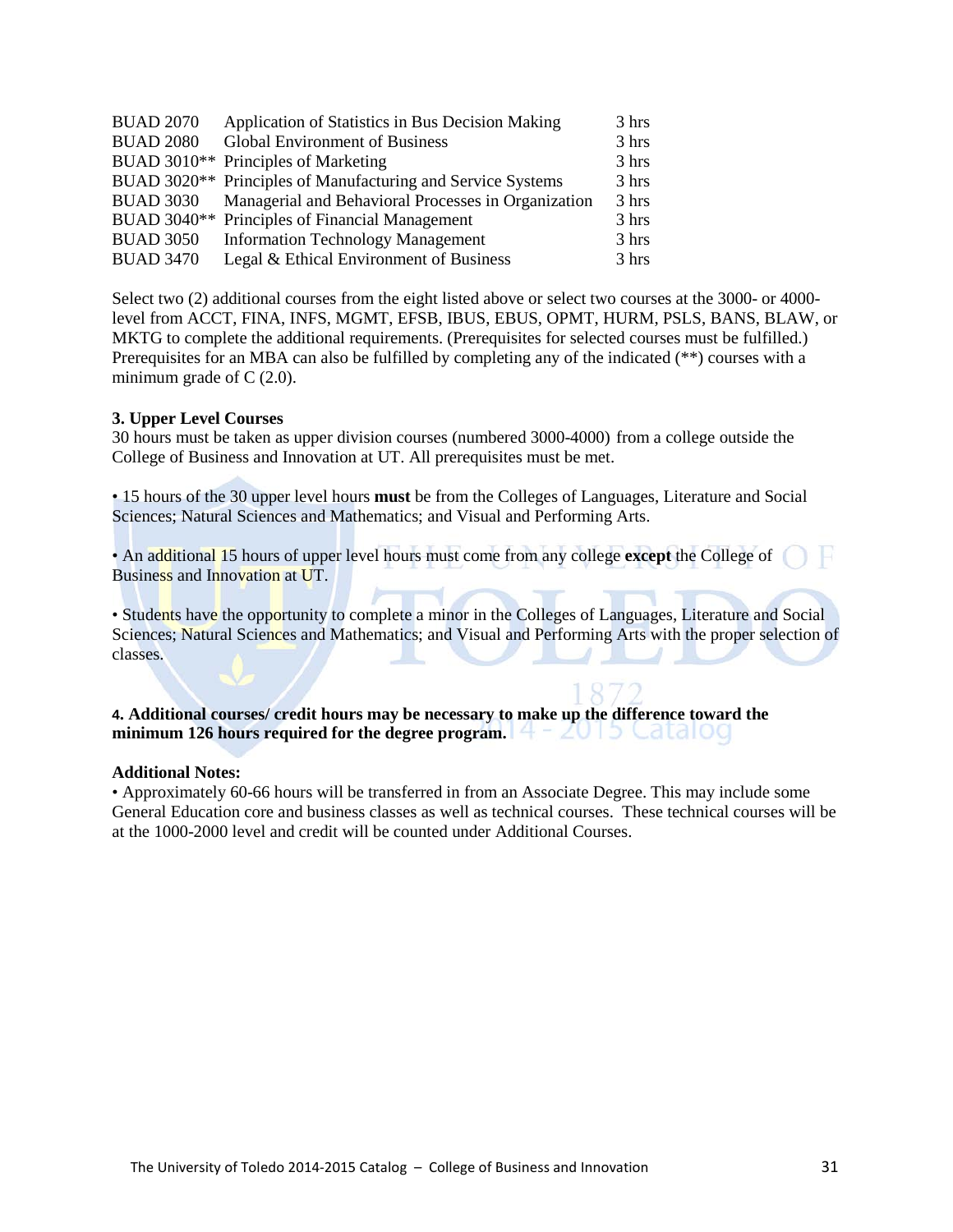### **Programs of Study – Associate Degrees**

In order to earn any associate degree, students must complete a minimum of 60 semester hours of course work, with a minimum cumulative 2.0 GPA on a 4.0 scale. A minimum of 15 hours must be complete through the University of Toledo. Please consult the Office of Student Retention and Academic Success and Fall 2014 Degree Audits for additional information.

### **Accounting Technology** – minimum 60 hours

|           | Sample Full-Time Plan of Study |             |                         |                                         |                |             |      |                                      |         |
|-----------|--------------------------------|-------------|-------------------------|-----------------------------------------|----------------|-------------|------|--------------------------------------|---------|
|           |                                |             |                         | <b>Fall Semester</b>                    |                |             |      | <b>Spring Semester</b>               |         |
|           |                                | <b>BUAD</b> | 1000                    | Orientation                             | 1              | ENGL        | 2960 | <b>Organizational Report Writing</b> | 3       |
|           |                                | <b>ENGL</b> | 1110                    | <b>College Composition I</b>            | 3              | <b>ACTG</b> | 1050 | <b>Managerial Accounting</b>         | 3       |
|           |                                | <b>CMPT</b> | 1100                    | <b>Computer Information Application</b> | 3              | <b>BMGT</b> | 1500 | <b>Workplace Communications s</b>    | 3       |
| Freshman  | Year                           | <b>BMGT</b> | 1010                    | <b>Business Principals</b>              | 3              | <b>MATH</b> |      | 1180/1200/1320                       | $3 - 4$ |
|           |                                | <b>ACTG</b> | 1040                    | <b>Financial Accounting</b>             | 3              | <b>CMPT</b> | 1410 | Microsoft Excel                      | 2       |
|           |                                | *           | Social Science Elective | 3                                       |                |             |      |                                      |         |
|           |                                |             |                         | <b>Total Hours</b>                      | 16             |             |      | <b>Total Hours</b>                   | 14/15   |
|           |                                | ACTG/CMPT   | 1200                    | <b>QuickBooks</b>                       | 3              | <b>ACTG</b> | 2100 | Intermediate Accounting              | 3       |
|           |                                | <b>ACTG</b> | 2300                    | <b>Cost Accounting</b>                  | 3              | <b>ACTG</b> | 2400 | <b>Fundamentals of Taxation</b>      | 3       |
|           | Year                           | <b>BMGT</b> | 2110                    | Managing in a Global Economy            | $\overline{2}$ | <b>BMGT</b> | 2310 | Legal Environments of Business       | 3       |
| Sophomore |                                | <b>BMGT</b> | 2700                    | Managing Diversity in the Workplace     | 3              |             |      | <b>Technical Elective</b>            | 3       |
|           |                                |             |                         | <b>Natural Science Elective</b>         | 3              |             |      | <b>Humanities Elective</b>           | 3       |
|           |                                |             |                         | <b>Total Hours</b>                      | 15             |             |      | <b>Total Hours</b>                   | 15      |

#### ABA Degree Requirements for Accounting Technology 2013-2014

### **Business Management Technology** – minimum 60 hours talog

ABM Degree Requirements for Business Management Technology 2013-2014 *Sample Full-Time Plan of Study*

|           |      |             |        | <b>Fall Semester</b>                     |              |             |        | <b>Spring Semester</b>               |                |
|-----------|------|-------------|--------|------------------------------------------|--------------|-------------|--------|--------------------------------------|----------------|
|           |      | <b>BUAD</b> | 1000   | Orientation                              | $\mathbf{1}$ | <b>ENGL</b> | 2960   | <b>Organizational Report Writing</b> | 3              |
|           |      | <b>ENGL</b> | 1110   | <b>College Composition I</b>             | 3            | <b>BMGT</b> | 1500   | <b>Workplace Communications</b>      | 3              |
|           |      | <b>MATH</b> |        | 1180/1200/1320                           | $3 - 4$      | <b>BMGT</b> | 1540   | <b>Organizational Behavior</b>       | 3              |
| Freshman  | Year | <b>BMGT</b> | 1010   | <b>Business Principals</b>               | 3            | <b>CMPT</b> | 1430   | Microsoft Word                       | $\overline{2}$ |
|           |      | <b>CMPT</b> | 1100   | <b>Computer Information Applications</b> | 3            |             | $\ast$ | <b>Humanities Elective</b>           | 3              |
|           |      |             | $\ast$ | Social Science Elective                  | 3            |             |        |                                      |                |
|           |      |             |        | <b>Total Hours</b>                       | 16           |             |        | <b>Total Hours</b>                   | 14             |
|           |      | <b>BMGT</b> | 2010   | Workplace Management                     | 3            | <b>ACTG</b> | 1050   | <b>Managerial Accounting</b>         | 3              |
|           |      | <b>ACTG</b> | 1040   | <b>Financial Accounting</b>              | 3            | <b>BMGT</b> | 2020   | Human Resource Development           | 3              |
|           | Year | <b>BMGT</b> | 2110   | Managing in a Global Economy             | 3            | <b>BMGT</b> | 2310   | Legal Environments of Business       | 3              |
| Sophomore |      | <b>BMGT</b> | 2700   | Managing Diversity in the Workplace      | 3            | <b>MARS</b> | 1010   | <b>Marketing Principles</b>          | 3              |
|           |      |             | $\ast$ | Natural Science Elective                 | 3            |             | $\ast$ | <b>Humanities Elective</b>           | 3              |
|           |      |             |        | <b>Total Hours</b>                       | 15           |             |        | <b>Total Hours</b>                   | 15             |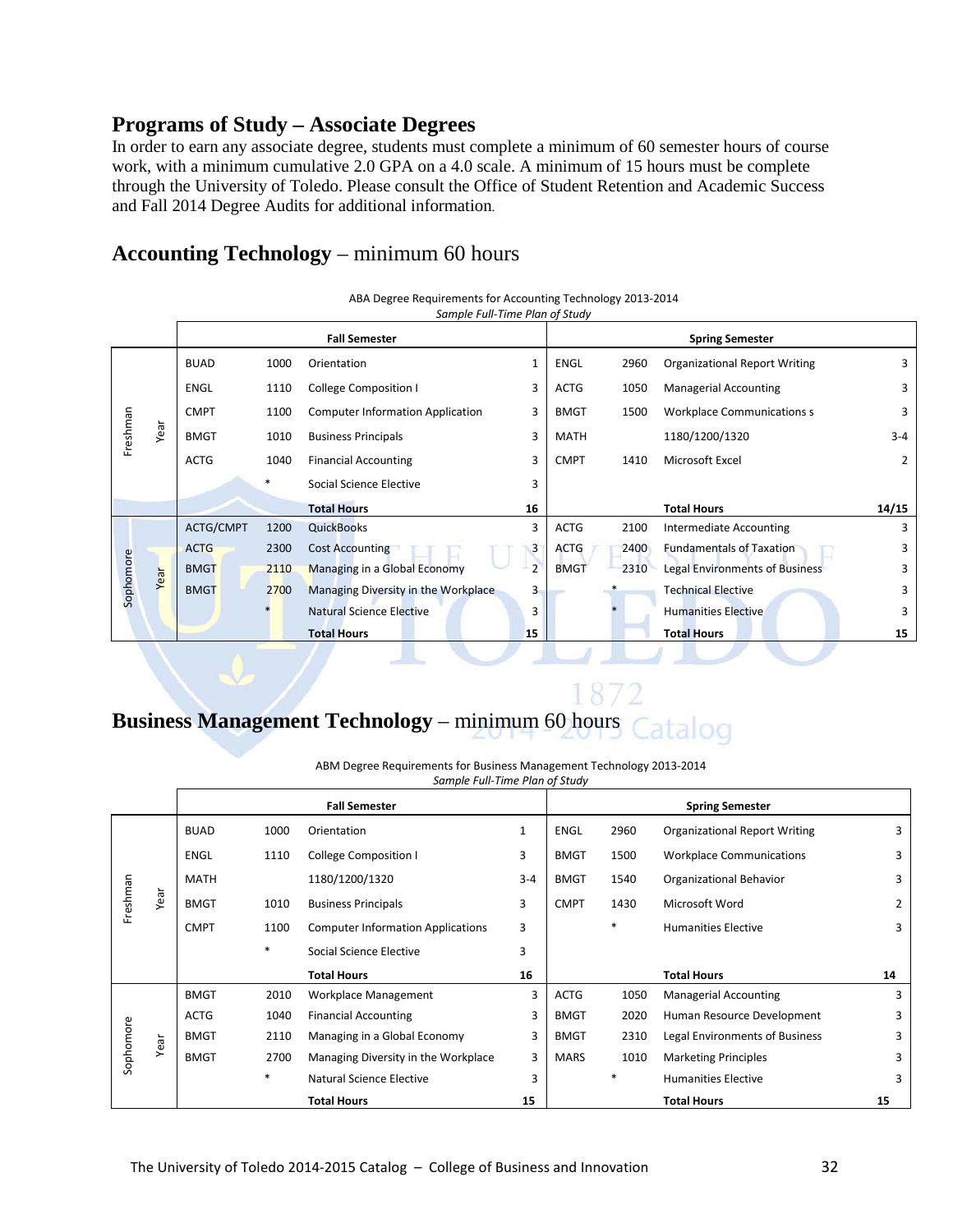# **Computer Network Administration** – minimum 60 hours

|           |      |             |        | <b>Fall Semester</b>                |         |             |        | <b>Spring Semester</b>               |    |
|-----------|------|-------------|--------|-------------------------------------|---------|-------------|--------|--------------------------------------|----|
|           |      | <b>BUAD</b> | 1000   | Orientation                         | 1       | <b>CMPT</b> | 1020   | <b>Computer Concepts</b>             | 4  |
|           |      | ENGL        | 1110   | <b>College Composition I</b>        | 3       | ENGL        | 2960   | <b>Organizational Report Writing</b> | 3  |
| Freshman  | Year | <b>CMPT</b> | 1110   | PC Operating Systems                | 3       | <b>CNET</b> | 2400   | Network Operating Systems Support    | 4  |
|           |      | <b>MATH</b> |        | 1180/1200/1320                      | $3 - 4$ | <b>CNET</b> | 2200   | Network Technologies                 | 4  |
|           |      |             | $\ast$ | Social Science Elective             | 3       |             | $\ast$ | <b>Technical Elective</b>            | 1  |
|           |      |             |        | <b>Total Hours</b>                  | 14      |             |        | <b>Total Hours</b>                   | 16 |
|           |      |             |        |                                     |         |             |        |                                      |    |
|           |      | <b>CNET</b> | 2100   | <b>Microsoft Operating Systems</b>  | 3       | <b>ACTG</b> | 1050   | <b>Managerial Accounting</b>         | 3  |
|           |      | <b>ACTG</b> | 1040   | <b>Financial Accounting</b>         | 3       | <b>BMGT</b> | 1500   | <b>Workplace Communications</b>      | 3  |
|           |      | <b>CNET</b> | 2150   | Computer Hardware                   | 3       | <b>CNET</b> | 2410   | Network Services and Infrastructure  | 3  |
|           | Year | <b>BMGT</b> | 2700   | Managing Diversity in the Workplace | 3       | <b>CNET</b> | 2300   | Linux Operating Systems              | 4  |
| Sophomore |      |             | $\ast$ | <b>Humanities Elective</b>          | 3       |             | $\ast$ | Natural Science Elective             | 3  |

AAB Requirements for Computer Network Administration 2013-2014 *Sample Full-Time Plan of Study*

### **Computer Software Specialist** – minimum 60 hours  $Y \to \mathbb{R}$  S ГҮ

|           | AAB Requirements for Computer Software Specialist 2013-2014<br>Sample Full-Time Plan of Study |             |        |                                 |         |  |             |      |                                      |    |
|-----------|-----------------------------------------------------------------------------------------------|-------------|--------|---------------------------------|---------|--|-------------|------|--------------------------------------|----|
|           |                                                                                               |             |        | <b>Fall Semester</b>            |         |  |             |      | <b>Spring Semester</b>               |    |
|           |                                                                                               | <b>BUAD</b> | 1000   | Orientation                     |         |  | <b>ENGL</b> | 2960 | <b>Organizational Report Writing</b> | 3  |
|           |                                                                                               | <b>ENGL</b> | 1110   | <b>College Composition I</b>    | 3       |  | <b>BMGT</b> | 2010 | <b>Workplace Management</b>          | 3  |
| Freshman  | Year                                                                                          | <b>MATH</b> |        | 1180/1200/1320                  | $3 - 4$ |  | <b>BMGT</b> | 2700 | Managing Diversity in the Workplace  | 3  |
|           |                                                                                               | <b>BMGT</b> | 1010   | <b>Business Principles</b>      | 3       |  | <b>CMPT</b> | 1440 | <b>Microsoft PowerPoint</b>          | 2  |
|           |                                                                                               | <b>CMPT</b> | 1430   | Microsoft Word                  | 2       |  | <b>CMPT</b> | 1410 | Microsoft Excel                      | 2  |
|           |                                                                                               |             | $\ast$ | Social Science Elective         | 3       |  |             |      | <b>Humanities Elective</b>           | 3  |
|           |                                                                                               |             |        | <b>Total Hours</b>              | 15      |  |             |      | <b>Total Hours</b>                   | 16 |
|           |                                                                                               | <b>CMPT</b> | 1420   | <b>Microsoft Access</b>         | 2       |  | <b>CMPT</b> | 2410 | Adobe InDesign                       | 3  |
|           |                                                                                               | <b>ACTG</b> | 1040   | <b>Financial Accounting</b>     | 3       |  | <b>ADOT</b> | 1110 | PC Keyboarding II                    | 3  |
|           | Year                                                                                          | <b>CMPT</b> | 1600   | Internet Design and Publishing  | 3       |  | <b>CMPT</b> | 2460 | <b>Advanced Microsoft Excel</b>      | 2  |
| Sophomore |                                                                                               | <b>CMPT</b> | 1320   | Internet and WWW                | 1       |  | <b>ACTG</b> | 1050 | <b>Managerial Accounting</b>         | 3  |
|           |                                                                                               | <b>BMGT</b> | 1500   | <b>Workplace Communications</b> | 3       |  |             |      | Natural Science Elective             | 3  |
|           |                                                                                               |             | $\ast$ | <b>Technical Elective</b>       | 3       |  |             |      |                                      |    |
|           |                                                                                               |             |        | <b>Total Hours</b>              | 15      |  |             |      | <b>Total Hours</b>                   | 14 |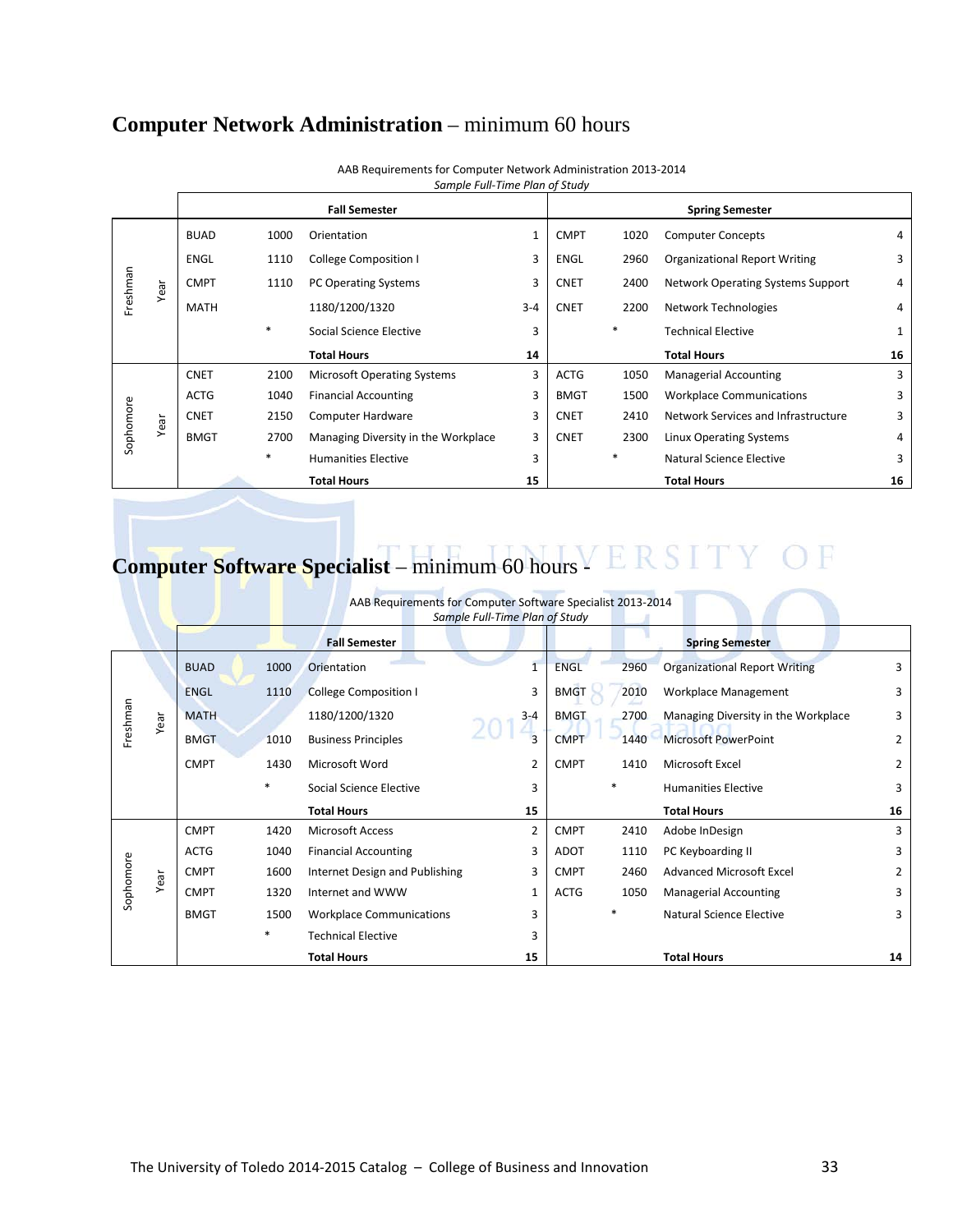# **Information Services and Support** – minimum 60 hours

|           |      |             |        | <b>Fall Semester</b>                 |                |             |        | <b>Spring Semester</b>               |                |
|-----------|------|-------------|--------|--------------------------------------|----------------|-------------|--------|--------------------------------------|----------------|
|           |      | <b>BUAD</b> | 1000   | Orientation                          | 1              | <b>ENGL</b> | 2960   | <b>Organizational Report Writing</b> | 3              |
|           |      | ENGL        | 1110   | College Composition I                | 3              | <b>BMGT</b> | 2700   | Managing Diversity in the Workplace  | 3              |
| Freshman  | Year | <b>MATH</b> |        | 1180/1200/1320                       | $3 - 4$        | <b>CMPT</b> | 1020   | <b>Computer Concepts</b>             | 4              |
|           |      | <b>BMGT</b> | 1010   | <b>Business Principles</b>           | 3              | <b>CMPT</b> | 1120   | Visual Basic Programming             | 4              |
|           |      | <b>CMPT</b> | 1100   | <b>Microsoft Office Applications</b> | 3              | <b>CMPT</b> | 1410   | Microsoft Excel                      | $\overline{2}$ |
|           |      |             |        | <b>Total Hours</b>                   | 14             |             |        | <b>Total Hours</b>                   | 16             |
|           |      | <b>ACTG</b> | 1040   | <b>Financial Accounting</b>          | 3              | <b>ACTG</b> | 1050   | <b>Managerial Accounting</b>         | 3              |
|           |      |             | $\ast$ | <b>Humanities Elective</b>           | 3              | <b>CNET</b> | 2200   | Network Technologies                 | 4              |
|           | Year | <b>CMPT</b> | 1440   | Microsoft PowerPoint                 | $\overline{2}$ | <b>CNET</b> | 1320   | Internet and WWW                     | 1              |
| Sophomore |      | <b>BMGT</b> | 1500   | <b>Workplace Communications</b>      | 3              |             | $\ast$ | Natural Science Elective             | 3              |
|           |      | <b>CMPT</b> | 1420   | Microsoft Access Database Appl.      | 2              |             | $\ast$ | <b>Technical Elective</b>            | 1              |
|           |      | <b>CNET</b> | 2150   | Computer Hardware                    | 3              |             | $\ast$ | Social Science Elective              | 3              |
|           |      |             |        | <b>Total Hours</b>                   | 16             |             |        | <b>Total Hours</b>                   | 15             |

AAB Degree Requirements for Information Services and Support 2013-2014 *Sample Full-Time Plan of Study*

# Pre-Business Administration – minimum 60 hours VERSITY OF

 $\rightarrow$ 

| AA Degree Requirements for Pre-Business Administration 2013-2014 |                                |  |  |  |
|------------------------------------------------------------------|--------------------------------|--|--|--|
|                                                                  | Sample Full-Time Plan of Study |  |  |  |

|           |             |             |                                     | <b>Fall Semester</b>                 |                |             |                          | <b>Spring Semester</b>                         |    |
|-----------|-------------|-------------|-------------------------------------|--------------------------------------|----------------|-------------|--------------------------|------------------------------------------------|----|
|           |             | <b>BUAD</b> | 1000                                | Orientation                          | 1              | <b>ENGL</b> | 2960                     | <b>Organizational Report Writing</b>           | 3  |
|           |             | <b>ENGL</b> | 1110                                | <b>College Composition I</b>         | 3              |             |                          | <b>Humanities Elective</b>                     | 3  |
| Freshman  | Year        | <b>MATH</b> | 1320                                | College Algebra                      | $\overline{3}$ | <b>MATH</b> | 1730                     | <b>Calculus for Business with Applications</b> | 5  |
|           |             | <b>BMGT</b> | 1010                                | <b>Business Principles</b>           | 3              | <b>ECON</b> | 1150                     | Principles of Macroeconomics                   | 3  |
|           |             | <b>CMPT</b> | 1100                                | <b>Microsoft Office Applications</b> | 3              |             |                          |                                                |    |
|           |             |             | *                                   | Social Science Elective              | 3              |             |                          |                                                |    |
|           |             |             |                                     | <b>Total Hours</b>                   | 16             |             |                          | <b>Total Hours</b>                             | 14 |
|           |             | <b>ECON</b> | 1200                                | Principles of Microeconomics         | 3              | <b>BMGT</b> | 2110                     | Managing in a Global Economy                   | 3  |
|           |             | <b>ACTG</b> | 1040                                | <b>Financial Accounting</b>          | 3              | <b>ACTG</b> | 1050                     | <b>Managerial Accounting</b>                   | 3  |
| Sophomore | Year        | <b>BUAD</b> | 2060                                | Data Analysis for Business           | 3              | <b>BUAD</b> | 2070                     | <b>Applications of Statistics</b>              | 3  |
|           | <b>BMGT</b> | 2700        | Managing Diversity in the Workplace | 3                                    |                | $\ast$      | Natural Science Elective | 3                                              |    |
|           |             |             | *                                   | Natural Science Elective             | 3              |             | $\ast$                   | <b>Humanities Elective</b>                     | 3  |
|           |             |             |                                     | <b>Total Hours</b>                   | 15             |             |                          | <b>Total Hours</b>                             | 15 |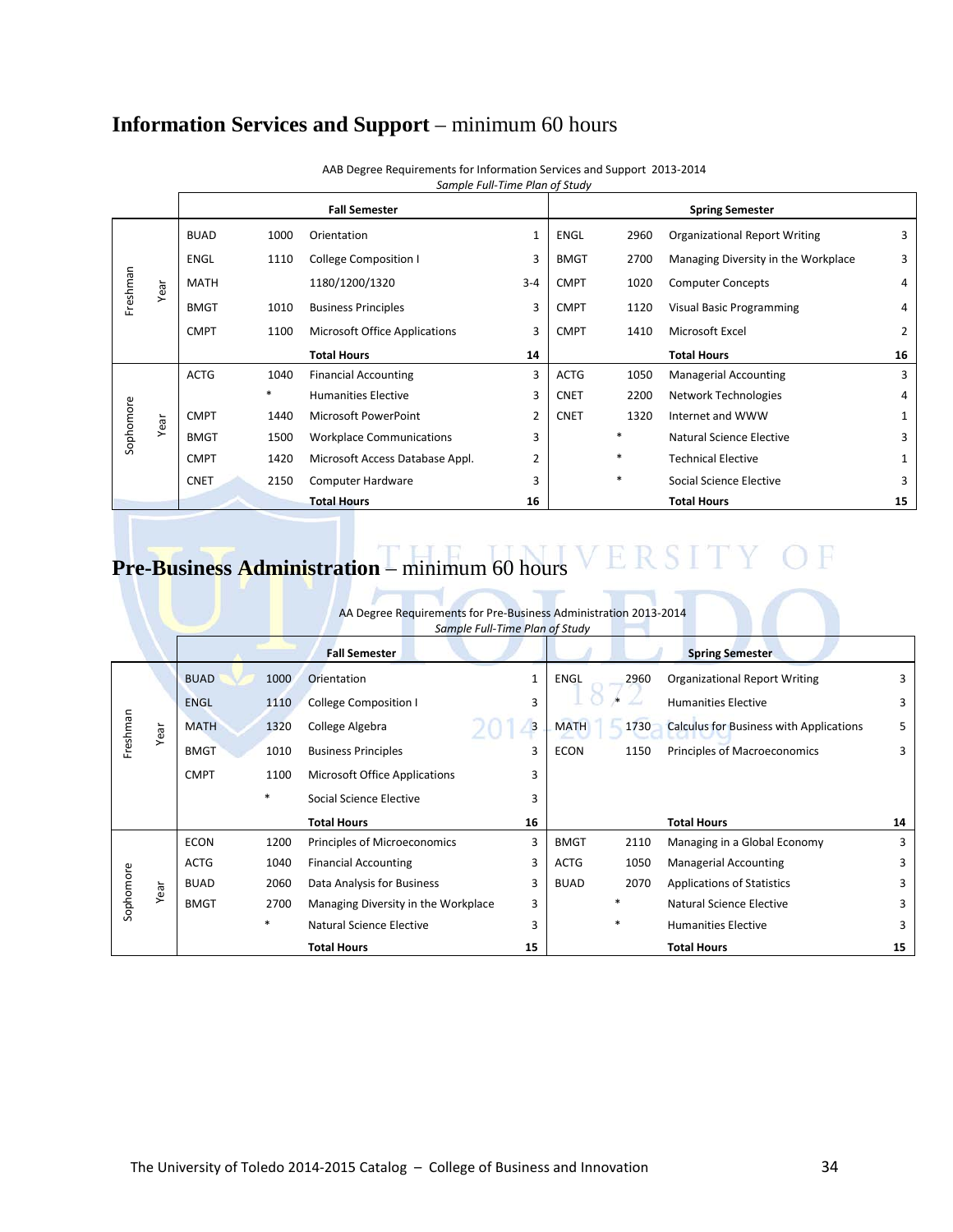# **Programming and Software Development** – minimum 60 hours

|           |      |             |        | <b>Fall Semester</b>         |         |             |        | <b>Spring Semester</b>               |    |
|-----------|------|-------------|--------|------------------------------|---------|-------------|--------|--------------------------------------|----|
|           |      | <b>BUAD</b> | 1000   | Orientation                  |         | ENGL        | 2960   | <b>Organizational Report Writing</b> | 3  |
|           |      | <b>ENGL</b> | 1110   | <b>College Composition I</b> | 3       | <b>BMGT</b> | 1500   | <b>Workplace Communications</b>      | 3  |
| Freshman  | Year | <b>MATH</b> |        | 1180/1200/1320               | $3 - 4$ | <b>CMPT</b> | 1020   | <b>Computer Concepts</b>             | 4  |
|           |      | <b>BMGT</b> | 1010   | <b>Business Principles</b>   | 3       | <b>CMPT</b> | 1120   | <b>Visual Basic Programming</b>      | 4  |
|           |      | <b>CMPT</b> | 1100   | Microsoft Office Apps        | 3       | <b>CMPT</b> | 1420   | Microsoft Access Database Appl.      | 2  |
|           |      |             |        | <b>Total Hours</b>           | 14      |             |        | <b>Total Hours</b>                   | 16 |
|           |      |             | $\ast$ | <b>Humanities Elective</b>   | 3       | <b>CNET</b> | 2200   | Network Technologies                 | 4  |
|           |      | <b>ACTG</b> | 1040   | <b>Financial Accounting</b>  | 3       | <b>BMGT</b> | 2700   | Managing Diversity in the Workplace  | 3  |
|           | Year | <b>CMPT</b> | 2030   | C Family Programming         | 4       | <b>ACTG</b> | 1050   | <b>Managerial Accounting</b>         | 3  |
| Sophomore |      | <b>CNET</b> | 2150   | Computer Hardware            | 3       |             | $\ast$ | <b>Technical Elective</b>            | 2  |
|           |      |             | $\ast$ | Natural Science Elective     | 3       |             | $\ast$ | Social Science Elective              | 3  |
|           |      |             |        | <b>Total Hours</b>           | 16      |             |        | <b>Total Hours</b>                   | 15 |

AAB Degree Requirements for Programming and Software Development 2013-2014 *Sample Full-Time Plan of Study*

# **Intermodal Transportation Technology** – minimum 60 hours

|          | AAB Degree Requirements for Intermodal Transportation Technology 2013-2014<br>Sample Full-Time Plan of Study |             |      |                                     |                         |             |      |                                          |    |
|----------|--------------------------------------------------------------------------------------------------------------|-------------|------|-------------------------------------|-------------------------|-------------|------|------------------------------------------|----|
|          |                                                                                                              |             |      | <b>Fall Semester</b>                |                         |             |      | <b>Spring Semester</b>                   |    |
|          |                                                                                                              | <b>BUAD</b> | 1000 | Orientation                         | 1                       | <b>ENGL</b> | 2960 | <b>Organizational Report Writing</b>     | 3  |
|          |                                                                                                              | <b>ENGL</b> | 1110 | <b>College Composition I</b>        | 3                       | <b>ACTG</b> | 1040 | <b>Financial Accounting</b>              |    |
| Freshman | Year                                                                                                         | <b>BMGT</b> | 1010 | <b>Business Principles</b>          | 3                       | <b>BMGT</b> | 2010 | Workplace Management                     | 3  |
|          |                                                                                                              | <b>CMPT</b> | 1100 | Microsoft Office Apps               | 3                       | <b>TPDT</b> | 1010 | Principles of Transportation             | 3  |
|          |                                                                                                              |             |      | <b>Humanities Elective</b>          | $\overline{\mathbf{3}}$ | <b>MATH</b> | 1200 | Mathematical Modeling / Algebra          | 4  |
|          |                                                                                                              |             | *    | Social Science Elective             | 3                       |             |      |                                          |    |
|          |                                                                                                              |             |      | <b>Total Hours</b>                  | 16                      |             |      | <b>Total Hours</b>                       | 16 |
|          |                                                                                                              | <b>TPDT</b> | 2010 | Regulation of Transportation        | 3                       | <b>TPDT</b> | 2130 | Warehousing & Terminal Mgmt              | 3  |
|          |                                                                                                              | <b>TPDT</b> | 2070 | <b>Technology Uses in Logistics</b> | 3                       | <b>TPDT</b> | 2210 | <b>Mgmt of Commercial Transportation</b> | 3  |
|          | Sophomore<br>Year                                                                                            | <b>BMGT</b> | 1500 | <b>Workplace Communications</b>     | 3                       | <b>TPDT</b> | 2990 | Intermodal Transportation Capstone       | 3  |
|          |                                                                                                              |             | *    | <b>Technical Elective</b>           | 3                       | <b>BMGT</b> | 2700 | Managing Diversity in the Workplace      | 3  |
|          |                                                                                                              |             | *    | Natural Science Elective            | 3                       | <b>BUAD</b> | 2000 | Career Development I                     |    |
|          |                                                                                                              |             |      | <b>Total Hours</b>                  | 15                      |             |      | <b>Total Hours</b>                       | 13 |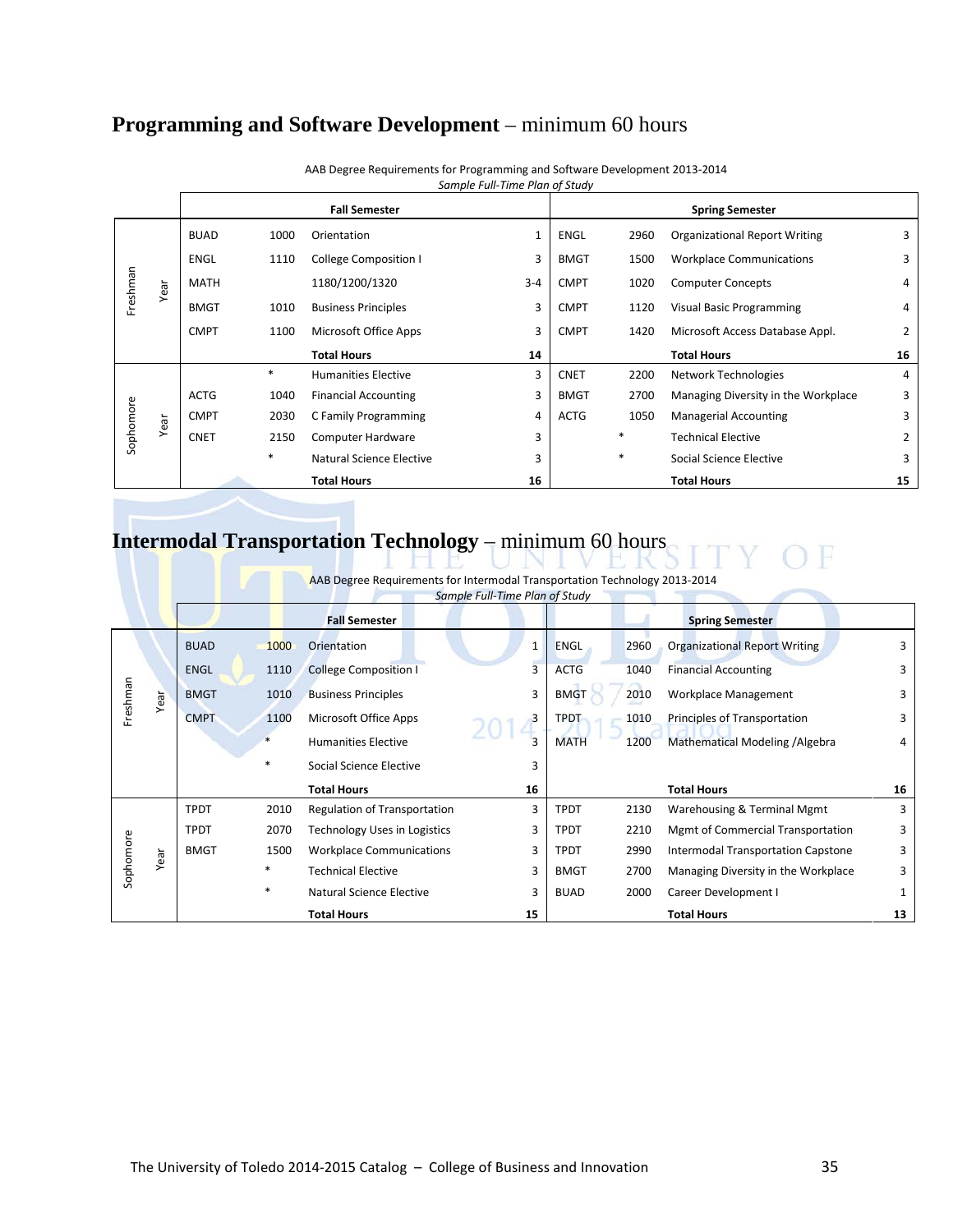### **Technical Studies -** minimum 60 hours

COBI's interdisciplinary program in technical studies is useful for students who want to gain technical expertise in more than one discipline. Students must have an approved educational plan in order to be eligible for any A.T.S. program. Students explore their interests in a variety of technical areas, achieve specific career goals and have the opportunity to apply their credits to a bachelor's degree in Applied Organizational Technology through The College of Business and Innovation.

Degree Requirements minimum 60 hrs.

| <b>English Composition</b>                                                                                          | 6 hrs.    |                  |
|---------------------------------------------------------------------------------------------------------------------|-----------|------------------|
| <b>General Education/University CORE Requirements</b>                                                               | 15 hrs.   |                  |
| including Humanities, Social Science, Natural Science,<br>$\bullet$                                                 |           |                  |
| Multicultural and Math areas                                                                                        |           |                  |
| Technical Field #1                                                                                                  | $15$ hrs. |                  |
| Technical Field #2                                                                                                  | 12 hrs.   |                  |
| Occupational Objective/additional Technical Competence                                                              | 12hrs     |                  |
| $\mathbf{m}$ is the integral of the state of $\mathbf{m}$ is the state of $\mathbf{m}$ is the state of $\mathbf{m}$ |           | $^{\bullet}$ 4 H |

**Technical Fields and Occupational Objectives must be planned in coordination with an academic adviser in the College of Business and Innovation.**

### Sample Plan of Study Technical Studies – Web Design JNIVERSITY OF

**The Company of the Company** 

|           | ATS Degree Requirements for Technical Studies - Focus Web Design<br>Sample Full-Time Plan of Study |             |      |                                         |                |             |        |                                      |              |
|-----------|----------------------------------------------------------------------------------------------------|-------------|------|-----------------------------------------|----------------|-------------|--------|--------------------------------------|--------------|
|           |                                                                                                    |             |      | <b>Fall Semester</b>                    |                |             |        | <b>Spring Semester</b>               |              |
|           |                                                                                                    | <b>BUAD</b> | 1000 | Orientation                             | $\mathbf{1}$   | ENGL        | 2960   | <b>Organizational Report Writing</b> | 3            |
|           |                                                                                                    | <b>ENGL</b> | 1110 | <b>College Composition I</b>            | 3              | <b>BMGT</b> | 1500   | <b>Workplace Communications</b>      | 3            |
|           |                                                                                                    |             |      | Social Science Elective                 | 3              | <b>CMPT</b> | 1400   | Dreamweaver Web Page Devel.          | 3            |
| Freshman  | Year                                                                                               | <b>BMGT</b> | 2700 | Managing Diversity in the Workplace     | $\overline{3}$ | <b>CMPT</b> | 1500   | <b>Flash Web Animation</b>           | 3            |
|           |                                                                                                    | <b>CMPT</b> | 1100 | <b>Computer Information Appl</b>        | 3              |             | $\ast$ | <b>Humanities Elective</b>           | 3            |
|           |                                                                                                    |             |      |                                         |                | <b>CMPT</b> | 1320   | Internet & WWW                       | $\mathbf{1}$ |
|           |                                                                                                    |             |      | <b>Total Hours</b>                      | 13             |             |        | <b>Total Hours</b>                   | 16           |
|           |                                                                                                    | <b>MATH</b> |      | 1180/1200/1320                          | $3 - 4$        | <b>CMPT</b> | 2410   | Adobe InDesign                       | 3            |
|           |                                                                                                    | <b>CMPT</b> | 1530 | Beginning Adobe Photoshop               | 3              | <b>CMPT</b> | 2620   | Website Redesign                     | 3            |
|           | Year                                                                                               | <b>CMPT</b> | 1600 | Internet Design & Publishing            | 3              | <b>ACTG</b> | 1040   | <b>Financial Accounting</b>          | 3            |
| Sophomore |                                                                                                    | <b>BMGT</b> | 2010 | Workplace Management                    | 3              |             | $\ast$ | Natural Science Elective             | 3            |
|           |                                                                                                    | <b>CMPT</b> | 1700 | <b>Blogging &amp; Social Networking</b> | 3              |             |        | <b>Technical Elective</b>            | 1            |
|           |                                                                                                    |             |      |                                         |                | <b>BMGT</b> | 2310   | Legal Environment of Business        | 3            |
|           |                                                                                                    |             |      | <b>Total Hours</b>                      | 15             |             |        | <b>Total Hours</b>                   | 16           |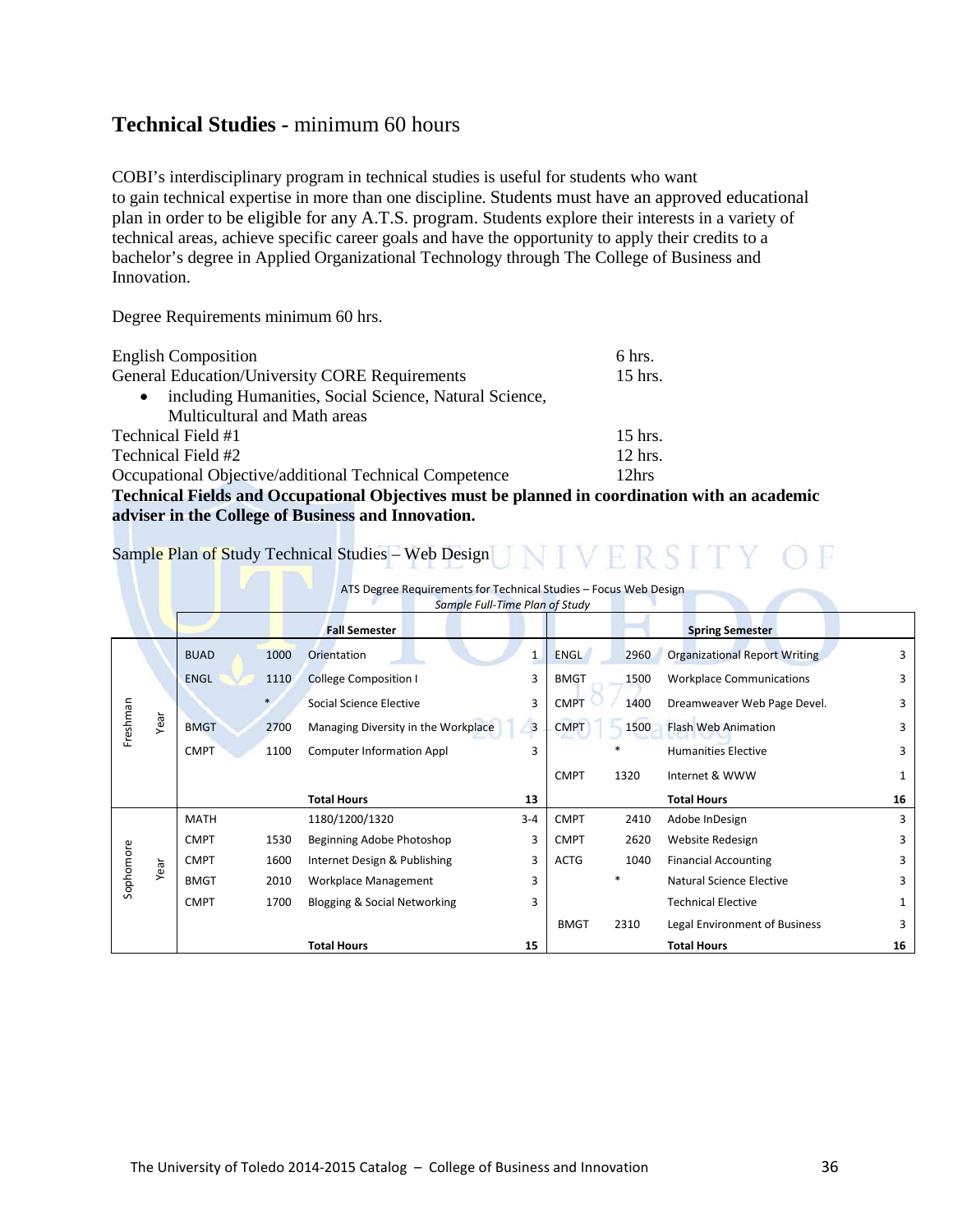### **Business Minors for Non-Business Students at The University of Toledo**

The College of Business and Innovation offers a general minor and seven specialty minors (accounting; business analysis; electronic commerce/information technology; entrepreneurship, family and small business; international business; professional sales and operations/supply chain management) for students in non-business programs at The University of Toledo. These minors are recommended for students who want to enhance their academic programs with business-related course work. Students taking courses in the business minor must meet course prerequisite requirements. These minors are designed specifically for non-business students and should not be confused with the individual minors offered for College of Business and Innovation students. Students can complete a maximum of two minors and may take no more than one course that fulfills the requirements of both minors. Students should contact advisers in the College of Business and Innovation for additional details about the minors and advisers in their college to check on the fit into their curriculum.

### **General Minor for Non-Business Students**

### **Requirements for the General Minor in Business for Non-Business Students**

1. A minimum cumulative GPA of 2.25 is required in the following prerequisite courses or their equivalents. A student who does not meet the minimum standards but has at least a cumulative 2.0 in the prerequisites will be reviewed by the College of Business and Innovation on an individual basis.

### **Economics**

Select from ECON 1150 and 1200, MIME 2600 or equivalent **Mathematics**  Select from any UT CORE Math course except statistics **Computing** Select from BUAD 1020, CMPT 1100 or approved equivalent **Business Statistics**  Select from BUAD 2060, MATH 2630, 2600, or equivalent

2. Eighteen hours are required beyond the prerequisite courses above. A grade of C (2.0) or higher is required in each of the following courses, at least one of which must be at the 3000 level to avoid additional course work:

5 Catalog

### **Required Foundation Course**

| <b>BUAD 2040</b> | <b>Financial Accounting Information</b> |
|------------------|-----------------------------------------|
| OR               |                                         |
| <b>ACTG 1040</b> | Principles of Financial Accounting      |

### **Additional Requirements**

A. Select 3 courses from the following with at least one course at 3000 level to avoid additional coursework. Approved associate degree equivalents courses are shown in ( ). (Prerequisites for selected courses must be fulfilled.) :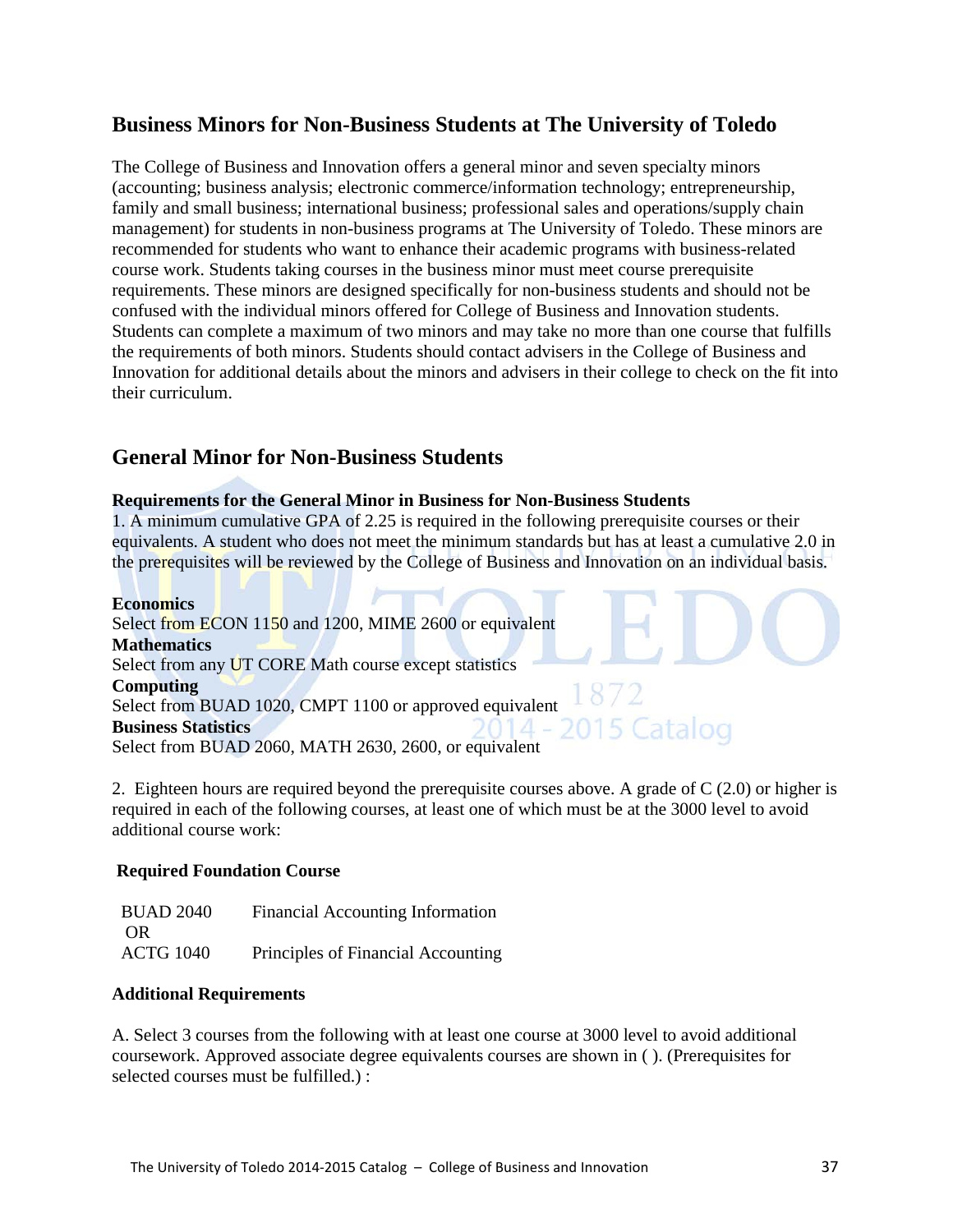| <b>BUAD 1010</b> | Introduction to Business (or BMGT 1010)               |
|------------------|-------------------------------------------------------|
| <b>BUAD 2050</b> | Accounting for Business (or ACTG 1050)                |
| <b>BUAD 2070</b> | Application of Statistics in Business Decision Making |
| <b>BUAD 2080</b> | Global Environment of Business (or BMGT 2110)         |
| <b>BUAD 3010</b> | Principles of Marketing                               |
| <b>BUAD 3020</b> | Principles of Manufacturing and Service System        |
| <b>BUAD 3030</b> | Managerial and Behavioral Processes in Organizations  |
| <b>BUAD 3040</b> | Principles of Financial Management                    |
| <b>BUAD 3050</b> | <b>Information Technology Management</b>              |
| <b>BUAD 3470</b> | Legal & Ethical Environment of Business               |

B. Select **two** additional 3000 or 4000 level courses from the 6 listed above or select two courses at the 3000 or 4000 level from ACCT, FINA, INFS, MGMT, EFSB, IBUS, EBUS, OPMT, HURM, PSLS, BANS, BLAW or MKTG to complete the additional requirements. (Prerequisites for selected courses must be fulfilled.)

C. At least three of the five courses selected to fulfill the additional minor in business requirements must be at the 3000 or 4000 level.

### **Accounting Minor for Non-Business Students**

### **Program Requirements**

The accounting minor for non-business students requires 16 credit hours. A grade of C (2.0) or higher is required in all courses used to fulfill the accounting minor requirements. Prerequisites for all courses must be fulfilled.

### **Required Course: 4 hours**

### ACCT 3110 External Financial Reporting I

Prerequisite: Junior standing; a higher education GPA of 2.750 or higher and a 2.750 or higher GPA in BUAD 2040 and 2050 (or equivalent courses), which must include a grade of C (2.0) or higher in BUAD 2040 and 2050 (or equivalent courses).

### **Electives: Select four courses from the following: 12 hours**

| <b>ACCT 3310</b> | Accounting Information Systems and Controls<br>Prerequisite: ACCT 3110 with a grade of $C(2.0)$ or better                                                                                                                                                                         |
|------------------|-----------------------------------------------------------------------------------------------------------------------------------------------------------------------------------------------------------------------------------------------------------------------------------|
| <b>ACCT 3210</b> | Individual Taxation<br>Prerequisite: Junior standing; a higher education GPA of 2.750 or higher and a<br>2.750 or higher GPA in BUAD 2040 and 2050 (or equivalent courses), which<br>must include a grade of $C(2.0)$ or higher in BUAD 2040 and 2050 (or equivalent<br>courses). |

ACCT 3320 Internal Reporting (formerly 4310)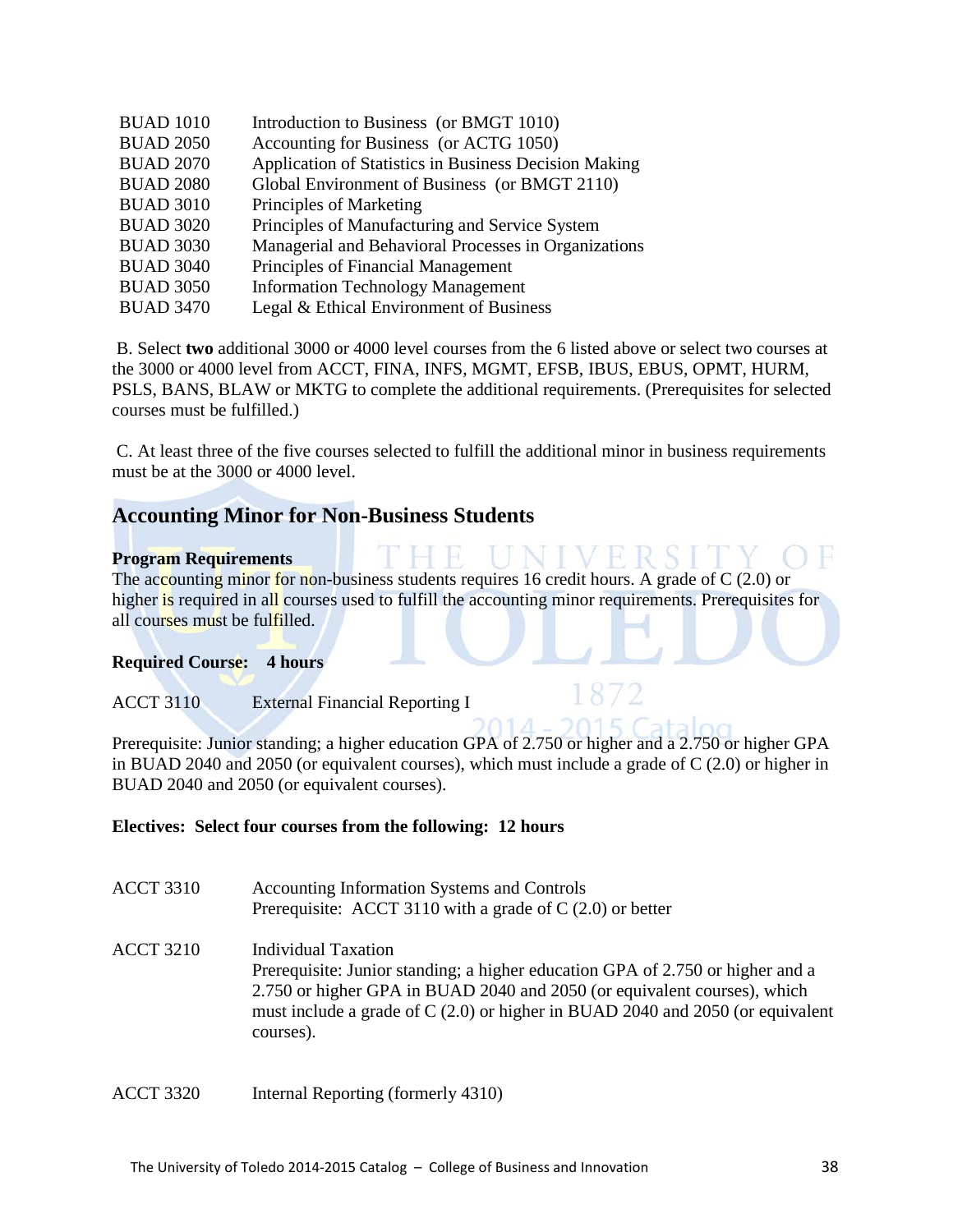| <b>ACCT 3120</b> | <b>External Financial Reporting II</b><br>Prerequisite: ACCT 3110 with a grade of $C(2.0)$ or better |
|------------------|------------------------------------------------------------------------------------------------------|
| <b>FINA 4080</b> | Intermediate Financial Management<br>Prerequisite: BUAD 3040                                         |

### **Business Analysis Minor for Non-Business Students**

### **Program Requirements**

The business analysis minor for non-business students requires 15 hours. Prerequisites for all courses must be fulfilled.

1872

2014 - 2015 Catalog

### **Required Courses: 9 hours**

| <b>FINA 3080</b> |             | Managerial Economics (formerly BANS 3060)                        |
|------------------|-------------|------------------------------------------------------------------|
| <b>FINA 3070</b> |             | Business Fluctuations and Economic Outlooks (formerly BANS 3070) |
| <b>OPMT 4450</b> | Forecasting |                                                                  |

# **Electives: Select two courses from the following: 6 hours**

| <b>EBUS 3090</b> | <b>OPMT3310</b>  |
|------------------|------------------|
| <b>FINA 3480</b> | <b>OPMT 3750</b> |
| <b>FINA 3890</b> | <b>OPMT</b> 4750 |
| <b>FINA 4090</b> | <b>MKTG3880</b>  |
| <b>INFS 3250</b> | <b>PSLS3080</b>  |
|                  |                  |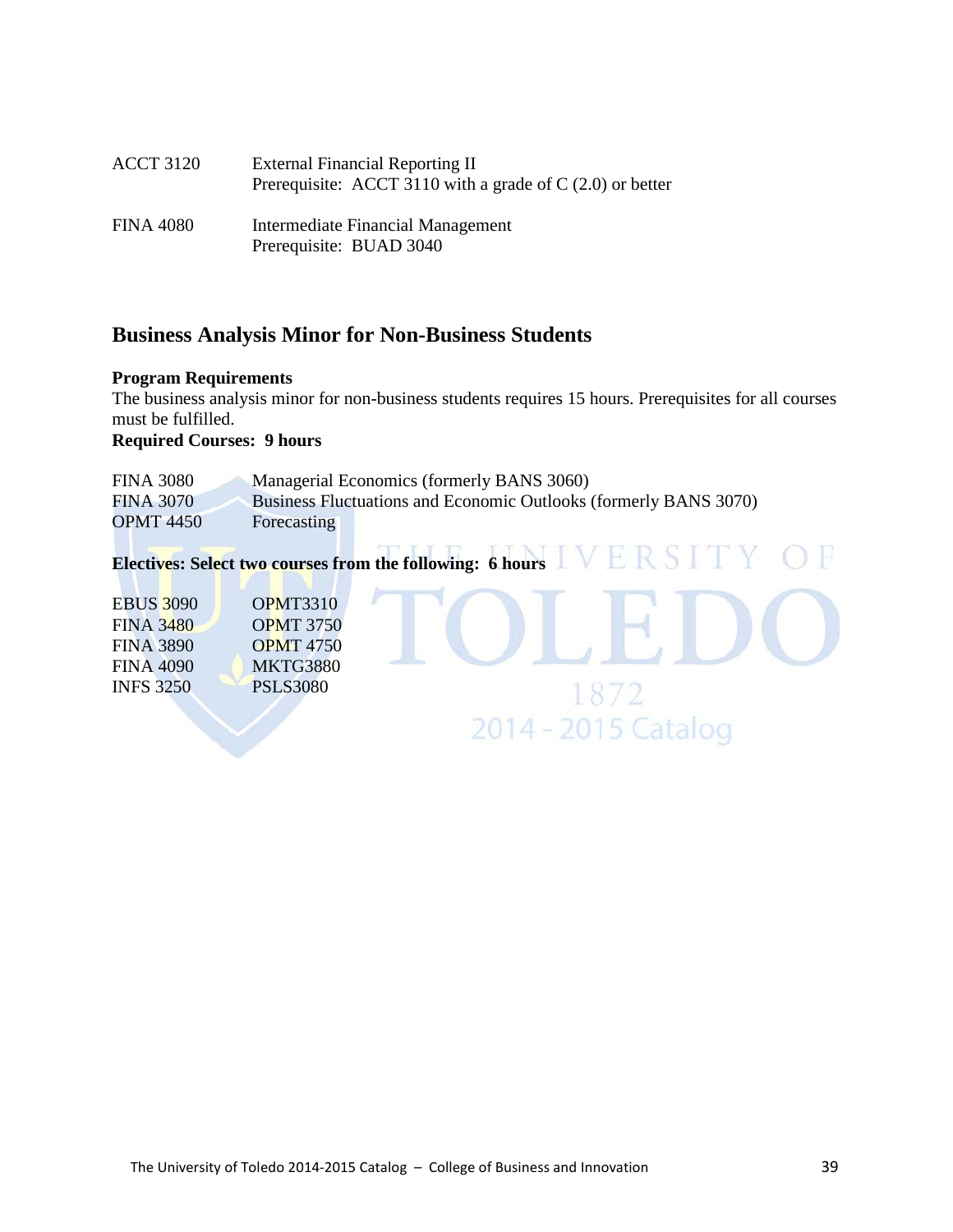### **E-Business and Information Technology Applications Minor for Non-Business Students**

### **Program Requirements**

The e-business and information technology applications minor requires basic business computer proficiency (e.g., BUAD 1020, CMPT 1100 or equivalent); MIME 2600 or ECON 1200, or equivalent, Meet all course prerequisites; and 15 credit hours from selected EBUS- and INFS-related courses.

### **Required: 6 hours**

| <b>EBUS 3090</b> | E-Commerce and the Networked Economy Prerequisite: junior standing                             |
|------------------|------------------------------------------------------------------------------------------------|
| INFS 3250        | Software Applications in Business Prerequisite: junior standing and BUAD 1020<br>or equivalent |

### **Electives: 9 hours**

**Contract** 

| <b>INFS</b> 3770 | Database Management Systems Prerequisite: junior standing                                                            |
|------------------|----------------------------------------------------------------------------------------------------------------------|
| <b>EBUS 3180</b> | Web Design for Business Communication Prerequisite: junior standing                                                  |
| <b>INFS 3370</b> | Business Data Communications Prerequisite: BUAD 3050                                                                 |
| <b>MKTG 3260</b> | Global Framework for E-Commerce Prerequisite: BUAD 2080                                                              |
| <b>MKTG 3280</b> | Internet Marketing Prerequisite: BUAD 3010                                                                           |
| <b>BUAD 3050</b> | Information Technology Management Prerequisite: junior standing and BUAD<br>1020 or equivalent $2014 - 2015$ Catalog |
| <b>INFS 3980</b> | Special Topics in Information Systems                                                                                |

### **Entrepreneurship, Family, and Small Business Minor for Non-Business Students**

Prerequisites for all courses must be fulfilled.

### **Required Business Courses: 15 hours**

| <b>EFSB 3500</b> | Introduction to Entrepreneurship                                        |
|------------------|-------------------------------------------------------------------------|
| <b>BUAD 2040</b> | Financial Accounting OR ACTG 1040<br>Principles of Financial Accounting |
| <b>EFSB</b> 3480 | <b>Entrepreneurial Finance</b>                                          |
| <b>EFSB 4590</b> | Entrepreneurship & Small Business Management                            |
| EFSB 4010        | Growing Family & Entrepreneurship Business                              |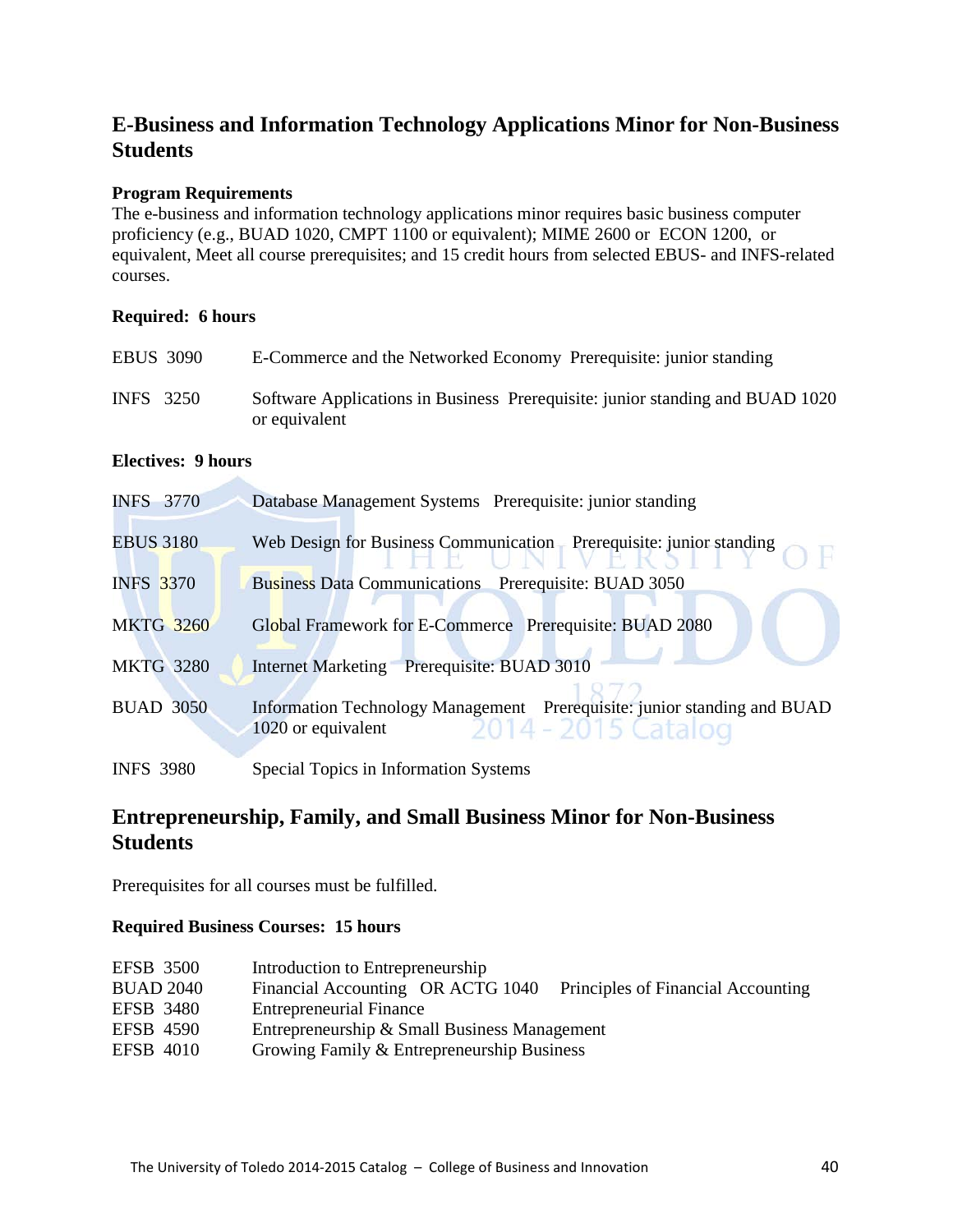### **Business Elective: Select one from the following: 3 hours**

| <b>BUAD 3010</b> | Principles of Marketing             |
|------------------|-------------------------------------|
| EFSB 4690        | <b>Technology Commercialization</b> |
| EFSB 4790        | Franchising                         |

### **International Business Minor for Non-Business Students**

### **Program Description:**

The international business minor for non-business students requires 18 to 21 hours of business courses (including international business electives). Prerequisites for all courses must be fulfilled.

### I. **Required Course in Economics:**

Select from ECON 1150 and ECON 1200 OR MIME 2600 or equivalent (These are not business course hours and do not count toward the 18 to 21 hours of business courses required in the program)

**The Second Second Second Second Second** 

### **II. Required Business Courses: 9 hours**

|  | BUAD 2080 Global Environment of Business |
|--|------------------------------------------|
|  | Prerequisite: Sophomore standing         |

AND

# THE UNIVERSITY OF **Select two courses from the following: 6 hours**

| <b>BUAD 3010</b> | <b>Principles of Marketing</b>                           |
|------------------|----------------------------------------------------------|
|                  | Prerequisites: ECON 1200 Or MIME 2600, Junior standing   |
| <b>BUAD 3030</b> | Managerial and Behavioral Processes in Organizations     |
|                  | Prerequisite: Junior standing                            |
| <b>BUAD 3040</b> | Principles of Financial Management                       |
|                  | Prerequisite: BUAD 2040 Financial Accounting Information |
|                  |                                                          |

### **III. International Business Electives: 9 hours Select at least two courses from the following:**

| <b>International Management</b>          |
|------------------------------------------|
| Prerequisite: BUAD 3030, Junior standing |
| <b>International Marketing</b>           |
| Prerequisite: BUAD 3010                  |
| <b>International Finance</b>             |
| Prerequisite: BUAD 3040                  |
|                                          |

### **If needed, select additional hours from the following:**

| <b>IBUS 3150</b> | <b>Understanding Cultural Differences in Business</b> |
|------------------|-------------------------------------------------------|
|                  | Prerequisite: Junior standing                         |
| <b>IBUS 4100</b> | Study Abroad Program*                                 |
|                  | Prerequisite: Permission of Chair and Faculty         |
| <b>IBUS 4180</b> | <b>North American Business Practices</b>              |
|                  | Prerequisite: Junior standing                         |